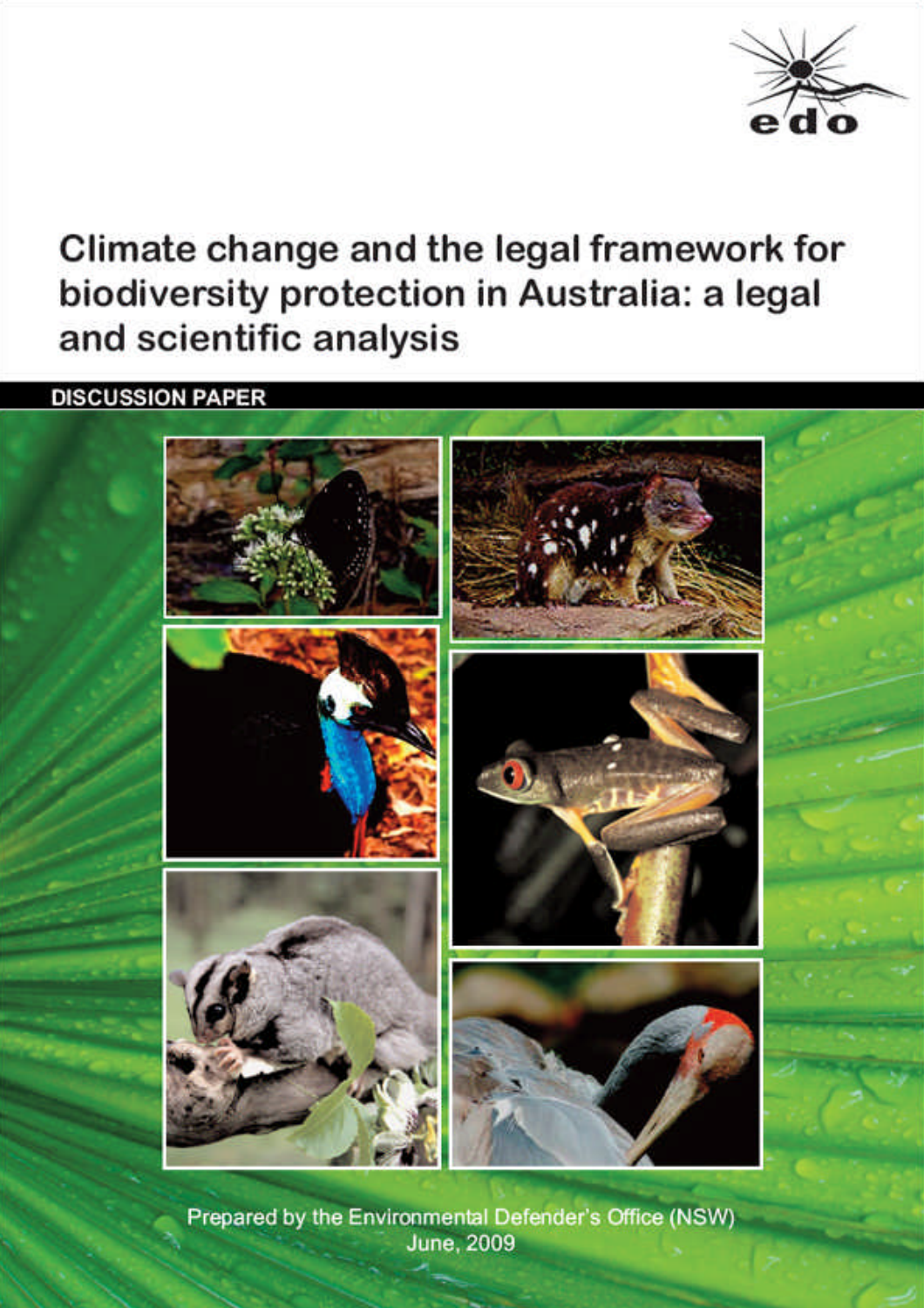# **Climate change and the legal framework for biodiversity protection in Australia: a legal and scientific analysis**

# **Discussion paper**

# **Prepared by the Environmental Defender's Office (NSW) June, 2009**

# **EXECUTIVE SUMMARY**

#### **Introduction**

Climate change has profound implications for biodiversity conservation in Australia. It will require us to re-evaluate our current approach to conservation, which will involve consideration of ethical questions such as what to protect and why. It will require dynamic and responsive tools, and overarching approaches.

This paper analyses the current legal regime at a Federal level in Australia and its adequacy to protect biodiversity under climate change. The paper was prepared with the assistance of a number of legal and scientific experts who provided written feedback on a draft discussion paper, and attended a one-day roundtable.

The first part of the paper outlines the predicted impacts of climate change on biodiversity and identifies general scientific principles for the protection of biodiversity under climate change.

The second part of the paper describes and analyses a range of legislative tools in terms of their efficacy in protecting biodiversity currently, as well as how adaptive and applicable they will continue to be in the future, in light of climate change.

The paper provides a set of recommendations for legislative and policy reform necessary for the conservation of biodiversity under climate change. The recommendations are as follows:

#### **Recommendations**

#### *Legislative objectives*

- Maintain the aspirational legislative objective of seeking to protect all species from extinction
- Ensure that the legislation reflects the realities of climate change by providing sufficient guidance as to how we will try to achieve the legislative objectives.
- Facilitate a national debate on the appropriateness of our current approach to biodiversity conservation under climate change.
- Ensure that the Scientific Committee maintains its independence from the Australian government and plays a key role in informing decisions.

# *Protected areas*

#### *Establishment of protected areas*

 The NRS framework should be maintained as it provides a robust framework to combat the impacts of climate change on protected areas.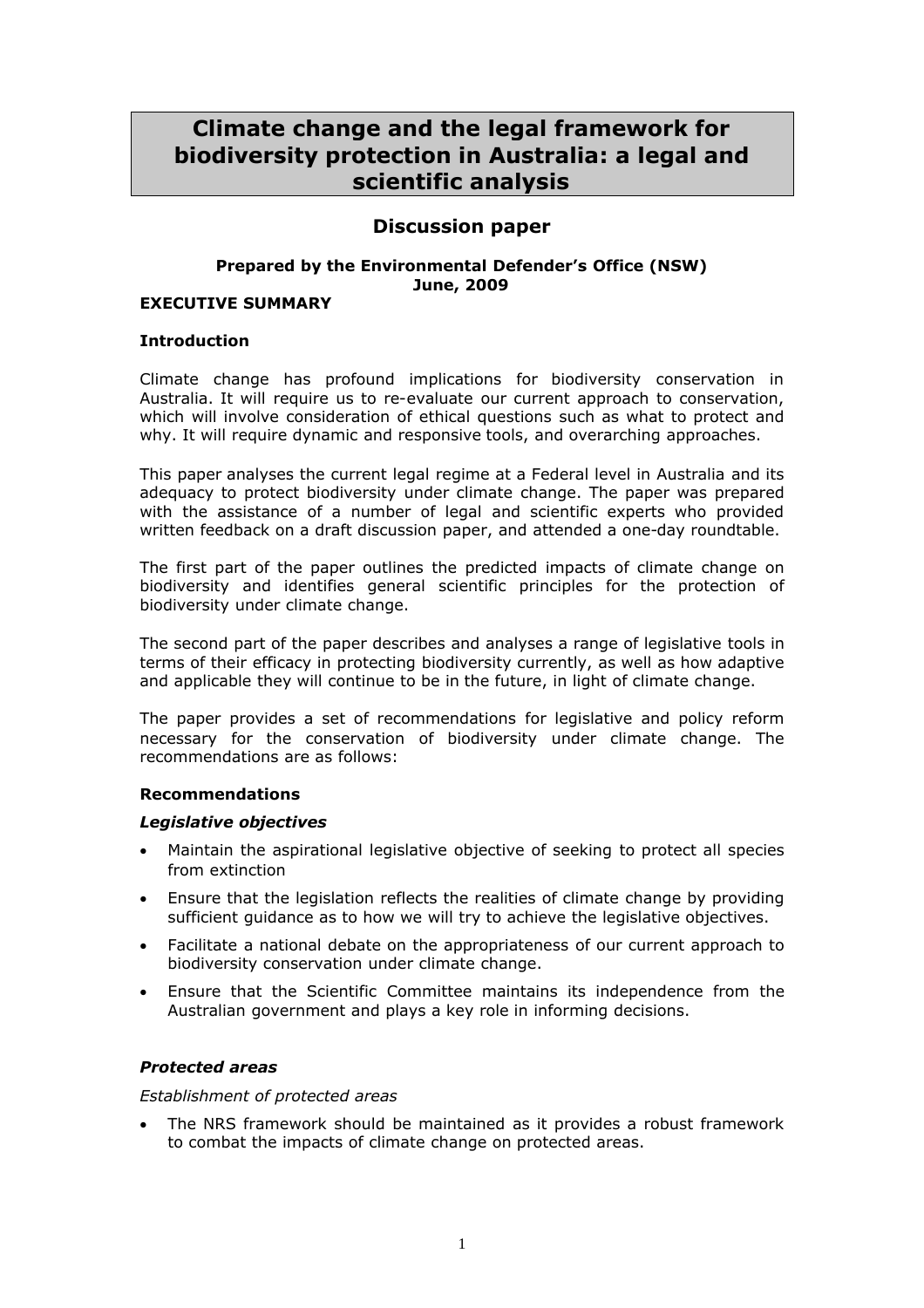- Much greater funding and resources should be provided to ensure that the implementation of the NRS framework occurs at a much faster rate.
- 'Threat' should be included as a criterion in the process to prioritise what areas should be protected under the NRS framework.
- The 'adequacy' goal and alternative strategies to combat the impacts of climate change on the NRS system should be evaluated by using tools that can analyse the persistence probabilities of a range of species.
- Decision-theory frameworks should be developed for protected area establishment to ensure the most effective investment of funds under climate change.

#### *Management of protected areas*

- Barriers to the effective implementation of adaptive management frameworks in protected area management should be identified and addressed.
- Adaptive management should be incorporated as a management principle under the *EPBC Act 1999* for all types of protected areas.
- Funding for protected area management should be increased to allow for the effective implementation of adaptive management frameworks.

# *Lists*

- The listing of species that play a key role in ecosystem function ('key functional species') should be enabled under the *EPBC Act 1999.*
- The listing of species that are not currently threatened but that are likely to be vulnerable to climate change should be explicitly enabled under the *EBPC Act 1999.*
- The definition of 'native' under the *EPBC Act 1999* should be changed to address the situation of native species moving in response to climate change.
- A review of how ecological communities are defined under the *EBPC Act 1999* should be undertaken with a view to ensuring their efficacy under climate change.
- The *EPBC Act 1999* should be amended to enable the listing of populations.
- The listing process under the *EPBC Act 1999* should be amended to depoliticise listing decisions and give a greater role to the Scientific Committee.

# *Critical habitat*

 The definition of critical habitat under the *EPBC Act 1999* should be amended to cover 'an area of land that is considered essential for the conservation of protected wildlife, even though the area is not presently occupied by the wildlife' (as in Queensland).

#### *Recovery planning*

- A framework for prioritisation between listed species should be developed under the *EPBC Act 1999*, taking into account four related criteria: species value, the cost of management, the benefit of management, the likelihood of success. The criteria should take into account the impacts of climate change.
- The framework for prioritisation between listed species should be informed by the public debate over what we try to protect and why.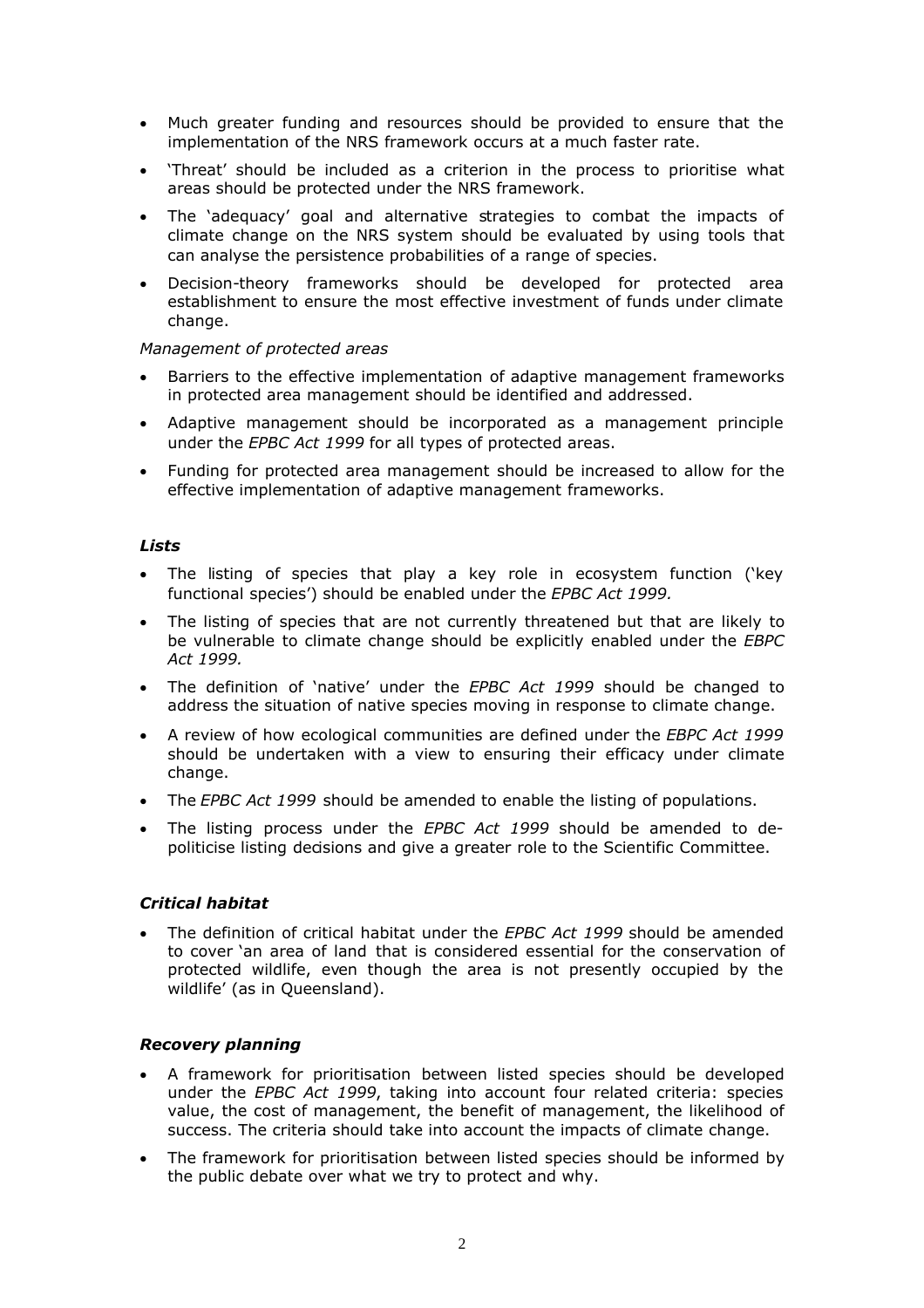- Conservation budgets for threatened species recovery and threat abatement actions should be increased to address the continued decline in biodiversity and deal with the challenges of climate change.
- Recovery plans under the *EPBC Act 1999* should be made shorter, simpler, and be more tightly focused on recovery actions and outcomes.
- Recovery plans under the *EBPC Act 1999* should facilitate adaptive management and be more flexible and responsive to change and uncertainty.
- A greater focus should be given operationally under the *EPBC Act 1999* to threat abatement planning over recovery planning.
- A greater focus should be given operationally under the *EBPC Act 1999* to multi-species recovery plans over single-species plans only where species can be appropriately grouped based on threat similarity using robust approaches.

#### *Threat abatement planning*

- A greater focus should be given operationally under the *EPBC Act 1999* to threat abatement planning over recovery planning (as noted above).
- Threat abatement efforts under the *EPBC Act 1999* should generally be focussed on sets of threats that overlap and interact to affect large numbers of species.
- Threat abatement plans under the *EBPC Act 1999* should be made shorter, simpler, and be more tightly focused on threat abatement actions and outcomes.

#### *Landscape-scale assessment*

A suggested model for landscape-scale assessment is as follows:

- Before approving a strategic assessment under the *EPBC Act 1999*, the Minister must be satisfied on reasonable grounds that the policy, plan or program will meet the 'overall improve or maintain' test.
- In deciding whether the 'overall improve or maintain' test has been met under the *EPBC Act 1999*, the Minister must be satisfied that the following criteria are met –
	- o Areas of high conservation value for listed threatened species and ecological communities are protected
	- o Any loss of other areas of less value for listed threatened species and ecological communities is offset in accordance with offset rules
- Notwithstanding the above, if the Minister is of the opinion that a better outcome can be achieved through a minor variation of the rules relating to high conservation value areas and offsets under the *EPBC Act 1999*, he/she can refer the strategic assessment to an expert panel
- The expert panel should be required under the *EPBC Act 1999* to assess whether a better outcome is likely to be achieved without strict application of rules relating to high conservation value areas and offsets.
- The expert panel may seek public submissions and should make recommendations in a report to the Minister, which should be made publicly available under the *EPBC Act 1999.*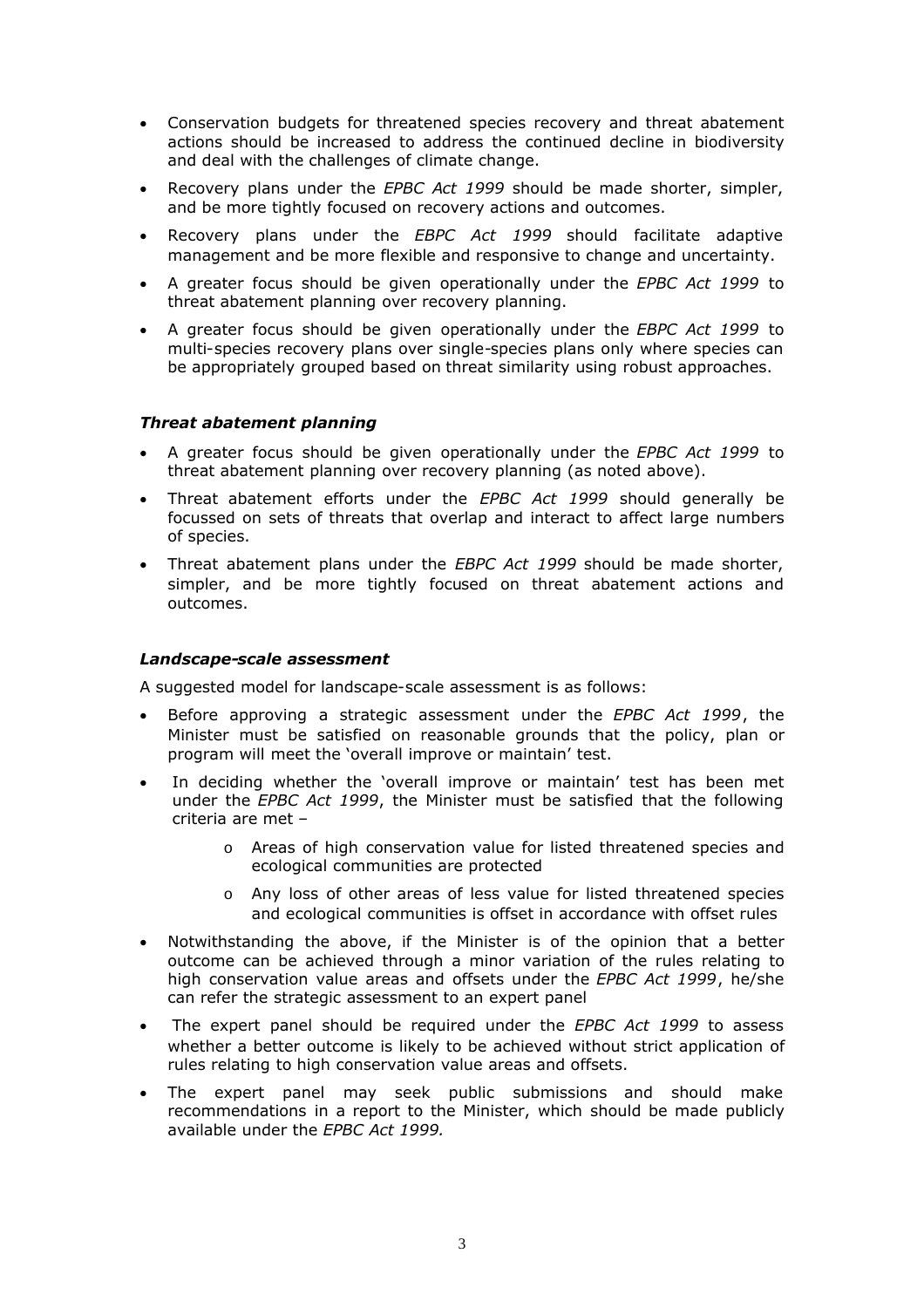The Minister should be required under the *EBPC Act 1999* to consider the expert panel's report when making a decision, and should publish reasons for the decision.

# *Bioregional plans*

 Enabling the adaptation of biodiversity to climate change should form a key component of any bioregional plans made.

#### *Site scale assessment*

- A greater focus should be given to landscape assessment as opposed to site scale assessment, however site scale assessment will remain relevant.
- The site based assessment process should be amended to require the Minister to consider whether a site will be important for biodiversity under climate change.

#### *Conservation on private land*

- Financial and bureaucratic barriers that impede the take-up of conservation initiatives should be identified and removed.
- The objectives and rules of the different schemes should be better coordinated/aligned so that conservation efforts are more effectively targeted.
- Greater incentives should be provided for the restoration of land, including for the conservation of land which is not of high conservation value.
- An equal focus should be given operationally to more flexible schemes, such as wildlife refuges under the to improve the range of options for private conservation.
- A native vegetation trigger should be introduced under the EPBC Act to enable the Commonwealth to take a lead role in stopping broadscale clearing of native vegetation across Australia.

#### *External influences*

- Funding for biodiversity conservation should be increased to allow for the effective utilisation of statutory conservation tools.
- The conservation of biodiversity must remain a fundamental principle in all adaptation and mitigation responses to climate change.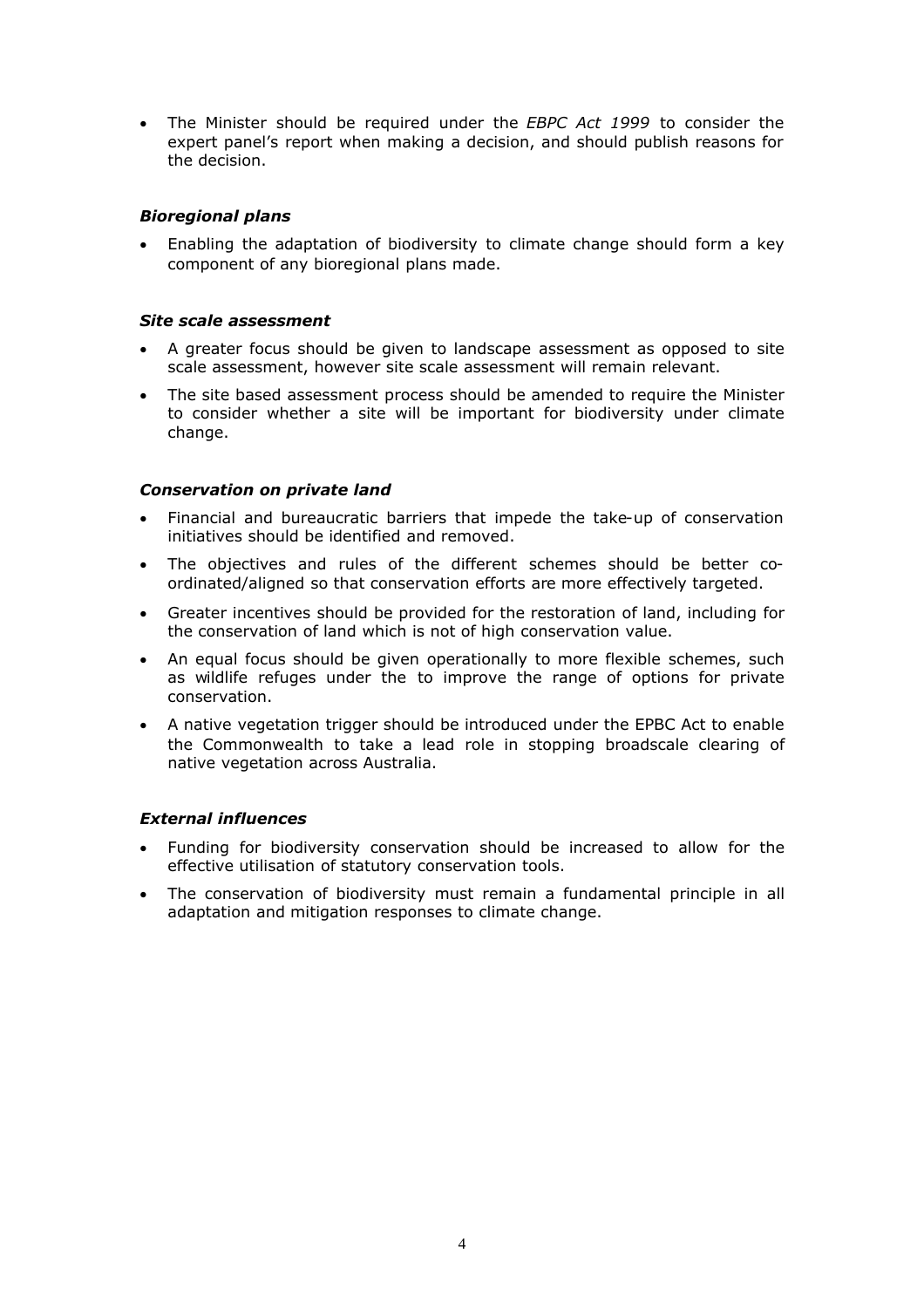# **Climate change and the legal framework for biodiversity protection in Australia: a legal and scientific analysis**

# **Discussion paper**

# **Prepared by the Environmental Defender's Office (NSW) June, 2009**

# **Introduction**

# **.1 The issue**

We are already failing to adequately address the decline of biodiversity in Australia as a result of current key threats such as habitat loss, invasive species, changed disturbance regimes, and over-exploitation of native species. Climate change has emerged relatively recently as a key additional threat to biodiversity and presents a further major challenge to biodiversity conservation in Australia.

Our current approach to biodiversity conservation in Australia is based largely on a 'snapshot'; a static approach informed by where things are at a particular point in time and seeking to preserve species and communities as, and where, they are. As Dunlop and Brown have stated:<sup>1</sup>

*Fundamental to the vast majority of reserve declarations and conservation programs, is the idea that the basic character of the biodiversity being protected in any area will remain essentially the same over time*.

Climate change requires us to re-evaluate our current approach to conservation, which will involve consideration of ethical questions such as what to protect and why. It will require dynamic and responsive tools, and overarching approaches.

# **.2 The process**

This paper begins the process of evaluating whether the current legal framework for the protection of biodiversity at a Federal level is capable of such dynamism and hence is adaptable to the challenges ahead. Very little has been written from a legal point of view on this issue. There is much more work and thinking that needs to be done, and it is in this spirit that the paper has been written.

The topic covered by the paper is very large and complex and it was not possible to discuss the implications of climate change on every aspect of the legal framework at a Federal level that affects biodiversity. The paper focuses on:

- Terrestrial biodiversity (and not freshwater or marine biodiversity).
- Legislation that is specifically designed to protect biodiversity or legislation that has significant application to biodiversity (and not legislation that may adversely affect biodiversity, such as water, forestry, or mining laws). $<sup>2</sup>$ </sup>

<sup>1</sup> Dunlop M and Brown P (2008) *Implications of climate change for Australia's National Reserve System: A preliminary assessment. Report to the Department of Climate Change* Department of Climate Change Canberra, Australia.

 $^{2}$  As Bates has noted there are three categories of legislation pertaining to biodiversity conservation:

Category 1 – Legislation that is specifically designed to protect biodiversity, for example, threatened species and protected areas legislation.

Category 2 – Legislation that has significant application to biodiversity protection, but that is not specifically designed to protect biodiversity (e.g. planning laws).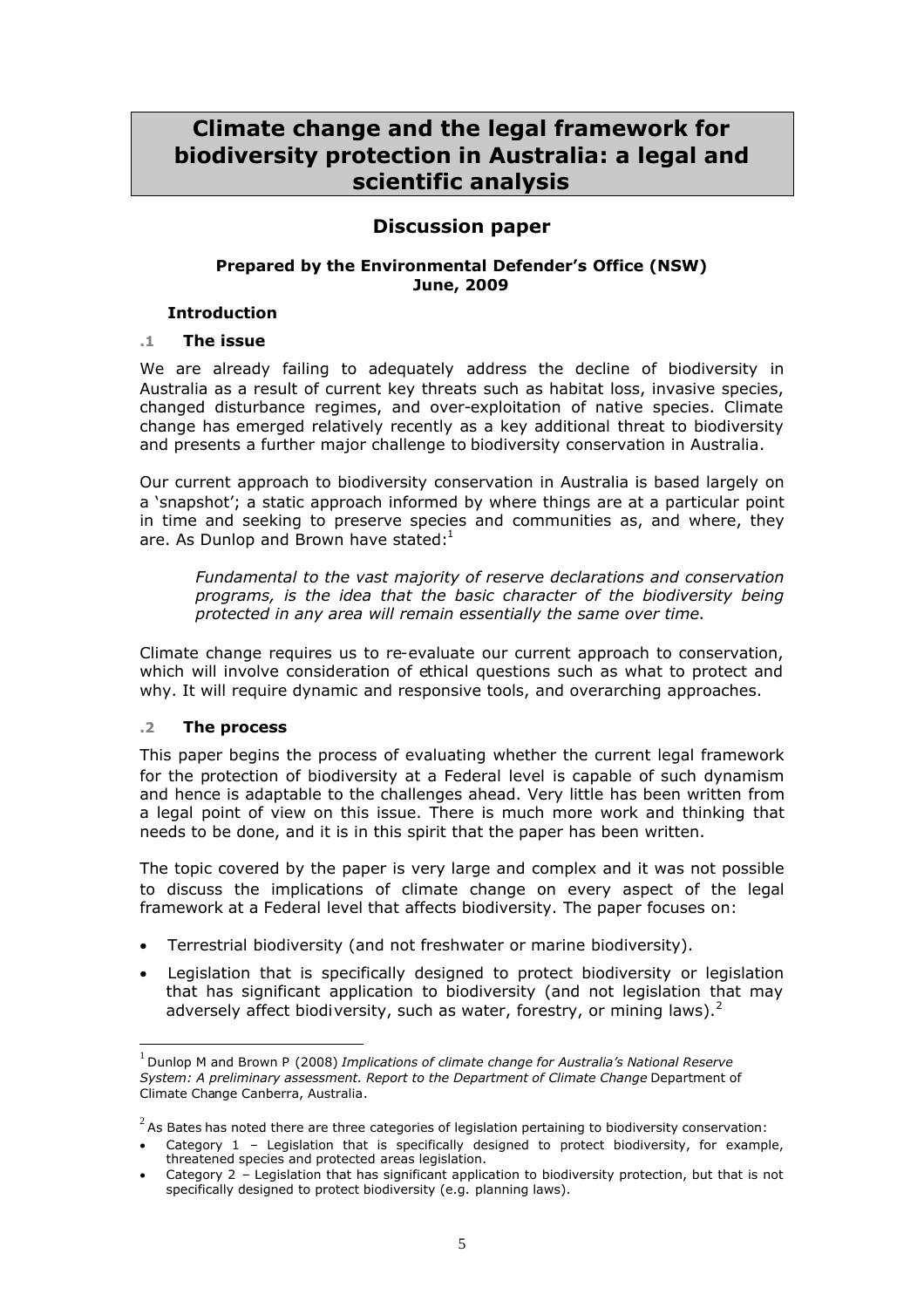Key *statutory* tools for the protection of biodiversity at a Federal level (and not non-statutory policies, strategies, plans or programs).

The paper was prepared by the Environmental Defender's Office (NSW) (EDO) with the assistance of a number of legal and scientific experts. The EDO engaged experts in two ways: by holding a roundtable to discuss the draft paper; and by seeking written feedback on the draft paper. The experts who participated in the roundtable and provided written feedback are listed below.

| <b>Roundtable attendees</b>            | <b>Written feedback</b>       |
|----------------------------------------|-------------------------------|
| Tony Auld                              | Paul Adam                     |
| Dept of Environment and Climate Change | University of New South Wales |
| Gerry Bates                            | Sarah Bekessy                 |
| University of Sydney                   | <b>RMIT University</b>        |
| Michael Dunlop                         | Chris Dickman                 |
| <b>CSIRO Sustainable Ecosystems</b>    | University of Sydney          |
| Martin Fallding                        | Brendan Wintle                |
| Land & Environment Planning            | University of Melbourne       |
| David Farrier                          |                               |
| University of Wollongong               |                               |
| Simon Ferrier                          |                               |
| <b>CSIRO Entomology</b>                |                               |
| Jan McDonald                           |                               |
| <b>Griffith University</b>             |                               |
| Chair - Judy Lambert                   |                               |
| <b>Community Solutions</b>             |                               |

The purpose of the roundtable and the written feedback processes was to provide a mechanism to discuss and seek feedback on the ideas in the draft paper. Importantly, the purpose was not to seek endorsement of the paper from participants. The views expressed in the paper are the views of the EDO, and are not necessarily the views of the experts.

The discussion points and a summary of the discussion that was had in relation to those points at the roundtable are provided in the Appendix.

Importantly also, the paper was not prepared in consultation with conservation and community groups or any other stakeholders. Rather, the paper is intended to be a legal and scientific analysis of the issues for consideration by government. The EDO sees consultation on these issues as a role for the Australian government.

#### **.3 The structure**

The paper is structured as follows:

- Section 2 This section briefly describes the predicted impacts of climate change on biodiversity.
- Section 3 This section briefly describes how species have adapted to climate change in the past.

Bates G (2006) *Environmental Law in Australia* 6 th ed, LexisNexis, Butterworths, Australia.

Category 3 – Legislation that is not designed to protect biodiversity, but the application of which may adversely affect biodiversity (e.g. forestry, mining, water, and fisheries laws). The focus of this paper is on Category 1 and Category 2 legislation.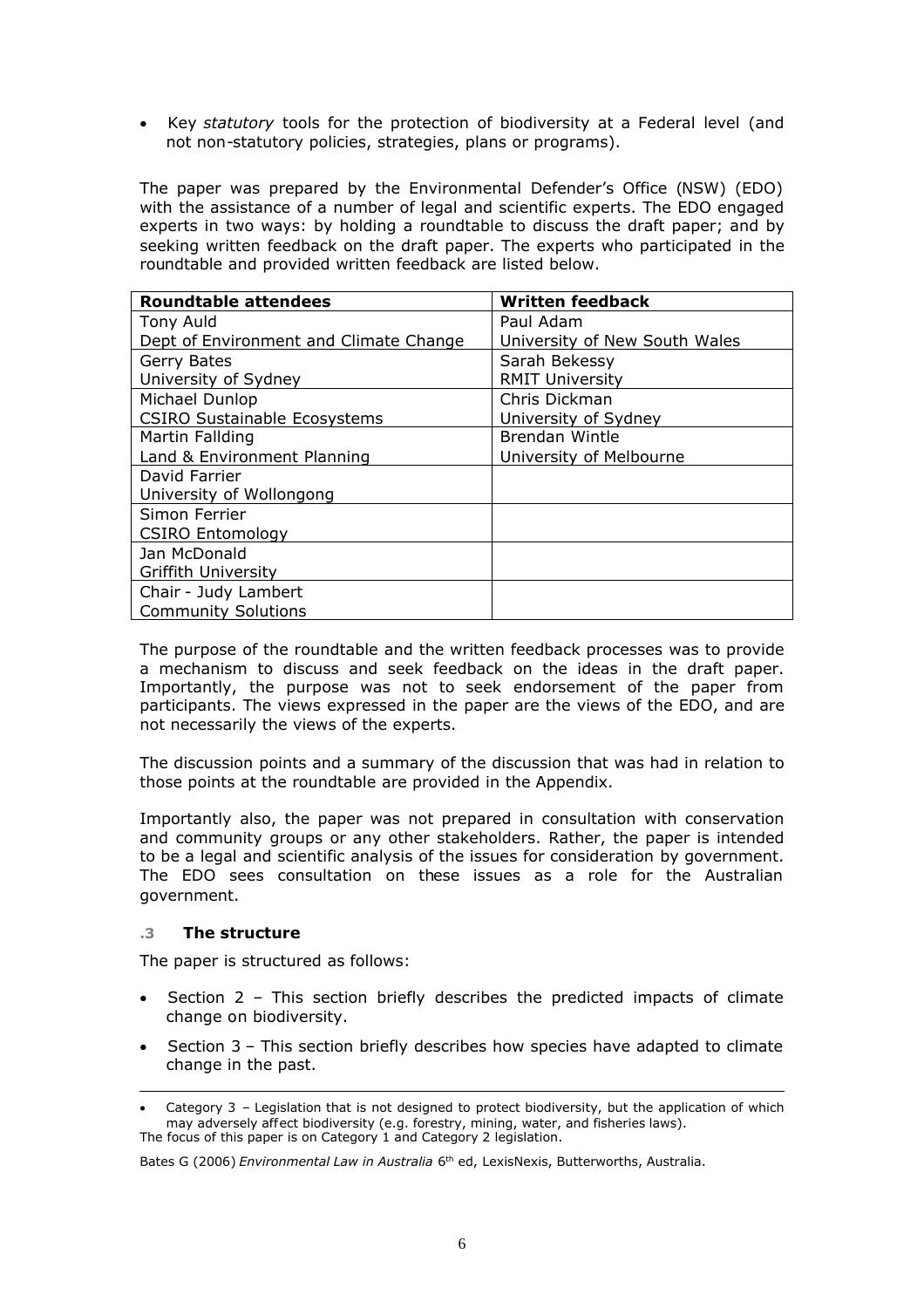- Section 4 This section identifies some general scientific principles for the protection of biodiversity under climate change.
- Section 5 This section:
	- o Describes each statutory conservation tool.
	- o Briefly evaluates how well each statutory conservation tool is currently working in terms of protecting biodiversity.
	- o Briefly evaluates how adaptive and applicable each statutory conservation tool is in light of climate change.
- Section 6 This section discusses a range of external factors that may influence the ability of the statutory conservation tools to protect biodiversity.

In section 5 of the paper, boxes appear under each statutory conservation tool, which summarise the key recommendations that we feel the Australian government needs to consider in relation to each statutory conservation tool.

#### **Impacts of climate change on biodiversity**

It is well established that climate change is already impacting, and is likely to have more extensive impacts on, biodiversity, both globally<sup>3</sup> and in Australia.<sup>4</sup> Climate change is expected to become the first or second greatest driver of global biodiversity loss over the next century.<sup>5</sup>

Past climate changes have caused species extinctions and major reorganizations of ecological communities. Current climate change is likely to cause a greater problem for species due to a combination of the rapid pace of change (predicted to be faster than most changes during the last 1.8 million years) and the extent of existing pressures on biodiversity.<sup>6</sup> Indeed, independent of climate change, biodiversity is predicted to decrease in the future due to multiple existing pressures such as habitat loss, habitat fragmentation, invasive species, etc.<sup>7</sup>

There are a large number of studies that document the impacts that climate change has already had on biodiversity and that attempt to predict the future impacts. However, there is considerable scientific uncertainty regarding the exact nature and extent of the impacts. $8$  Such uncertainty will have a significant

<sup>3</sup> Intergovernmental Panel on Climate Change (2007) *Climate Change 2007: Synthesis Report* IPCC Geneva.

<sup>4</sup> Hughes L (2003) 'Climate change and Australia: Trends, projections and impacts' *Austral Ecology* 28: 423-443.

<sup>5</sup> Heller N and Zavaleta E (2009) 'Biodiversity management in the face of climate change: A review of 22 years of recommendations *Biological Conservation* 142 14-32.

<sup>6</sup> Secretariat of the Convention on Biological Diversity (2003). *Interlinkages between biological diversity and climate change. Advice on the integration of biodiversity considerations into the implementation of the United Nations Framework Convention on Climate Change and its Kyoto protocol*. Montreal, SCBD, 154p. (CBD Technical Series no. 10); Heller N and Zavaleta E (2009) 'Biodiversity management in the face of climate change: A review of 22 years of recommendations *Biological Conservation* 142 14-32.

<sup>7</sup> Intergovernmental Panel on Climate Change (2002) *Climate Change and Biodiversity* IPCC Technical Paper IV, IPCC, Geneva.

<sup>8</sup> Dunlop M and Brown P (2008) *Implications of climate change for Australia's National Reserve System: A preliminary assessment. Report to the Department of Climate Change* Department of Climate Change Canberra, Australia; Hennesy K, Fitzharris B, Bates B, Harvey N, Howden S, Hughes L, Salinger J and Warrick R (2007) Australia and New Zealand. *Climate Change 2007: Impacts,*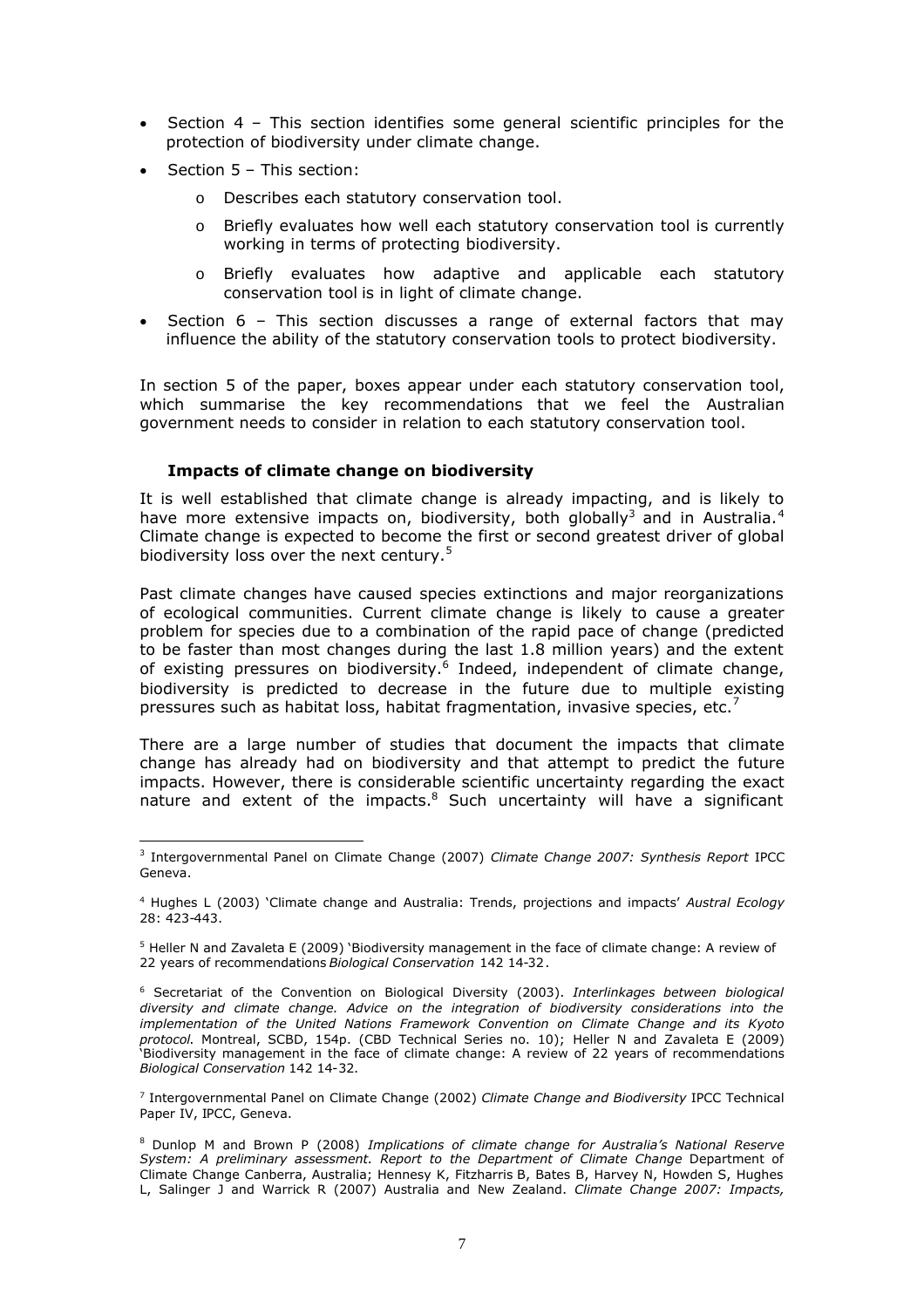influence over the way we think about how to address the impacts of climate change on biodiversity and the solutions we arrive at.

In summary, the impacts of climate change are likely to include: $9$ 

- Reductions in the geographic range of species.
- Changes to the timing of species' lifecycle events.
- Changes in population dynamics and survival.
- Changes in the location of species' habitats.
- Increases in the risk of extinction for species that are already vulnerable.
- Increased opportunity for range expansion of invasive species.
- Changes in the structure and composition of ecosystems and communities.
- Changes in coastal and estuarine habitat due to rising sea levels.

Indirect impacts include impacts due to changes to the intensity and magnitude of existing pressures, such as fire regimes and invasive species.<sup>10</sup>

It is important to note that climate change will impact biodiversity not only as a result of average changes to climatic variables, but also because of changes to extreme events, which are predicted to increase in frequency and severity. Changes to extreme events are likely to have a major influence in determining the impacts of climate change on biodiversity.<sup>1</sup>

Species most vulnerable to climate change will be those with long generation times, low mobility, small or isolated ranges, and low genetic variation, $^{12}$  as well as species with restricted population sizes or specific habitat requirements. Certain ecosystems will also be particularly vulnerable, including alpine ecosystems, coral reefs, and mangrove systems.<sup>13</sup>

*Adaptation and Vulnerability. Contribution of Working Group II to the Fourth Assessment Report of the Intergovernmental Panel on Climate Change,* Cambridge University Press, Cambridge, UK.

<sup>9</sup> *National Biodiversity and Climate Change Action Plan 2004-2007*. See also Thomas C (2003) "Climate change and habitat fragmentation" in Green RE, Harley M, Miles L, Scharlemann J, Watkinson A and Watts O (2003) *Global Climate Change and Biodiversity* University of East Anglia, Norwich.

<sup>10</sup> *National Biodiversity and Climate Change Action Plan 2004 -2007* at pp 12 and 14. See also Thomas C (2003) "Climate change and habitat fragmentation" in Green RE, Harley M, Miles L, Scharlemann J, Watkinson A and Watts O (2003) *Global Climate Change and Biodiversity* University of East Anglia, Norwich.

<sup>11</sup> Intergovernmental Panel on Climate Change (2002) *Climate Change and Biodiversity* IPCC Technical Paper IV, IPCC, Geneva.

<sup>12</sup> Howden M, Hughes L, Dunlop M, Zethoven I, Hilbert D and Chilcott C (2003) *Climate change impacts on biodiversity in Australia*, Outcomes of a workshop sponsored by the Biological Diversity Advisory Committee, 1-2 October 2002, Commonwealth of Australia.

<sup>13</sup> Secretariat of the Convention on Biological Diversity (2003). Interlinkages between biological diversity and climate change. Advice on the integration of biodiversity considerations into the implementation of the United Nations Framework Convention on Climate Change and its Kyoto protocol. Montreal, SCBD, 154p. (CBD Technical Series no. 10).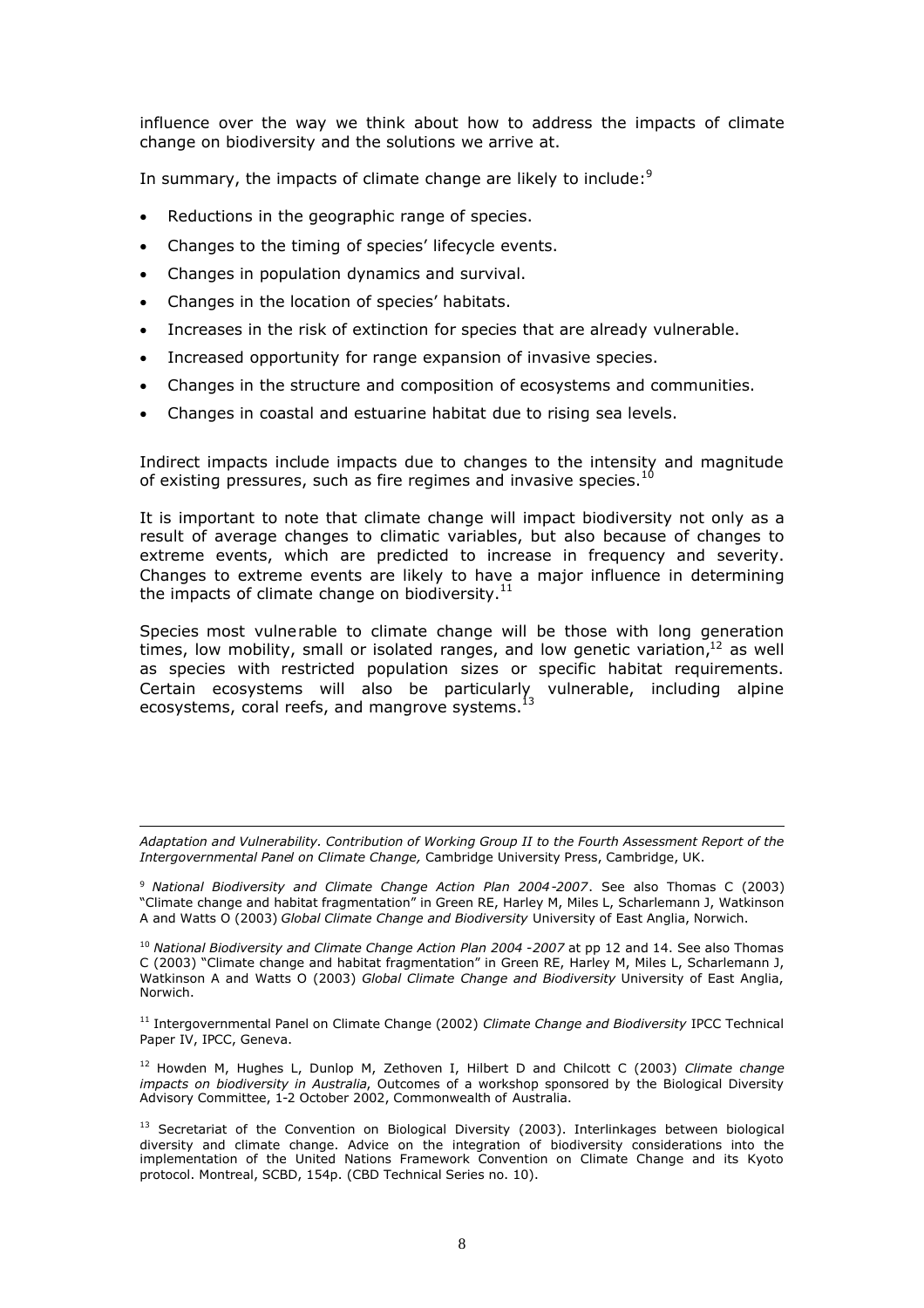#### **How will species adapt to climate change?**

In the past, species have adapted to climate change through a combination of the following mechanisms: $14$ 

- Acclimatization. This mechanism involves changes in behaviour or the development of life history strategies (such as the timing or location of flowering events or breeding) more suited to the new climate within the lifetime of an individual. It is likely to primarily occur in species that already encounter a wide range of climatic conditions.<sup>15</sup>
- Migration and dispersal. This mechanism involves the movement of species to more suitable climates over generations. Scientists have suggested two mechanisms by which this occurs: 1) rapid long-distance dispersal along a range margin, or 2) local dispersal from climate refugia. The relative importance of each mechanism is under debate.<sup>16</sup> This mechanism appears to be the primary way that species have survived past climate changes.<sup>17</sup>
- Evolutionary adaptation. This mechanism involves the development of new genetic attributes more suited to the new climate over generations. It ultimately depends on adequate levels of genetic variation within and between populations and a slow enough rate of climate change for evolution to occur.<sup>18</sup>

During past climate changes, a species potentially had all three of these adaptation mechanisms available to it. However, as suggested, this may no longer be the case.<sup>19</sup> For example, due to the predicted rapid pace of climate change, many species may not be able to migrate fast enough and in-situ evolutionary adaptation is unlikely to be possible for most populations.<sup>20</sup> Also, due to the extent of habitat loss and fragmentation, many species may no longer be able to migrate to more suitable habitats. $21$ 

<sup>14</sup> Mackey B (2007) 'Climate change, connectivity and biodiversity conservation' In: *Protected Areas: buffering nature against climate change. Proceedings of a WWF and IUCN World Commission on Protected Areas symposium, 18-19 June 2007, Canberra.* (eds Taylor and Figgis). WWF-Australia, Sydney; Noss R (2001) 'Beyond Kyoto: Forest management in a time of rapid climate change' *Conservation Biology* 15(3): 578-590.

<sup>&</sup>lt;sup>15</sup> Bawa K and Dayanandan S (1998) 'Global climate change and tropical forest genetic resources' *Climatic Change* 39: 473-485.

<sup>16</sup> Pearson R (2006) 'Climate change and the migration capacity of species' *TRENDS in Ecology and Evolution* 21: 111-113.

<sup>17</sup> Noss R (2001) 'Beyond Kyoto: Forest management in a time of rapid climate change' *Conservation Biology* 15(3): 578-590.

<sup>18</sup> Noss R (2001) 'Beyond Kyoto: Forest management in a time of rapid climate change' *Conservation Biology* 15(3): 578-590.

 $19$  Mackey B (2007) 'Climate change, connectivity and biodiversity conservation' In: Protected Areas: buffering nature against climate change. Proceedings of a WWF and IUCN World Commission on Protected Areas symposium, 18-19 June 2007, Canberra. (eds Taylor and Figgis). WWF-Australia, Sydney.

<sup>&</sup>lt;sup>20</sup> Heller N and Zavaleta E (2009) 'Biodiversity management in the face of climate change: A review of 22 years of recommendations *Biological Conservation* 142 14-32.

<sup>21</sup> Noss R (2001) 'Beyond Kyoto: Forest management in a time of rapid climate change' *Conservation Biology* 15(3): 578-590.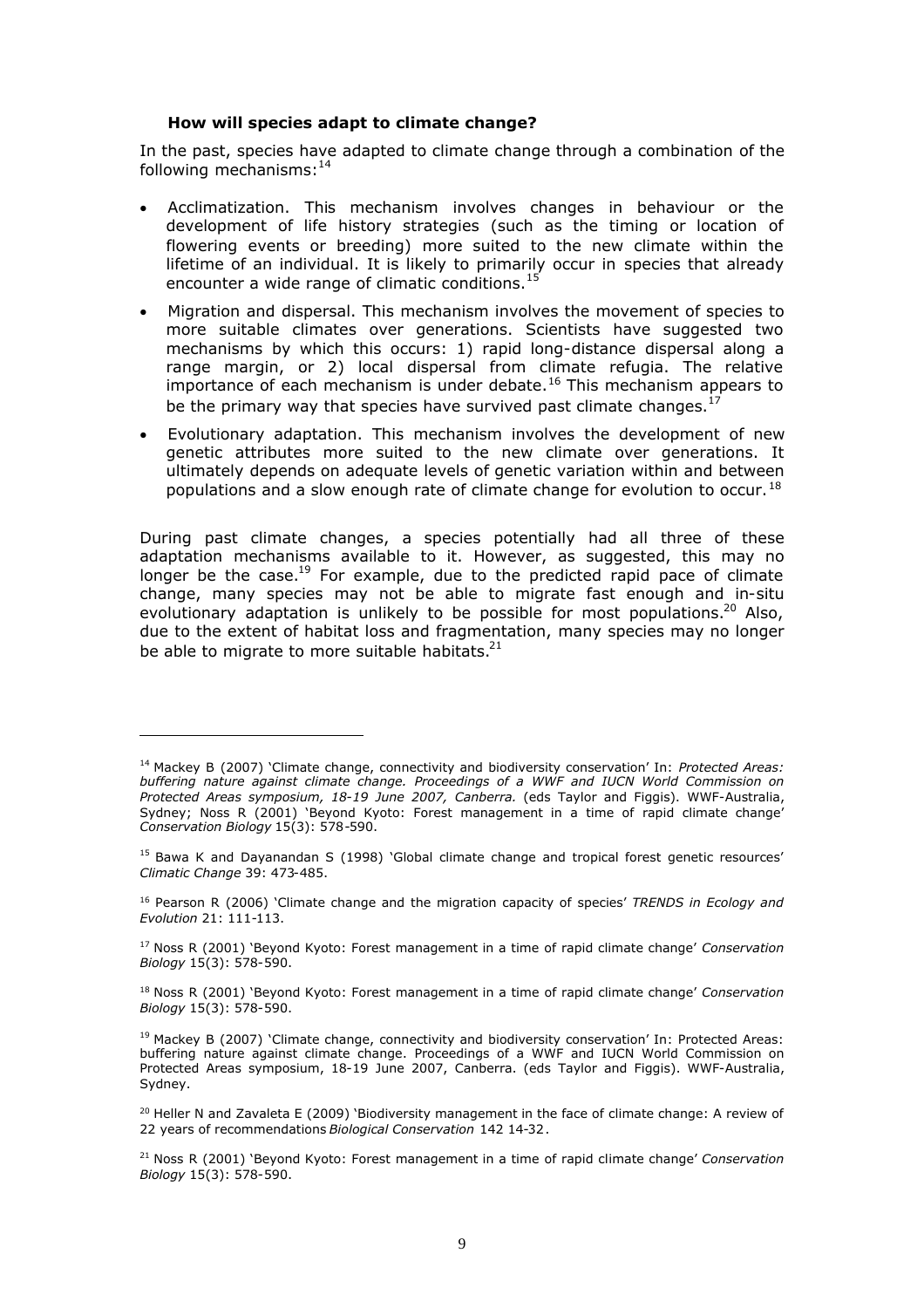#### **General principles for biodiversity protection under climate change**

As noted, there is considerable scientific uncertainty regarding the exact nature and extent of the impacts of climate change on biodiversity. However, a number of papers have identified some general principles that various scientists argue we need to implement to address impacts. Most of these general principles are not new in the context of biodiversity conservation.

We have identified these general principles as a way of assisting us analyse the adequacy and adaptability of the current legal framework to protect biodiversity under climate change. We have not undertaken a comprehensive review of the literature, but rather have identified the principles from key review papers.

We recognise that there may not be scientific consensus on all of these general principles or on the relative importance of each, and that for many there is considerable debate as to how the principle should be applied in practice. We also recognise that some principles are controversial within the general public.

#### **.1 Facilitate adaptation and enhance resilience and resistance**

As noted, in the past, species have adapted to climate change through a range of adaptation mechanisms. It follows that to minimise the impacts of climate change on biodiversity, our overarching goal should be to facilitate adaptation by minimising disruption to these adaptation mechanisms as much as possible. $^{22}$ 

However, as noted, we also need to recognise that compared to past changes, current climate change is likely to cause additional problems for species because of the extent of existing pressures on biodiversity. So, for example, while as a general rule we need to facilitate adaptation by facilitating dispersal, we also need to be aware that this may not always get the best outcome (e.g. facilitating dispersal may cause the further spread of invasive species).

The goal of adaptation can be defined as reducing the risk of adverse impacts by enhancing the 'resilience' or 'resistance' of ecosystems to change.<sup>23</sup> Resilience refers to the ability of a system to 'bounce back' after change, while resistance refers to the ability of a system to remain un-impacted by change.<sup>24</sup> So, resilience strategies attempt to enhance a systems ability to recover from change, while resistance strategies attempt to enhance a systems ability to resist change.<sup>2</sup>

A key issue for managers under climate change will be the question of whether and when to attempt to build resilience to change (resilience strategies) or to

<sup>&</sup>lt;sup>22</sup> Mackey B (2007) 'Climate change, connectivity and biodiversity conservation' In: Protected Areas: buffering nature against climate change'. Proceedings of a WWF and IUCN World Commission on Protected Areas symposium, 18-19 June 2007, Canberra. (eds Taylor and Figgis). WWF-Australia, Sydney.

<sup>&</sup>lt;sup>23</sup> Climate Change Science Program (US) (2008): *Preliminary review of adaptation options for climatesensitive ecosystems and resources.* A Report by the U.S. Climate Change Science Program and the Subcommittee on Global Change Research. [Julius SH and West JM (eds), Baron JS, Griffith B, Joyce LA, Kareiva P, Keller BD, Palmer MA, Peterson CH, and Scott JM (Authors)]. U.S. Environmental Protection Agency, Washington, DC, USA.

<sup>24</sup> Climate Change Science Program (US) (2008): *Preliminary review of adaptation options for climatesensitive ecosystems and resources.* A Report by the U.S. Climate Change Science Program and the Subcommittee on Global Change Research. [Julius SH and West JM (eds), Baron JS, Griffith B, Joyce LA, Kareiva P, Keller BD, Palmer MA, Peterson CH, and Scott JM (Authors)]. U.S. Environmental Protection Agency, Washington, DC, USA.

 $25$  Heller N and Zavaleta E (2009) 'Biodiversity management in the face of climate change: A review of 22 years of recommendations *Biological Conservation* 142 14-32.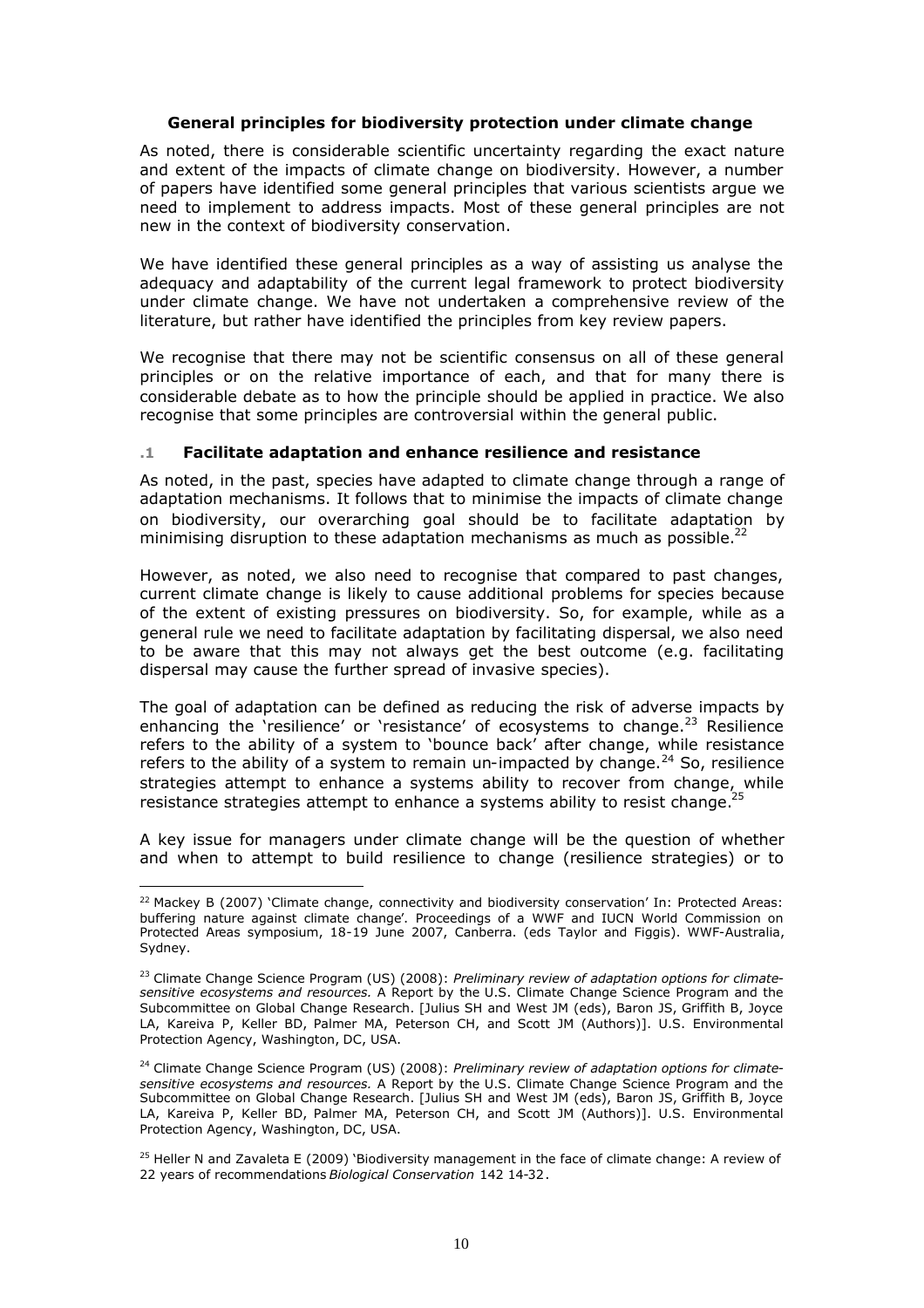attempt to resist change (resistance strategies). Over the last 20 years, scientists have advocated more resilience strategies than resistance strategies.<sup>26</sup> However, the strategies are not mutually exclusive. Some threatened species and ecosystems may warrant highly intensive management to maintain them as and where they are, while resilience strategies may be more appropriate for other, more widespread species and ecosystems.<sup>27</sup>

A number of scientists have identified general principles that can be applied to enhance the resilience of ecosystems.<sup>28</sup> Each of these principles is discussed briefly below along with the other general principles that various scientists argue we need to implement to address the impacts of climate change on biodiversity.

#### **.2 Ensure representation (diversity of habitat types) and replication**

'Representation' and 'replication' are well established principles of biodiversity conservation (and in particular, conservation planning)<sup>29</sup> and are also key principles in building 'ecosystem resilience'.<sup>30</sup> Representation refers to the need to protect the full range of biodiversity (e.g. each vegetation type). Replication refers to the need to protect multiple examples of each unit of biodiversity (e.g. each vegetation type) to order to spread risk (e.g. a fire might destroy one example, but replication aims to ensure that other examples remain).

Scientists argue that these two principles will continue to be important in protecting biodiversity under climate change.<sup>31</sup> Indeed, Dunlop and Brown argue that the protection of a diversity of habitat types (representation) should be one of the key strategies to combat the impacts of climate change. As they state: $32$ 

*By sampling a diversity of communities…[we] are also sampling the underlying geographic diversity of the landscape…Thus, a set of areas that samples a high diversity of communities now will probably also capture a*

<sup>29</sup> Margules C and Pressey B (2000) 'Systematic conservation planning' *Nature* 405: 243-253.

<sup>30</sup> Noss R (2001) 'Beyond Kyoto: Forest management in a time of rapid climate change' *Conservation Biology* 15(3): 578-590.

<sup>&</sup>lt;sup>26</sup> Heller N and Zavaleta E (2009) 'Biodiversity management in the face of climate change: A review of 22 years of recommendations *Biological Conservation* 142 14-32.

 $^{27}$  Heller N and Zavaleta E (2009) 'Biodiversity management in the face of climate change: A review of 22 years of recommendations *Biological Conservation* 142 14-32.

<sup>28</sup> Forman R (1995) 'Some general principles of landscape and regional ecology' *Landscape Ecology* 10(3):133-142; Noss R (2001) 'Beyond Kyoto: Forest management in a time of rapid climate change' *Conservation Biology* 15(3): 578-590; Fischer J, Lindenmayer D and Manning A (2006) 'Biodiversity, ecosystem function, and resilience: ten guiding principles for commodity production landscapes' *Frontiers in Ecology and Environment* 4(2): 80-86; Lindenmayer D, Hobbs R, Montague-Drake R, Alexandra J, Bennett A, Burgman M, Cale P, Calhoun A, Cramer V, Cullen P, Driscoll D, Fahrig L, Fischer J, Franklin J, Haila Y, Hunter M, Gibbons P, Lake S, Luck G, MacGregor C, McIntyre S, MacNally R, Manning A, Miller J, Mooney H, Noss R, Possingham H, Saunders D, Schmieglow F, Scott M, Simberloff D, Sisk T, Tabor G, Walker B, Wiens J, Woinarski J and Zavaleta E (2008) 'A checklist for ecological management of landscapes for conservation' *Ecology Letters* 11: 78-91.

<sup>31</sup> Noss R (2001) 'Beyond Kyoto: Forest management in a time of rapid climate change' *Conservation Biology* 15(3): 578-590; Climate Change Science Program (US) (2008): *Preliminary review of adaptation options for climate-sensitive ecosystems and resources.* A Report by the U.S. Climate Change Science Program and the Subcommittee on Global Change Research. [Julius SH and West JM (eds), Baron JS, Griffith B, Joyce LA, Kareiva P, Keller BD, Palmer MA, Peterson CH, and Scott JM (Authors)]. U.S. Environmental Protection Agency, Washington, DC, USA.

<sup>32</sup> Dunlop M and Brown PR (2008) *Implications of climate change for Australia's National Reserve System: A preliminary assessment. Report to the Department of Climate Change* Department of Climate Change, Canberra, Australia at p 116.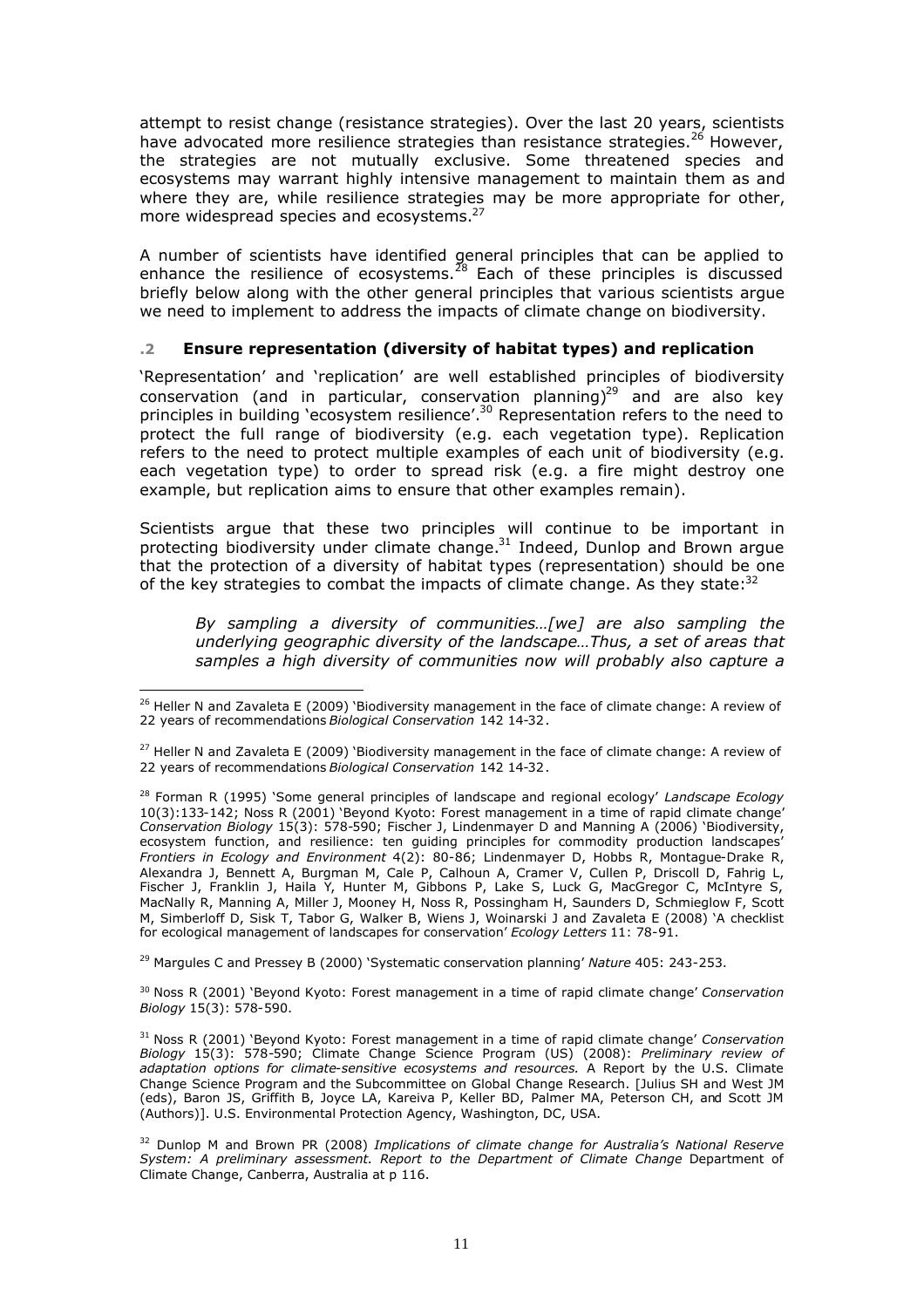*high diversity of communities under future climates, even if the composition of the communities is different in the future.*

Many other scientists argue along a similar theme. They argue that a key strategy under climate change should be to ensure that the full range of bioclimatic variability is captured within protected areas and across landscapes.<sup>33</sup>

Hodgson et al<sup>34</sup> argue that a primary focus of conservation efforts under climate change should be regions with high existing environmental heterogeneity, such as high topographic diversity (e.g. mountain ranges) and high habitat diversity.

Noss argues further that because there is considerable uncertainty over which forest or vegetation types will be most sensitive to climate change, protecting a range of types will help ensure that some resistant and resilient types persist.<sup>35</sup>

#### **.3 Protect and create large patches of vegetation**

Protecting large patches is another well established principle of biodiversity conservation. There are well established relationships between the size of a patch and the size and viability of populations, species richness (large patches generally support more species than small patches, all other things being equal), and many other important ecological factors such as dispersal and vegetation diversity.<sup>36</sup>

In addition, large patches are the only parts of a landscape that sustain viable populations of interior species, provide core habitat for large vertebrates, and permit near-natural disturbance regimes.<sup>37</sup> Large patches are also vital in supporting genetically diverse populations.<sup>38</sup>

However, while large patches are important, it is important to note that many studies have shown that small and medium sized patches may be of significant ecological value. In addition, the size of a patch is relative – what constitutes a large patch of habitat for a beetle may be a small patch for a bird or mammal.<sup>39</sup>

<sup>38</sup> Lindenmayer D and Burgman M (2005) *Practical Conservation Biology.* CSIRO Publishing, Australia.

<sup>&</sup>lt;sup>33</sup> Heller N and Zavaleta E (2009) 'Biodiversity management in the face of climate change: A review of 22 years of recommendations *Biological Conservation* 142 14-32.

<sup>&</sup>lt;sup>34</sup> Hodgson J, Thomas C, Wintle B, Moilanen A (in press) 'Climate change, connectivity and conservation decision-making – back to basics' *Journal of Applied Ecology*.

<sup>35</sup> Noss R (2001) 'Beyond Kyoto: Forest management in a time of rapid climate change' *Conservation Biology* 15(3): 578-590.

 $^{36}$  Lindenmayer D, Hobbs R, Montague-Drake R, Alexandra J, Bennett A, Burgman M, Cale P, Calhoun A, Cramer V, Cullen P, Driscoll D, Fahrig L, Fischer J, Franklin J, Haila Y, Hunter M, Gibbons P, Lake S, Luck G, MacGregor C, McIntyre S, MacNally R, Manning A, Miller J, Mooney H, Noss R, Possingham H, Saunders D, Schmieglow F, Scott M, Simberloff D, Sisk T, Tabor G, Walker B, Wiens J, Woinarski J and Zavaleta E (2008) 'A checklist for ecological management of landscapes for conservation' *Ecology Letters* 11: 78-91.

<sup>37</sup> Forman R (1995) 'Some general principles of landscape and regional ecology' *Landscape Ecology* 10(3):133-142.

<sup>&</sup>lt;sup>39</sup> Lindenmayer D, Hobbs R, Montague-Drake R, Alexandra J, Bennett A, Burgman M, Cale P, Calhoun A, Cramer V, Cullen P, Driscoll D, Fahrig L, Fischer J, Franklin J, Haila Y, Hunter M, Gibbons P, Lake S, Luck G, MacGregor C, McIntyre S, MacNally R, Manning A, Miller J, Mooney H, Noss R, Possingham H, Saunders D, Schmieglow F, Scott M, Simberloff D, Sisk T, Tabor G, Walker B, Wiens J, Woinarski J and Zavaleta E (2008) 'A checklist for ecological management of landscapes for conservation' *Ecology Letters* 11: 78-91.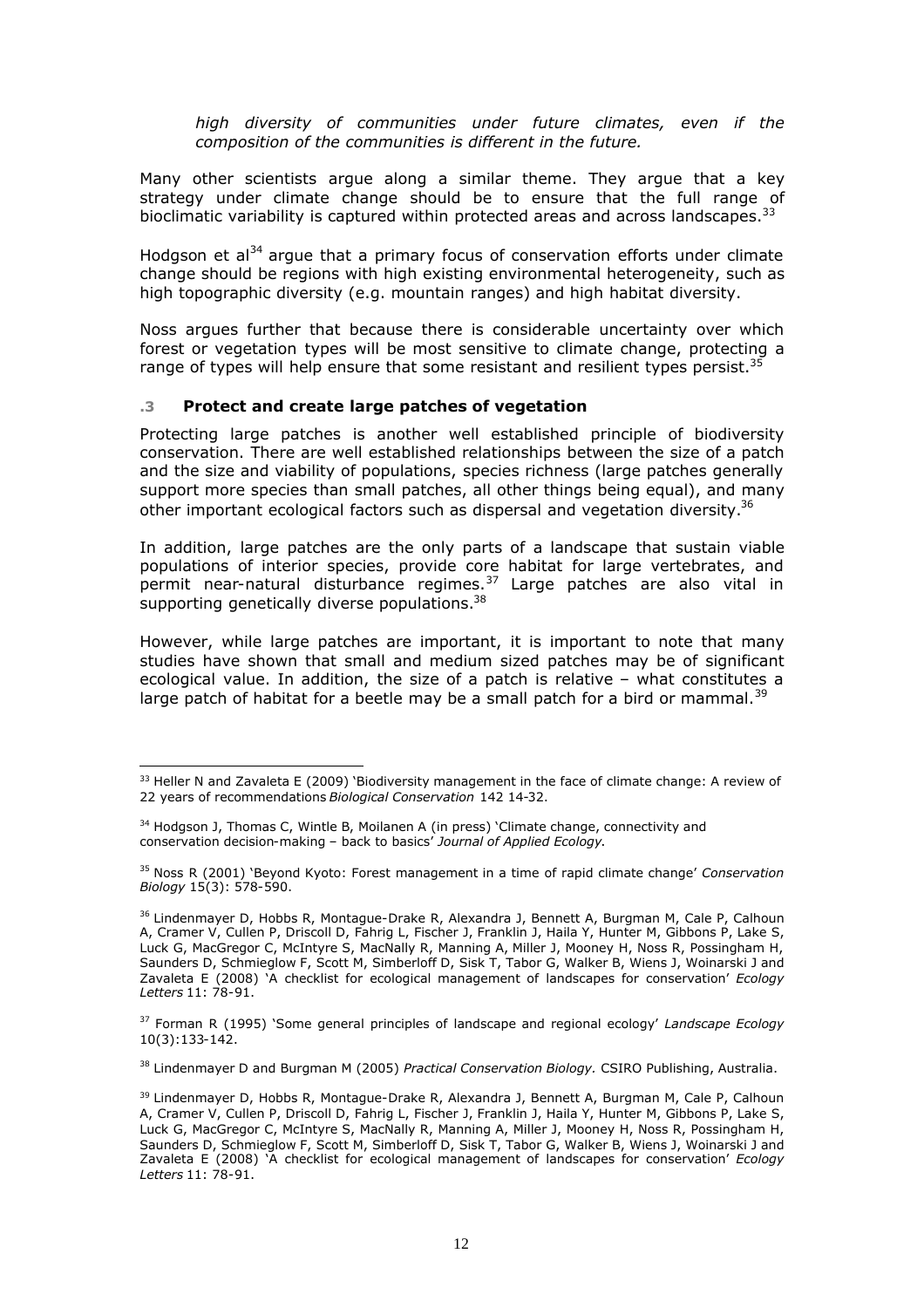Many scientists argue that increasing the size of protected areas and maintaining and restoring large patches of vegetation will remain a key strategy under climate change.<sup>40</sup> Indeed, some scientists argue that because habitat loss remains the key threat to biodiversity and because the relationship between the size of a patch and the conservation value of the patch is so well established, this strategy should remain the primary focus of conservation efforts under climate change. $41$ 

## **.4 Consider connectivity**

Connectivity refers to the ability of species and ecological processes to move through landscapes. Connectivity can be defined in terms of:<sup>42</sup>

- Habitat connectivity (the connectedness of habitat patches for a given species).
- Landscape connectivity (the connectedness of patches of a particular land cover type).
- Ecological connectivity (the connectedness of ecological processes).

Connectivity, and in particular the value of habitat corridors, has been much debated by scientists. Although scientists agree about the importance of connectivity, disagreement arises when connectivity is equated simply with habitat corridors or linear strips of vegetation linking other patches.<sup>43</sup> Connectivity science is still young, and the assessment of the effectiveness of various connectivity strategies is still in its infancy.<sup>44</sup> Some of the key difficulties associated with establishing the importance of connectivity include:<sup>4</sup>

- The difficulty in studying it (connectivity is interrelated with the difficult area of dispersal biology).
- The difficulty of measuring it (connectivity metrics can be very problematic).
- The appropriate scale over which it should be understood (e.g. landscape or patch scale).

<sup>44</sup> Heller N and Zavaleta E (2009) 'Biodiversity management in the face of climate change: A review of 22 years of recommendations *Biological Conservation* 142 14-32.

<sup>&</sup>lt;sup>40</sup> Heller N and Zavaleta E (2009) 'Biodiversity management in the face of climate change: A review of 22 years of recommendations *Biological Conservation* 142 14-32.

 $41$  Hodgson J, Thomas C, Wintle B, Moilanen A (in press) 'Climate change, connectivity and conservation decision-making – back to basics' *Journal of Applied Ecology*.

<sup>&</sup>lt;sup>42</sup> Lindenmayer D, Hobbs R, Montague-Drake R, Alexandra J, Bennett A, Burgman M, Cale P, Calhoun A, Cramer V, Cullen P, Driscoll D, Fahrig L, Fischer J, Franklin J, Haila Y, Hunter M, Gibbons P, Lake S, Luck G, MacGregor C, McIntyre S, MacNally R, Manning A, Miller J, Mooney H, Noss R, Possingham H, Saunders D, Schmieglow F, Scott M, Simberloff D, Sisk T, Tabor G, Walker B, Wiens J, Woinarski J and Zavaleta E (2008) 'A checklist for ecological management of landscapes for conservation' *Ecology Letters* 11: 78-91.

<sup>&</sup>lt;sup>43</sup> Lindenmayer D, Hobbs R, Montague-Drake R, Alexandra J, Bennett A, Burgman M, Cale P, Calhoun A, Cramer V, Cullen P, Driscoll D, Fahrig L, Fischer J, Franklin J, Haila Y, Hunter M, Gibbons P, Lake S, Luck G, MacGregor C, McIntyre S, MacNally R, Manning A, Miller J, Mooney H, Noss R, Possingham H, Saunders D, Schmieglow F, Scott M, Simberloff D, Sisk T, Tabor G, Walker B, Wiens J, Woinarski J and Zavaleta E (2008) 'A checklist for ecological management of landscapes for conservation' *Ecology Letters* 11: 78-91.

<sup>45</sup> Lindenmayer D, Hobbs R, Montague-Drake R, Alexandra J, Bennett A, Burgman M, Cale P, Calhoun A, Cramer V, Cullen P, Driscoll D, Fahrig L, Fischer J, Franklin J, Haila Y, Hunter M, Gibbons P, Lake S, Luck G, MacGregor C, McIntyre S, MacNally R, Manning A, Miller J, Mooney H, Noss R, Possingham H, Saunders D, Schmieglow F, Scott M, Simberloff D, Sisk T, Tabor G, Walker B, Wiens J, Woinarski J and Zavaleta E (2008) 'A checklist for ecological management of landscapes for conservation' *Ecology Letters* 11: 78-91.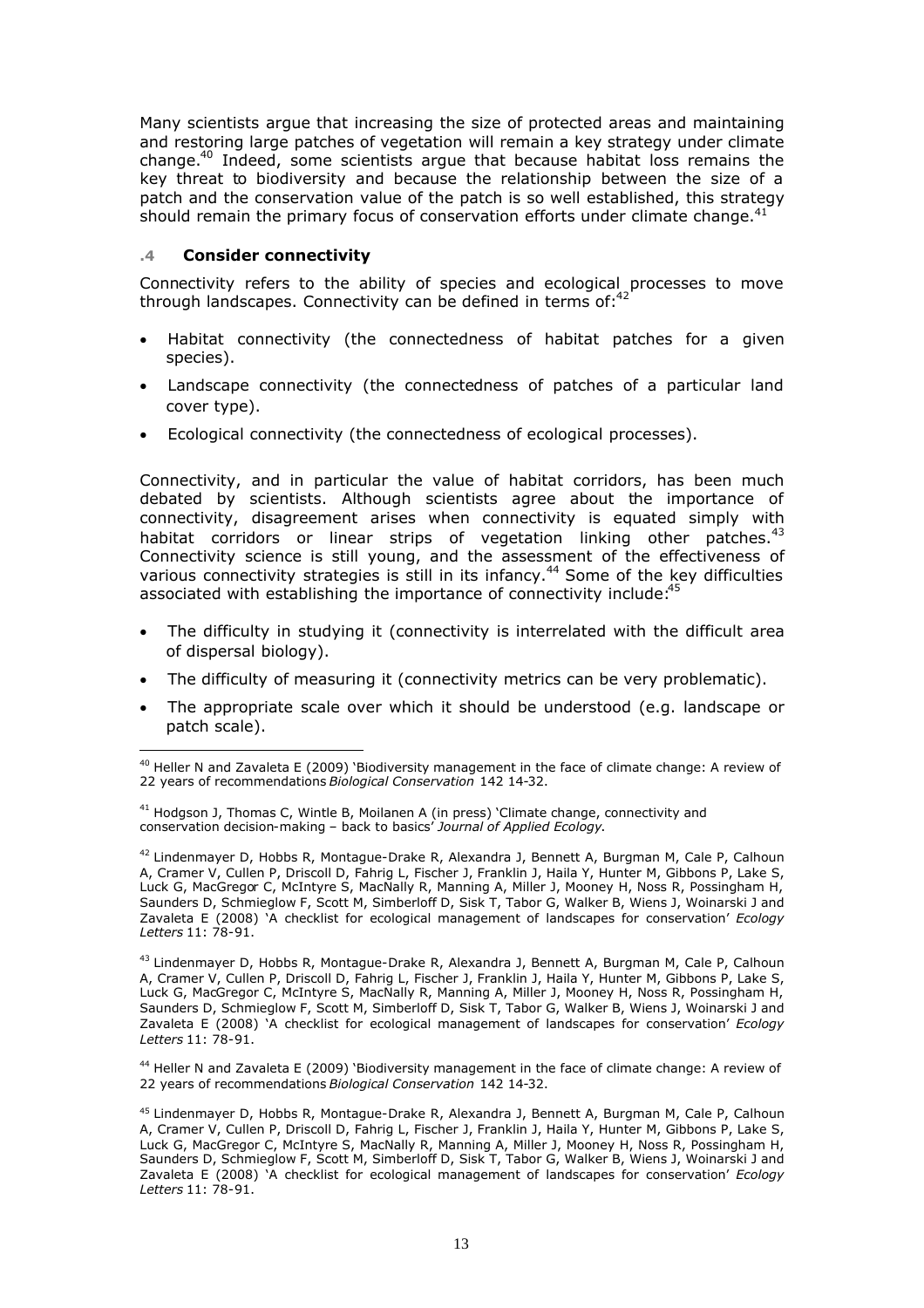The fact that suitable habitat connectivity will vary between different species.

Despite these difficulties, many scientists agree that, as a general principle, increasing connectivity is a robust strategy to address the impacts of climate change on biodiversity.<sup>46</sup> Indeed, increasing connectivity is the strategy most recommended by scientists to combat climate change over the last 20 years.<sup>47</sup>

However, many scientists warn of a significant need for more empirical data to support the effectiveness of various connectivity strategies.<sup>48</sup> Some scientists argue that the significant uncertainties associated with connectivity science make it potentially inefficient as a primary conservation strategy and are concerned that it may redirect resources away from more certain and effective strategies.<sup>49</sup>

Other scientists point out that increasing connectivity may have adverse effects. For example, it may increase the spread of invasive species or undesirable fire.<sup>50</sup> As Dunlop and Brown identify, reducing connectivity (by placing populations on islands, or fencing, etc) is a key element of many threatened species programs.  $51$ 

#### **.5 Improve the management of the 'matrix'**

It is well established that protected areas will not adequately protect biodiversity because they are too few, too isolated, not always well managed, $52$  and are often not located appropriately to contribute to representation.<sup>53</sup> As such, biodiversity conservation must be complemented by the appropriate management of biodiversity in the modified areas surrounding habitat patches (the 'matrix').<sup>54</sup>

<sup>47</sup> Heller N and Zavaleta E (2009) 'Biodiversity management in the face of climate change: A review of 22 years of recommendations *Biological Conservation* 142 14-32.

48 Heller N and Zavaleta E (2009) 'Biodiversity management in the face of climate change: A review of 22 years of recommendations *Biological Conservation* 142 14-32.

<sup>49</sup> Hodgson J, Thomas C, Wintle B, Moilanen A (in press) 'Climate change, connectivity and conservation decision-making – back to basics' *Journal of Applied Ecology*.

<sup>50</sup> Dunlop M and Brown PR (2008) *Implications of climate change for Australia's National Reserve System: A preliminary assessment. Report to the Department of Climate Change* Department of Climate Change, Canberra, Australia.

<sup>51</sup> Dunlop M and Brown PR (2008) *Implications of climate change for Australia's National Reserve System: A preliminary assessment. Report to the Department of Climate Change* Department of Climate Change, Canberra, Australia.

 $^{52}$  Fischer J, Lindenmayer D and Manning A (2006) 'Biodiversity, ecosystem function, and resilience: ten guiding principles for commodity production landscapes' *Frontiers in Ecology and Environment* 4(2): 80-86.

<sup>53</sup> Margules C, Pressey B (2000) 'Systematic conservation planning' *Nature* 405: 243-253.

<sup>54</sup> Franklin J and Lindenmayer D (2009) 'Importance of matrix habitats in maintaining biological diversity' Proc Natl Acad Sci 106: 349-350; Fischer J, Lindenmayer D and Manning A (2006) 'Biodiversity, ecosystem function, and resilience: ten guiding principles for commodity production landscapes' *Frontiers in Ecology and Environment* 4(2): 80-86.

<sup>46</sup> Noss R (2001) 'Beyond Kyoto: Forest management in a time of rapid climate change' *Conservation Biology* 15(3): 578-590; Fischer J, Lindenmayer D and Manning A (2006) 'Biodiversity, ecosystem function, and resilience: ten guiding principles for commodity production landscapes' *Frontiers in Ecology and Environment* 4(2): 80-86; Mackey B (2007) 'Climate change, connectivity and biodiversity conservation' In: *Protected Areas: buffering nature against climate change. Proceedings of a WWF and IUCN World Commission on Protected Areas symposium, 18-19 June 2007, Canberra.* (eds Taylor and Figgis) pp 90-96. WWF-Australia, Sydney; Pressey R, Cabeza M, Watts M, Cowling R, and Wilson K (2007) 'Conservation planning in a changing world' *Trends in Ecology and Evolution* 22(11): 583-592.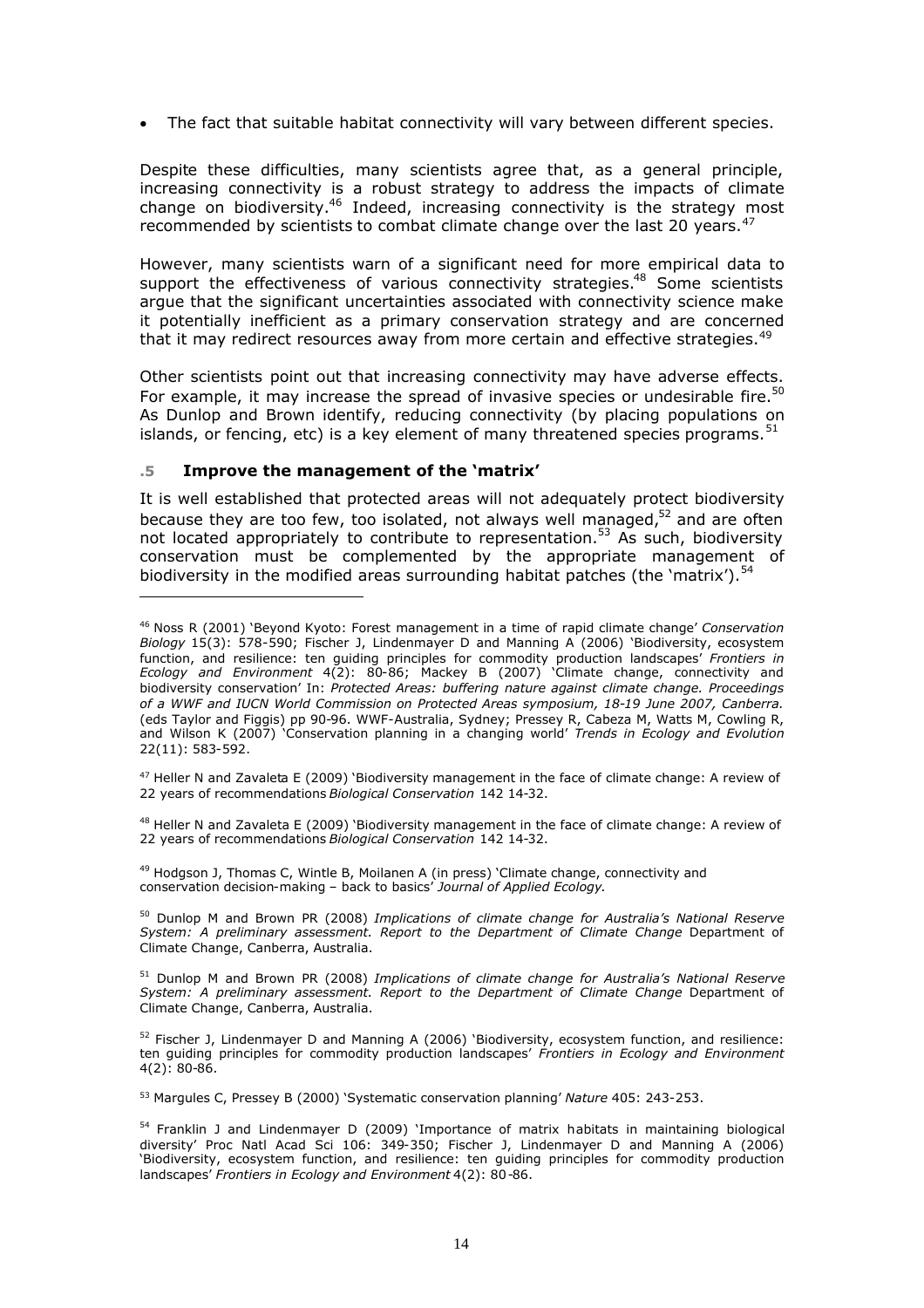A recent paper highlighted the importance of the matrix in determining the species composition of adjacent habitat patches,<sup>55</sup> and suggested that the appropriate management of the matrix is fundamental to the protection of the vast majority of species.<sup>56</sup> The paper concluded that:

*Improving matrix quality may lead to higher conservation returns than manipulating the size and configuration of remnant patches for many of the species that persist in the aftermath of habitat destruction*.

A review by Fischer et al.<sup>57</sup> has established general principles for the management of biodiversity in the agricultural matrix. The principles identified in the review include many of the principles described above that are likely to enhance ecosystem resilience, such as protecting large patches or increasing connectivity, but also include three additional principles, namely:

- Maintain structural complexity in the matrix.
- Maintain landscape heterogeneity (the spatial patchiness and variability in landscape patterns, such as different land uses and land-use intensities).
- Create buffer zones around protected areas and important habitat patches.

They argue that a matrix with a similar vegetation structure to surrounding habitat patches will provide habitat for some species, increase landscape connectivity, and reduce edge effects at the boundaries of habitat patches. The maintenance of a structurally complex matrix is particularly important where protected areas or habitat patches are small or poorly connected.<sup>58</sup>

The creation of buffer zones around protected areas and important habitats is a strategy that is commonly advocated by scientists to combat the impacts of climate change.<sup>59</sup> The creation of buffers is an alternative, but not mutually exclusive strategy to maintaining structural complexity in the matrix. Buffer zones may reduce edge effects and may enhance connectivity. Buffers can be applied at various scales (local to regional). They are a particularly important strategy where land surrounding vegetation patches exerts a strong negative influence over the patches (e.g. by acting as a source of invasive species). $60$ 

The management of biodiversity in the matrix is likely to become more important under climate change as many species migrate from large habitat patches and

<sup>59</sup> Heller N and Zavaleta E (2009) 'Biodiversity management in the face of climate change: A review of 22 years of recommendations *Biological Conservation* 142 14-32.

<sup>&</sup>lt;sup>55</sup> Prugh L, Hodges K, Sinclair R, Brashares J (2008) 'Effect of habitat area and isolation on fragmented animal populations' *Proc Natl Acad Sci* 105: 20770-20775.

<sup>56</sup> Franklin J and Lindenmayer D (2009) 'Importance of matrix habitats in maintaining biological diversity' *Proc Natl Acad Sci* 106: 349-350.

 $57$  Fischer J, Lindenmayer D and Manning A (2006) 'Biodiversity, ecosystem function, and resilience: ten guiding principles for commodity production landscapes' *Frontiers in Ecology and Environment* 4(2): 80-86.

<sup>&</sup>lt;sup>58</sup> Fischer J, Lindenmayer D and Manning A (2006) 'Biodiversity, ecosystem function, and resilience: ten guiding principles for commodity production landscapes' *Frontiers in Ecology and Environment* 4(2): 80-86.

 $60$  Fischer J, Lindenmayer D and Manning A (2006) 'Biodiversity, ecosystem function, and resilience: ten guiding principles for commodity production landscapes' *Frontiers in Ecology and Environment*  $4(2): 80-86.$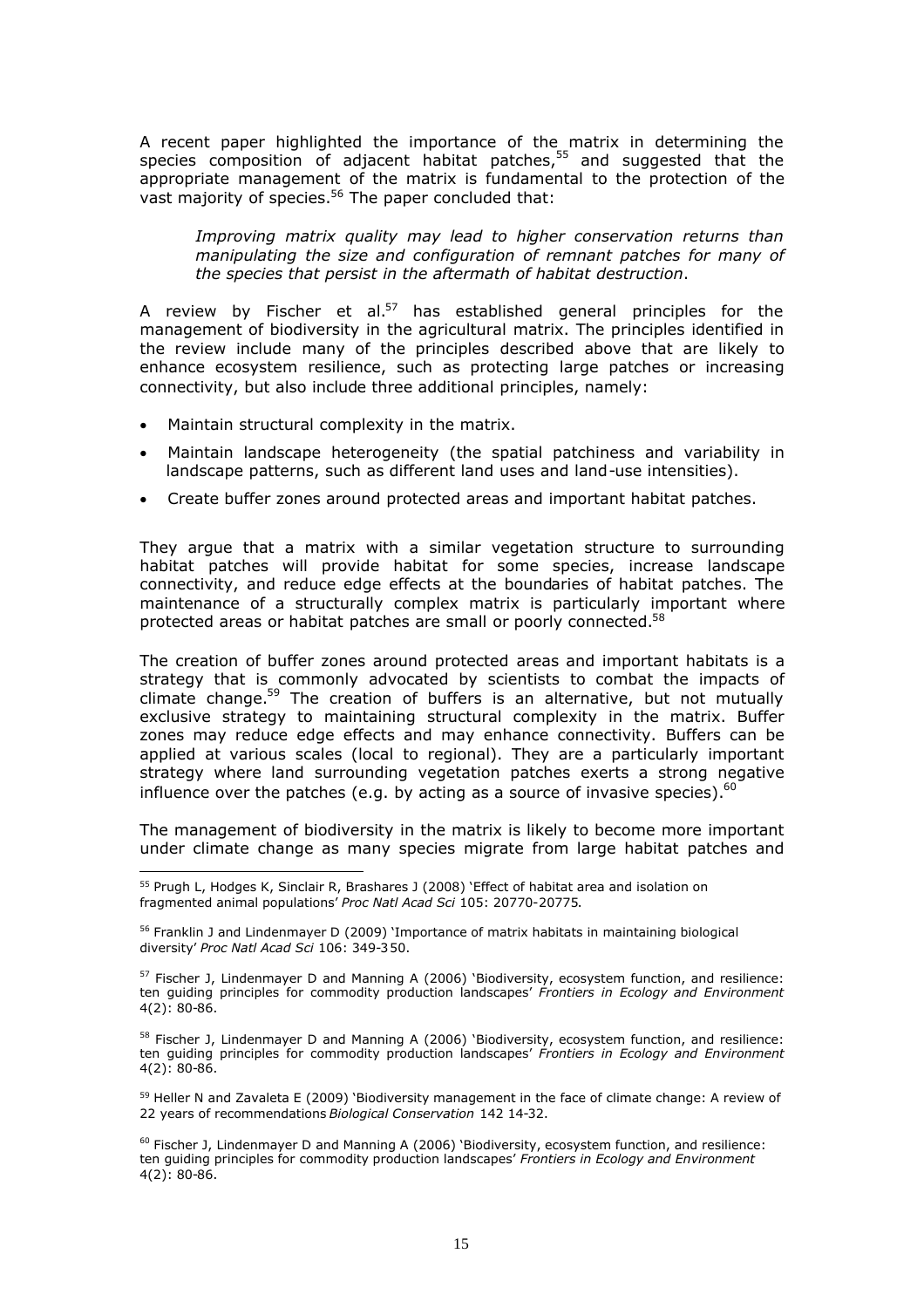the buffering of protected areas and important habitat patches becomes more important to ensure the survival of the populations they currently protect.  $61$ 

## **.6 Identify and protect climate refugia**

Climate refugia are those areas where species are able to persist during periods of climatic stress and from which they can then recolonise over the long term when conditions favourable for their survival and reproduction return.<sup>62</sup>

Refugia occur at various scales (e.g. past glacial refuges covering large areas or local refuges such as riparian areas) and usually include areas that have high topographic diversity (e.g. mountain ranges), wet or damp areas, areas protected from fire, or areas with reliable access to surface or groundwater.<sup>63</sup>

Many scientists argue that identifying and protecting past climate refugia is an important strategy to protect biodiversity under climate change.<sup>64</sup> As suggested, climate refugia are likely to be important sources for recolonization in the future, as well as providing retreats for migrating or translocated species.<sup>65</sup>

As many climate refugia are likely to occur in areas with high topographic diversity, they are also usually areas of high habitat and species diversity and endemism, especially in areas with steep elevation and climatic gradients. Some scientists argue that protecting biodiversity 'hotspots' and centres of endemism is also likely to be a robust strategy to combat the impacts of climate change. $66$ 

However, Dunlop and Brown argue that merely protecting past refuges will not be sufficient, and that identifying future refuges will be difficult for various reasons. They argue that future refuges are likely to be determined by processes other than merely changes to temperature and other climatic gradients such as changed fire regimes, changed species interactions, land-use changes, or hydrological changes and will vary between species and regions.<sup>67</sup>

#### **.7 Increase the focus on protecting ecosystem functions**

<sup>63</sup> Dunlop M and Brown P (2008) 'Implications of climate change for Australia's National Reserve System: A preliminary assessment.' Report to the Department of Climate Change, February 2008. Department of Climate Change, Canberra, Australia.

<sup>64</sup> Heller N and Zavaleta E (2009) 'Biodiversity management in the face of climate change: A review of 22 years of recommendations *Biological Conservation* 142 14-32.; Noss R (2001) 'Beyond Kyoto: Forest management in a time of rapid climate change' *Conservation Biology* 15(3): 578-590; Dunlop, M. and Brown, P. (2008) 'Implications of climate change for Australia's National Reserve System: A preliminary assessment.' Report to the Department of Climate Change, February 2008. Department of Climate Change, Canberra, Australia.

<sup>65</sup> Heller N and Zavaleta E (2009) 'Biodiversity management in the face of climate change: A review of 22 years of recommendations *Biological Conservation* 142 14-32.

 $66$  Hodgson J, Thomas C, Wintle B, Moilanen A (in press) 'Climate change, connectivity and conservation decision-making – back to basics' *Journal of Applied Ecology*.

 $<sup>61</sup>$  Heller; Noss R (2001) 'Beyond Kyoto: Forest management in a time of rapid climate change'</sup> *Conservation Biology* 15(3): 578-590

<sup>62</sup> Noss R (2001) 'Beyond Kyoto: Forest management in a time of rapid climate change' *Conservation Biology* 15(3): 578-590; Dunlop, M. and Brown, P. (2008) 'Implications of climate change for Australia's National Reserve System: A preliminary assessment.' Report to the Department of Climate Change, February 2008. Department of Climate Change, Canberra, Australia.

<sup>67</sup> Noss R (2001) 'Beyond Kyoto: Forest management in a time of rapid climate change' *Conservation Biology* 15(3): 578-590; Dunlop, M. and Brown, P. (2008) 'Implications of climate change for Australia's National Reserve System: A preliminary assessment.' Report to the Department of Climate Change, February 2008. Department of Climate Change, Canberra, Australia.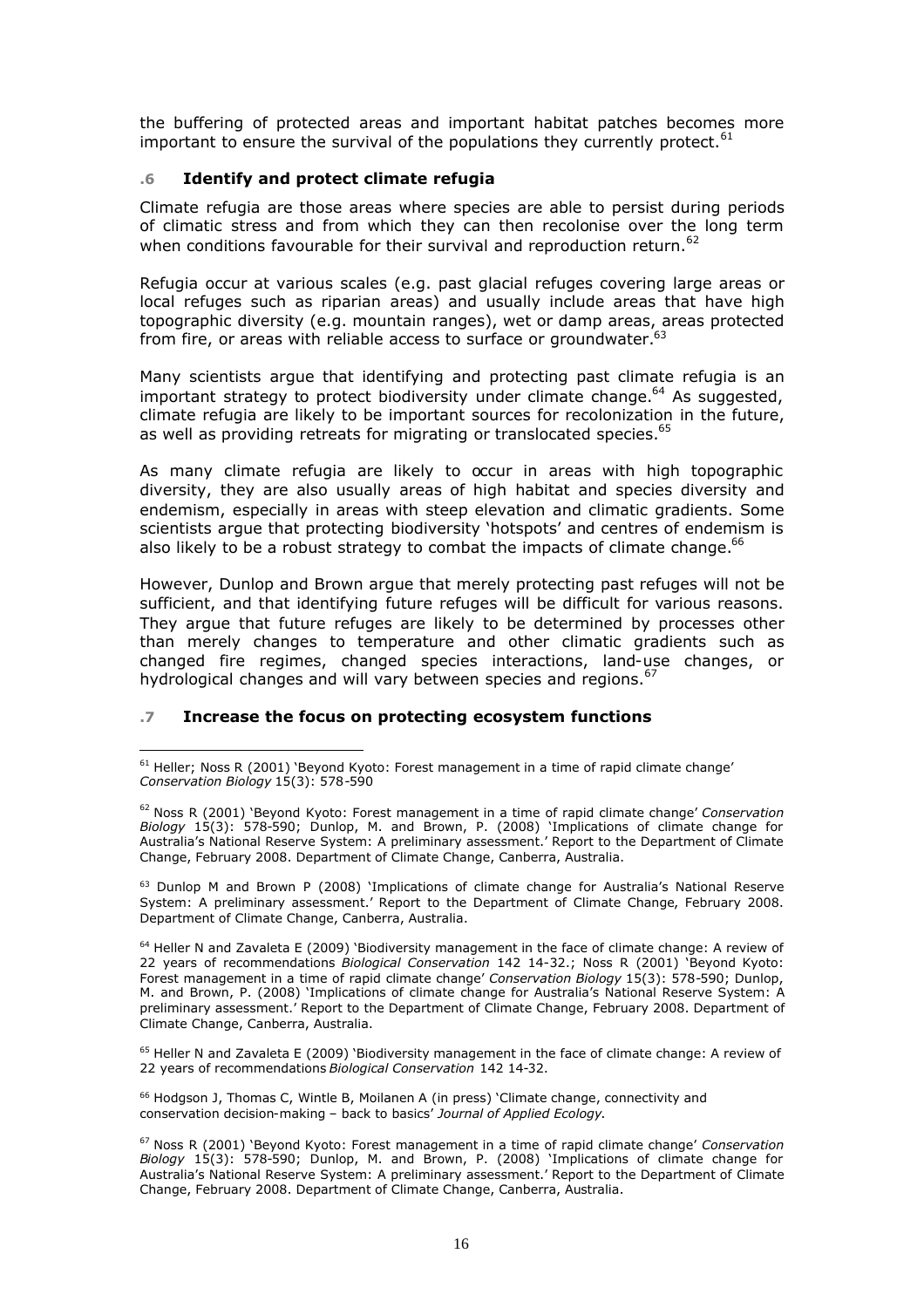Some scientists have argued for some time that the best way to protect biodiversity and increase the resilience of ecosystems is to focus on protecting the groups of species that play the most important role in maintaining the ecological functions and processes of an ecosystem.

For example, Walker<sup>68</sup> argues that not all species are ecologically equal. Some groups of species (called 'key functional groups') play a more important role in maintaining ecological functions than others. Removing key functional groups causes a 'cascade effect' of impacts throughout the ecosystem, while the loss of the other species has little effect.

Walker<sup>69</sup> argues for a greater focus on identifying and protecting key functional groups, as opposed to a single-species approach focused, for example, on threatened species. He argues that because this will better ensure the ecological functions of an ecosystem are maintained, this approach will maximise the number of species protected, including the many we have not yet identified.

The key functional group approach has lead to the concept of 'ecological redundancy'. An ecosystem will be more stable if it contains many species within each key functional group because if one species is lost from a group, another can step in to play the same role. Conservation efforts should be targeted towards maintaining the diversity amongst key functional groups.<sup>70</sup>

Key functional groups are a key aspect of ecosystem resilience. For example, Bellwood et al. $\bar{7}$ <sup>1</sup> highlighted the importance of three key functional groups amongst fish ('bioeroders', 'scrapers', and 'grazers') and the 'redundancy' amongst the groups in the recovery of coral reefs after disturbance events such as coral bleaching. Many of these fish are not currently adequately protected.

Some scientists argue that the key functional group approach, by maintaining ecological functions and processes, and as a key aspect of ecosystem resilience, will be particularly important in the face of uncertainty under climate change.<sup>72</sup>

However, it will not always be easy to identify what species play key functional roles.<sup>73</sup> Some species, called 'sleeping functional groups', may only play key functional roles in certain circumstances. For example, scientists recently

<sup>68</sup> Walker B (1995) 'Conserving biodiversity through ecosystem resilience' *Conservation Biology* 9(4): 747-752.

<sup>69</sup> Walker B (1995) 'Conserving biodiversity through ecosystem resilience' *Conservation Biology* 9(4): 747-752.

<sup>70</sup> Bellwood D, Hughes T, Folke C and Nystrom M (2004) 'Confronting the coral reef crisis' *Nature* 429:827-833.

<sup>71</sup> Bellwood D, Hughes T, Folke C and Nystrom M (2004) 'Confronting the coral reef crisis' *Nature* 429:827-833.

<sup>72</sup> Walker, B. (1995) 'Conserving biodiversity through ecosystem resilience' *Conservation Biology* 9(4): 747-752; Noss, R. (2001) 'Beyond Kyoto: Forest management in a time of rapid climate change' *Conservation Biology* 15(3): 578-590; Elmqvist T, Folke C, Nystrom M, Peterson G, Bengtsson J, Walker B and Norberg J (2003) 'Response diversity, ecosystem change, and resilience' *Frontiers in Ecology and Environment* 1(9): 488-49; Bellwood D, Hughes T, Folke C and Nystrom M (2004) 'Confronting the coral reef crisis' *Nature* 429:827-833; Fischer, J., Lindenmayer D and Manning A (2006) 'Biodiversity, ecosystem function, and resilience: ten guiding principles for commodity production landscapes' *Frontiers in Ecology and Environment* 4(2): 80-86.

<sup>73</sup> Walker B (1995) 'Conserving biodiversity through ecosystem resilience' *Conservation Biology* 9(4): 747-752.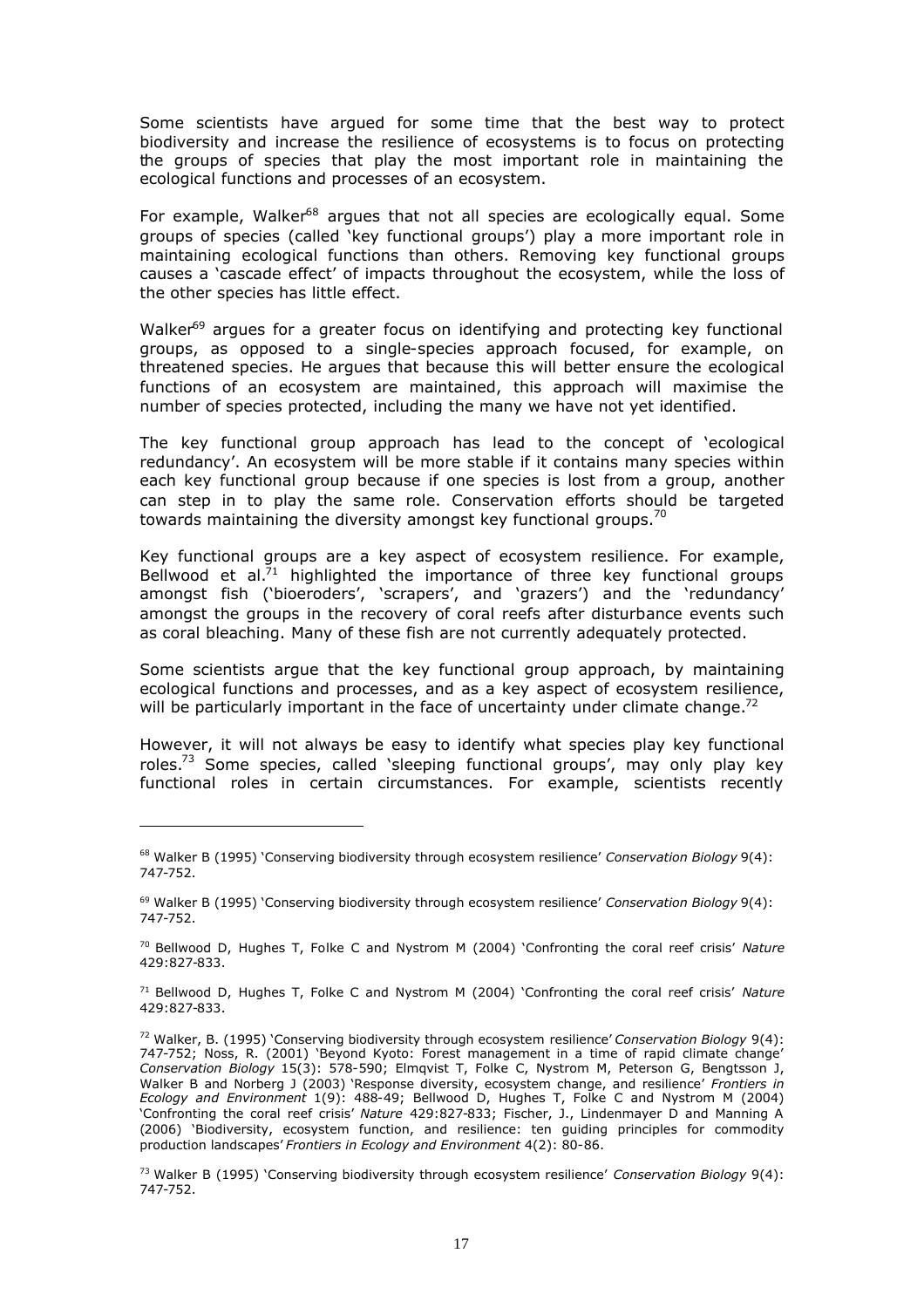discovered that a batfish species, previously thought to play no role in reef recovery, actually played a key role in recovery after a coral bleaching event.<sup>7</sup>

#### **.8 Consider translocation**

As noted, the predicted rapid pace of climate change and the extent of existing pressures on biodiversity may mean that many species will be unable to adapt fast enough or to disperse to more suitable climates to ensure their survival.<sup>7</sup> Even if a landscape has good connectivity, species with poor dispersal abilities or those restricted to rare habitat types may not be able to migrate.<sup>76</sup>

A significant number of scientists have advocated translocation (also called 'assisted migration'), which involves moving species from their current locations to habitats that will be suitable in the future, as an appropriate strategy to combat the impacts of climate change on some species.<sup>77</sup>

However, there have been very few studies that analyse the feasibility of translocation programs.<sup>78</sup> In addition, translocation is a contentious issue, for at least three main reasons:<sup>79</sup>

- The challenges associated with moving species successfully. For example, translocations of animals tend to be unsuccessful and costly.
- The difficultly in predicting habitats that will be suitable in the future.
- The significant potential for adverse impacts as a result of introducing new species into existing ecosystems.

Hoegh-Guldberg et al.<sup>80</sup> have developed a decision-making framework for translocation, which aims to identify situations where translocation can be undertaken at low risk and for appropriate conservation benefits. The framework considers factors such as risk of extinction, the dispersal ability of a species, whether other conservation strategies are more appropriate, whether establishment at the new site is technically feasible, whether the ecological risks are acceptable, and whether it is socially and economically acceptable to do so.

#### **.9 Prioritise conservation actions**

<sup>&</sup>lt;sup>74</sup> Bellwood D, Hughes T and Hoey A (2006) "Sleeping Functional Group Drives Coral-Reef Recovery" 16 *Current Biology* at pp 2434-2439.

 $75$  Hoegh-Guldburg O, Hughes L, McIntyre S, Lindenmayer D, Parmesan C, Possingham H and Thomas C (2008) 'Assisted colonisation and rapid climate change' *Science* 321:345-346.

 $76$  Heller N and Zavaleta E (2009) 'Biodiversity management in the face of climate change: A review of 22 years of recommendations *Biological Conservation* 142 14-32.

<sup>77</sup> Heller N and Zavaleta E (2009) 'Biodiversity management in the face of climate change: A review of 22 years of recommendations *Biological Conservation* 142 14-32.

 $78$  Heller N and Zavaleta E (2009) 'Biodiversity management in the face of climate change: A review of 22 years of recommendations *Biological Conservation* 142 14-32.

 $79$  Hoegh-Guldburg O, Hughes L, McIntyre S, Lindenmayer D, Parmesan C, Possingham H and Thomas C (2008) 'Assisted colonisation and rapid climate change' *Science* 321:345-346; Heller N and Zavaleta E (2009) 'Biodiversity management in the face of climate change: A review of 22 years of recommendations *Biological Conservation* 142 14-32.

<sup>80</sup> Hoegh-Guldburg O, Hughes L, McIntyre S, Lindenmayer D, Parmesan C, Possingham H and Thomas C (2008) 'Assisted colonisation and rapid climate change' *Science* 321:345-346.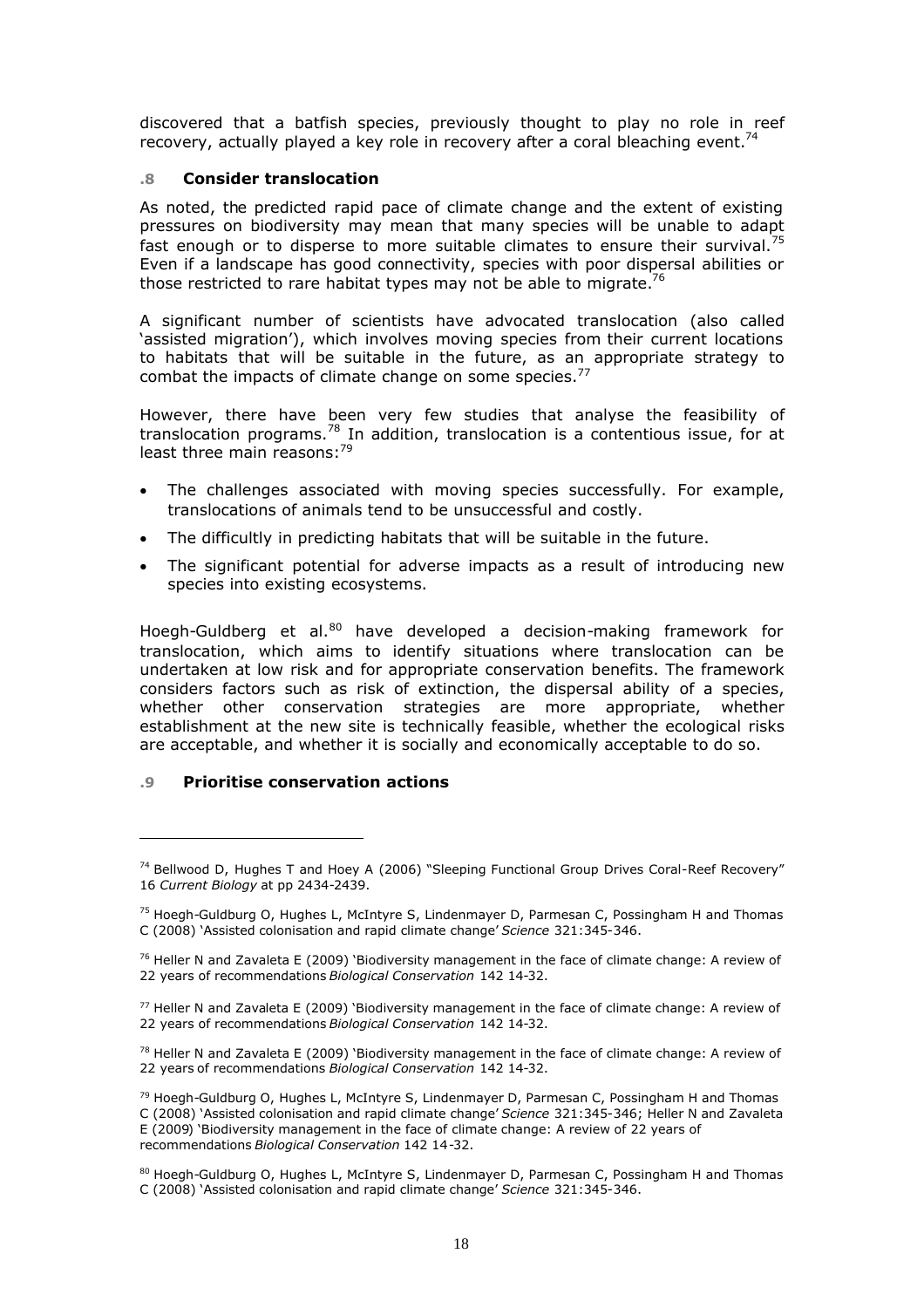It has long been the case that resources for biodiversity protection are limited, which has meant that government agencies often fail to provide adequate funding to manage the biodiversity that they are responsible for protecting. For example, the New Zealand Department of Conservation currently only funds the active management of nine percent of all listed threatened species.<sup>81</sup>

Scientists have long argued for the need to allocate limited resources for biodiversity protection in the most efficient way, which involves a process called 'triage'. $82$  In a conservation context, triage can be defined as the process of prioritising the allocation of limited resources to maximise conservation outcomes, relative to conservation goals, under a constrained budget. $83$  In essence, triage is about getting the best outcome from limited resources.

Triage is regularly applied implicitly by decision-makers, $84$  including in relation to threatened species, where prioritisation occurs largely on the basis of conservation status.<sup>85</sup> In general, more funding is allocated to threatened species listed in the highest category of threat (i.e. those with the highest extinction risk). For example, in 2000, of the 18 completed Federal recovery plans for plants, 17 were for species listed in the highest category of threat.<sup>86</sup>

Scientists have argued that spending the most money on the species with the highest extinction risk is not the most efficient way of minimizing species extinctions, because often these species will require significant resources with only a small chance of success.  $87$  Joseph et al $88$  demonstrated that to maximise conservation outcomes within a limited budget, prioritisation must take into account four factors:

 Species value (this could be defined by conservation status, evolutionary distinctiveness, social value, economic value, ecological function, etc).

83 Bottrill M, Joseph L, Carwardine J, Bode M, Cook C, Game E, Grantham H, Kark S, Linke S, McDonald-Madden E, Pressey R, Walker S, Wilson K, Possingham H (2008) 'Is conservation triage just smart decision making? *Trends in Ecology and Evolution* 23: 649-654.

84 McIntyre S, Barrett G, Kitching R and Recher H (1992) 'Species triage - seeing beyond wounded rhinos' *Conservation Biology* 6(4): 604-606; Bottrill M, Joseph L, Carwardine J, Bode M, Cook C, Game E, Grantham H, Kark S, Linke S, McDonald-Madden E, Pressey R, Walker S, Wilson K, Possingham H (2008) 'Is conservation triage just smart decision making? *Trends in Ecology and Evolution* 23: 649- 654.

<sup>85</sup> Joseph L, Maloney R and Possingham H (in press) 'Optimal allocation of resources: a project prioritisation protocol' *Conservation Biology.*

86 Possingham HP, Andelman SJ, Burgman MA, Medellin RA, Master LL and Keith DA (2002) "Limits to the use of threatened species lists" *Trends in Ecology and Evolution* 17(11) at pp 503–7.

87 Possingham HP, Andelman SJ, Burgman MA, Medellin RA, Master LL and Keith DA (2002) "Limits to the use of threatened species lists" *Trends in Ecology and Evolution* 17(11) at pp 503–7.

88 Joseph L.N. et al (2009) (in press) 'Optimal allocation of resources among threatened species: a Project Prioritization Protocol' *Conservation Biology*; Bottrill M, Joseph L, Carwardine J, Bode M, Cook C, Game E, Grantham H, Kark S, Linke S, McDonald-Madden E, Pressey R, Walker S, Wilson K, Possingham H (2008) 'Is conservation triage just smart decision making? *Trends in Ecology and Evolution* 23: 649-654.

<sup>&</sup>lt;sup>81</sup> Joseph L, Maloney R, O'Conner S, Cromarty P, Jansen P, Stephens T, Possingham P (in press) 'Improving methods for allocating resources among threatened species: the case for a new national approach in New Zealand' *Pacific Conservation Biology.*

 $82$  McIntyre S, Barrett G, Kitching R and Recher H (1992) 'Species triage – seeing beyond wounded rhinos' *Conservation Biology* 6(4): 604-606; Hobbs R and Kristjanson L (2003) 'Triage: How do we prioritise health care for landscapes?' *Ecological Management and Restoration* 4: S39-S4.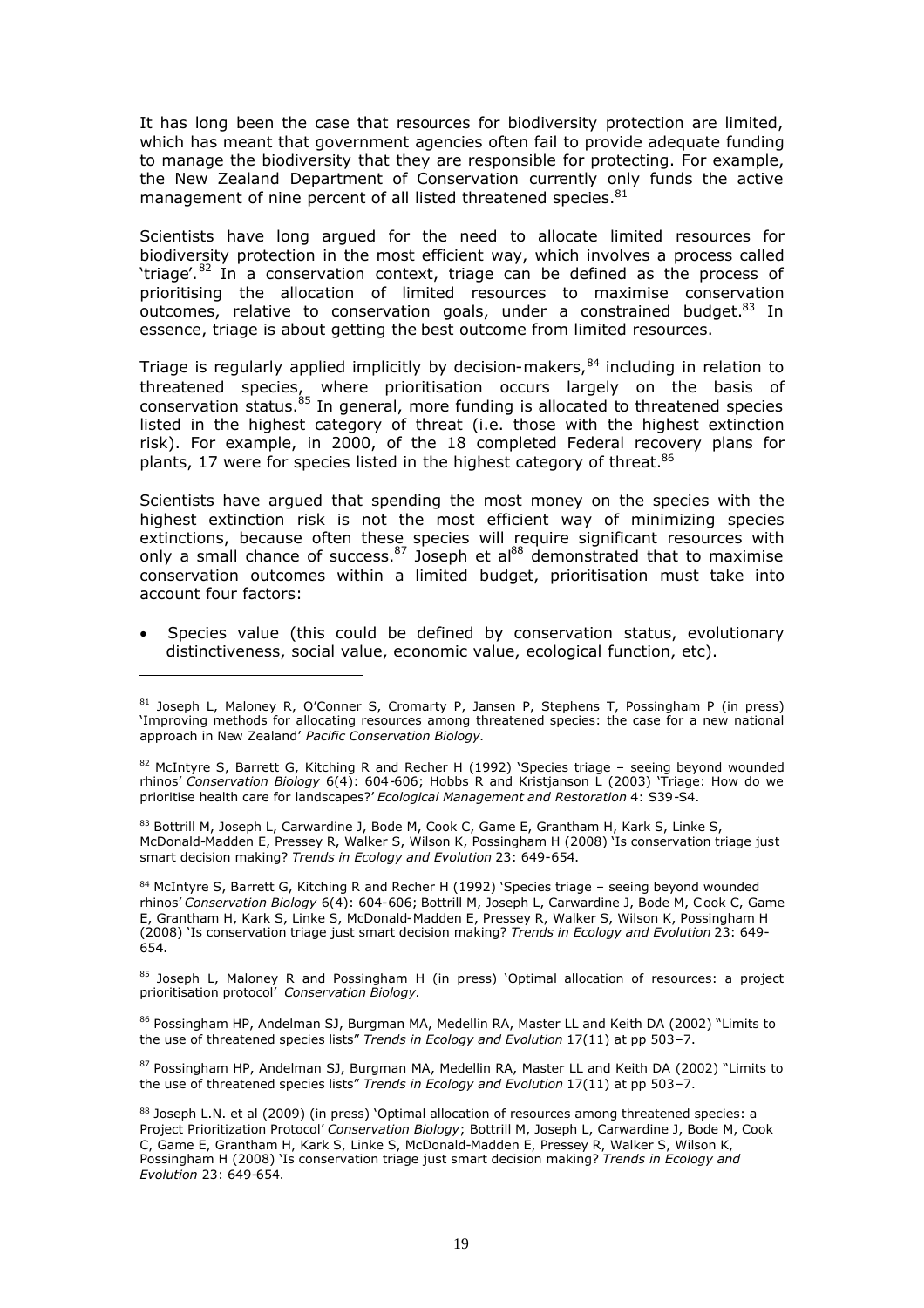- Cost of management (generally, all else being equal, a cheaper action should be prioritised over a more expensive action).
- Benefit of management (this is the difference in outcomes with management taking place versus without management taking place).
- Likelihood of success of management (generally, all else being equal, an action likely to succeed should be prioritised over an action likely to fail).

In addition, any prioritisation process needs to clearly establish the objective of the process and a timeframe over which the objective should be achieved. $89$ 

A number of prioritisation processes have recently been developed, including 'Back on Track' used in Queensland, the Project Prioritisation Protocol<sup>90</sup> used in New Zealand, and a further approach recently outlined by Briggs.<sup>91</sup>

As noted, climate change is likely to increase the extinction risk of many species, which will further exacerbate the problem of limited conservation budgets. As such, there is likely to be a much greater need to prioritise conservation actions under climate change. It is important to note that prioritisation does not just apply to the recovery of threatened species, but to any situation where a decision involves allocating limited resources with the aim of maximising outcomes.<sup>92</sup>

## **.10 Recognise and manage for uncertainty**

Due to significant uncertainty regarding natural systems, scientists have argued for some time that management within an adaptive framework is vital to improving the protection of ecosystems, particularly those that are highly complex or poorly understood.<sup>93</sup> Adaptive management is an iterative process that seeks to improve management by testing hypotheses and learning from the results, and then incorporating lessons learnt into future management actions.<sup>94</sup>

Under 'active' adaptive management, management is viewed as a large scale experiment where different management actions are applied and the results monitored. It broadly involves the following steps:

Identifying alternative strategies to meet objectives.

90 Joseph L.N. et al (2009) (in press) 'Optimal allocation of resources among threatened species: a Project Prioritization Protocol' *Conservation Biology.*

91 Briggs S (2009) 'Priorities and paradigms: directions in threatened species recovery' Online early: http://www3.interscience.wiley.com/journal/119881249/issue

92 Possingham H (2005) 'The business of biodiversity: Applying decision theory principles to nature conservation' Issue 9, *TELA series* Australian Conservation Foundation, Melbourne.

<sup>93</sup> Holling CS (1978) *Adaptive Environmental Assessment and Management*. Blackburn Press, Caldwell, NJ.; Walters C (1986) *Adaptive Management of Renewable Resources*. McGraw Hill, New York.

<sup>94</sup> Holling CS (1978) *Adaptive Environmental Assessment and Management*. Blackburn Press, Caldwell, NJ.; Walters C (1986) *Adaptive Management of Renewable Resources*. McGraw Hill, New York; Climate Change Science Program (US) (2008): *Preliminary review of adaptation options for climate-sensitive ecosystems and resources.* A Report by the U.S. Climate Change Science Program and the Subcommittee on Global Change Research. [Julius SH and West JM (eds), Baron JS, Griffith B, Joyce LA, Kareiva P, Keller BD, Palmer MA, Peterson CH, and Scott JM (Authors)]. U.S. Environmental Protection Agency, Washington, DC, USA, 873 pp.

<sup>89</sup> Joseph L.N. et al (2009) (in press) 'Optimal allocation of resources among threatened species: a Project Prioritization Protocol' *Conservation Biology*; Briggs S (2009) 'Priorities and paradigms: directions in threatened species recovery' Online early: http://www3.interscience.wiley.com/journal/119881249/issue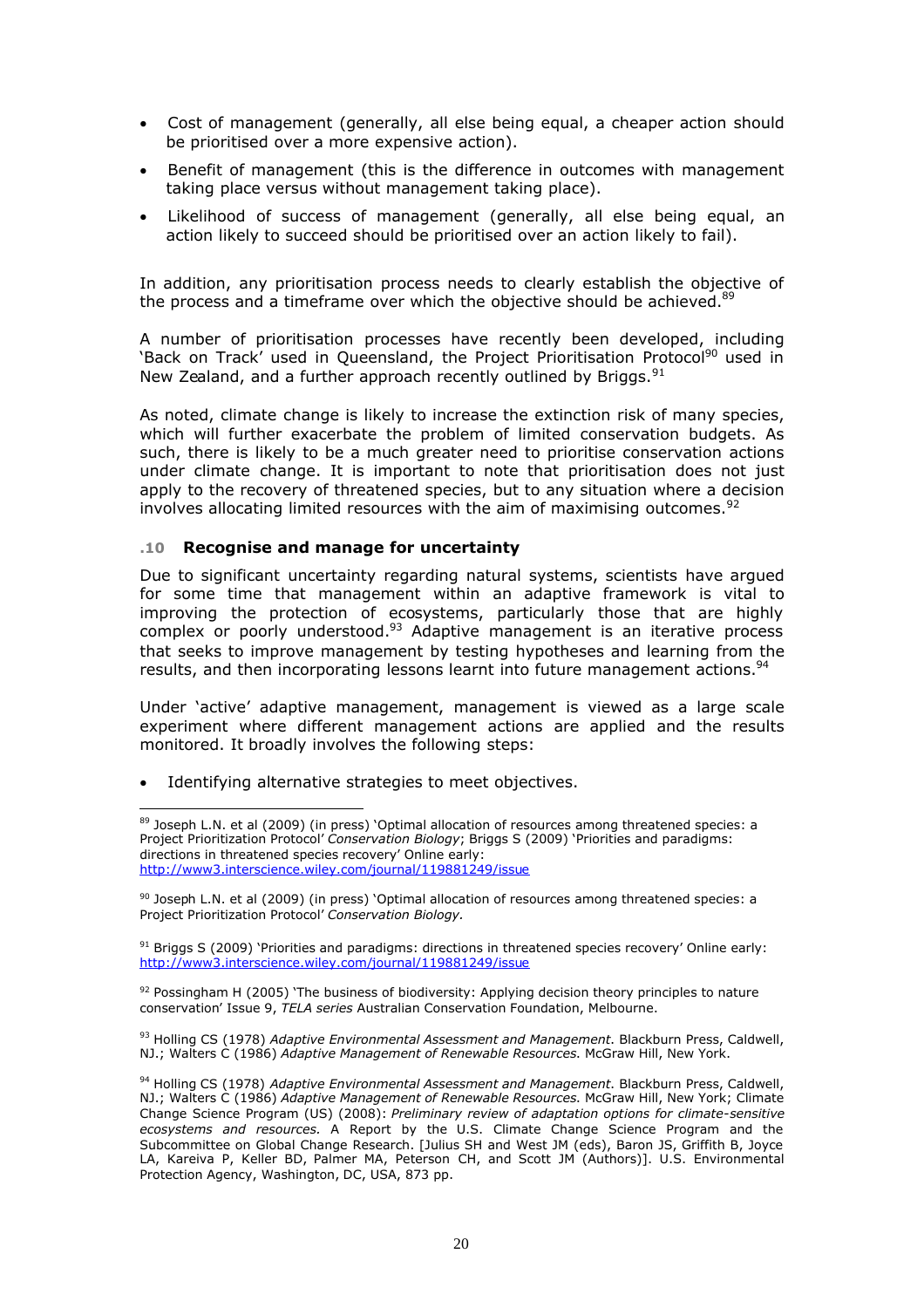- Predicting the outcome of the alternatives based on what is currently known.
- Implementing one or more alternatives.
- Monitoring each alternative to determine the one that best meets objectives.
- Updating knowledge and adjusting management actions according to results.

'Passive' adaptive management also involves the incorporation of knowledge from monitoring and evaluation from previous management actions. However, it does not involve the comparison of different management actions as active adaptive management does and generally there is no control site. Consequently, fewer conclusions can be drawn from using passive adaptive management.

Adaptive management is a useful tool for dealing with uncertainty in sequential decision-making processes (e.g. where you are aiming to test the effectiveness of one strategy to inform future decisions on alternative strategies). However, it does not assist in making one-off investment decisions (e.g. in determining what strategy out of a number of alternatives is the best in cases where there is no plan to test the strategies in the future). In addition, implementation of adaptive management is costly and time consuming, and there is a need to make decisions about conservation investments now that are likely to be most beneficial to biodiversity and most robust to uncertainty under climate change.

Decision theory, and particularly information-gap decision theory, is a tool that explicitly incorporates uncertainty into decision-making processes, and can address situations where one-off decisions are required to be made. It also enables evaluation of the trade-offs between the conservation value of various investment decisions and the certainty of information that underpins this. $95$  By explicitly incorporating the uncertainty of information or predictions into decisionmaking, the process ensures that the 'least regret' decisions are made, ensuring the greatest probability of achieving the desired outcome.<sup>96</sup>

As noted, the nature of the impacts of climate change on biodiversity is highly uncertain. Many scientists therefore argue that adaptive management and decision theory frameworks will be important to the management of biodiversity under climate change.<sup>97</sup>

#### **Current legislative framework**

The Federal legislative tools with implications for biodiversity conservation can be broadly divided into a number of categories, each of which is discussed below.

- Legislative objectives.
- Protected areas.

 $95$  Moilanen A., Wintle B., Elith J. and Burgman M (2006) 'Uncertainty analysis for regional -scale reserve selection' *Conservation Biology* 20(6):1688-1697; Regan H., Ben-Haim Y., Langford B., Wilson W., Lundberg P., Andelman S. and Burgman M (2005) 'Robust decision making under severe uncertainty for conservation management' *Ecological Applications* 15(4): 1471-1477.

<sup>96</sup> Regan H., Ben-Haim Y., Langford B., Wilson W., Lundberg P., Andelman S. and Burgman M (2005) 'Robust decision making under severe uncertainty for conservation management' *Ecological Applications* 15(4): 1471-1477.

<sup>97</sup> Climate Change Science Program (US) (2008): *Preliminary review of adaptation options for climatesensitive ecosystems and resources.* A Report by the U.S. Climate Change Science Program and the Subcommittee on Global Change Research. [Julius SH and West JM (eds), Baron JS, Griffith B, Joyce LA, Kareiva P, Keller BD, Palmer MA, Peterson CH, and Scott JM (Authors)]. U.S. Environmental Protection Agency, Washington, DC, USA.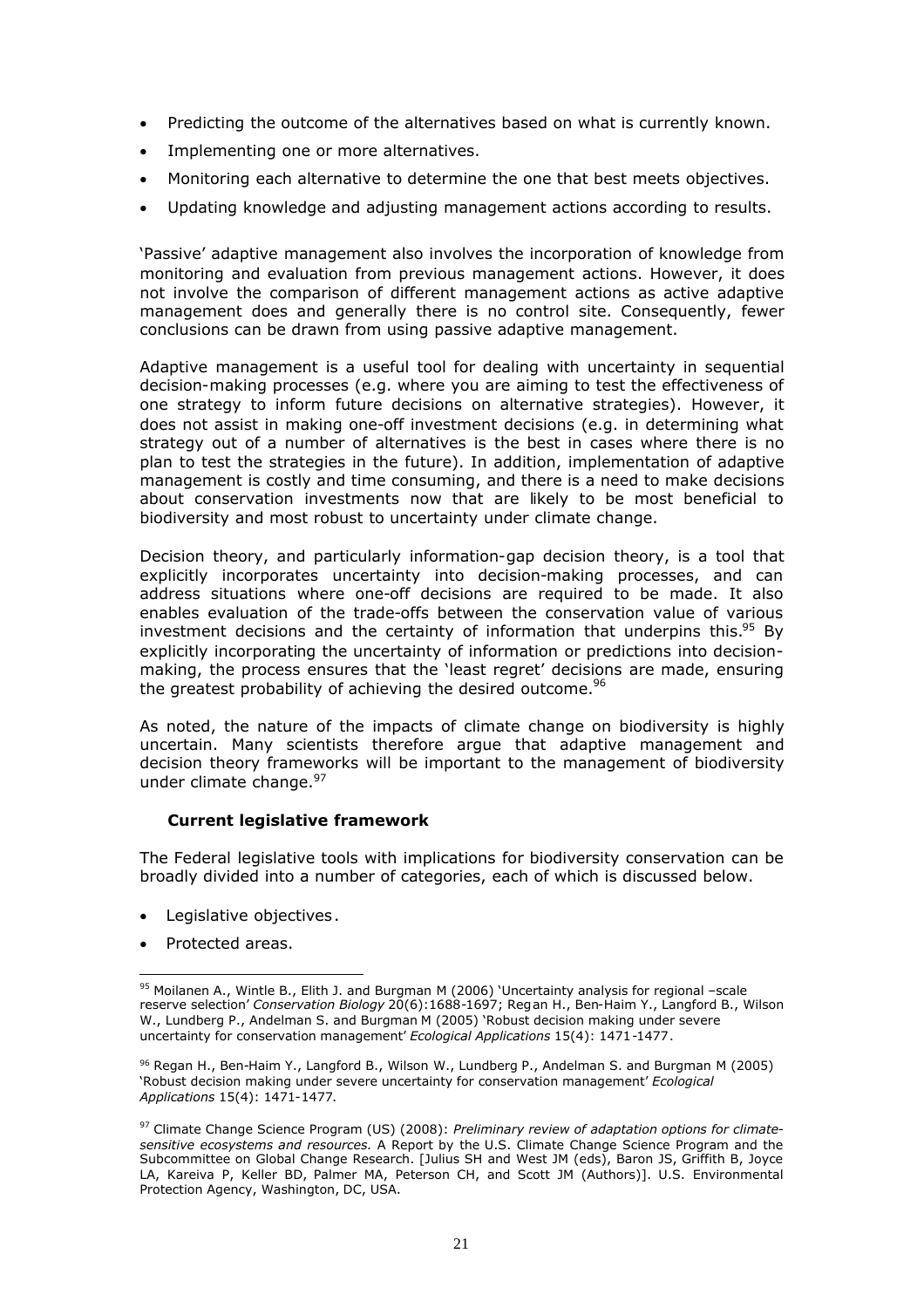- Listing of threatened species.
- Critical habitat.
- Recovery planning and threat abatement planning.
- Landscape-scale assessment and bioregional planning.
- Site-scale assessment.
- Mechanisms for conservation on private land.

# **.1 Legislative objectives**

#### *What is the tool?*

Consistent with Australia's international obligations, primarily the United Nations Convention on Biological Diversity, the *Environment Protection and Biodiversity Conservation Act 1999* (*EPBC Act 1999*) has as a key objective 'to promote the conservation of biodiversity'.<sup>98</sup>

#### *How is it currently working?*

Australia's track record on threatened species and the protection of biodiversity is unenviable. Indeed, Australia is facing an extinction crisis, with at least 100 known species already lost,  $99$  while some populations in the wild may already be at levels that are not viable. This picture has been confirmed by the National Land and Water Resources Audit which found: *100*

*There has been a massive contraction in the geographical ranges and species composition of Australia's indigenous mammal fauna over the last 100+ years. One-third of the world's extinct mammals since 1600 AD are Australian. Such a record is unparalleled in any other component of Australia's biodiversity, or anywhere else in the world.*

All of the above indicates that the *EPBC Act 1999* is falling well short of its stated objective to promote the conservation of biodiversity.

#### *Will it conserve biodiversity under climate change?*

Some scientists argue that current overarching goals and legislative objectives, which generally aim to protect all species from extinction and to prevent change to biodiversity, will be impossible to achieve under climate change.<sup>101</sup> A recent report commissioned by the Australian government was blunt in its assessment:

<sup>100</sup> NLWRA (2002) *Australian Terrestrial Biodiversity Assessment 2002* National Land and Water Resources Audit, Canberra at: audit.ea.gov.au/ANRA/vegetation/docs/biodiversity/bio\_assess\_contents.cfm

<sup>98</sup> *Environment Protection and Biodiversity Conservation Act 1999* s 3.

<sup>99</sup> Dunlop M and Brown PR (2008) *Implications of climate change for Australia's National Reserve System: A preliminary assessment. Report to the Department of Climate Change* Department of Climate Change Canberra, Australia at p 41.

<sup>101</sup> Dunlop M and Brown PR (2008) *Implications of climate change for Australia's National Reserve System: A preliminary assessment. Report to the Department of Climate Change* Department of Climate Change Canberra, Australia; Climate Change Science Program (US) (2008): *Preliminary review of adaptation options for climate-sensitive ecosystems and resources.* A Report by the U.S. Climate Change Science Program and the Subcommittee on Global Change Research. [Julius SH and West JM (eds), Baron JS, Griffith B, Joyce LA, Kareiva P, Keller BD, Palmer MA, Peterson CH, and Scott JM (Authors)]. U.S. Environmental Protection Agency, Washington, DC, USA.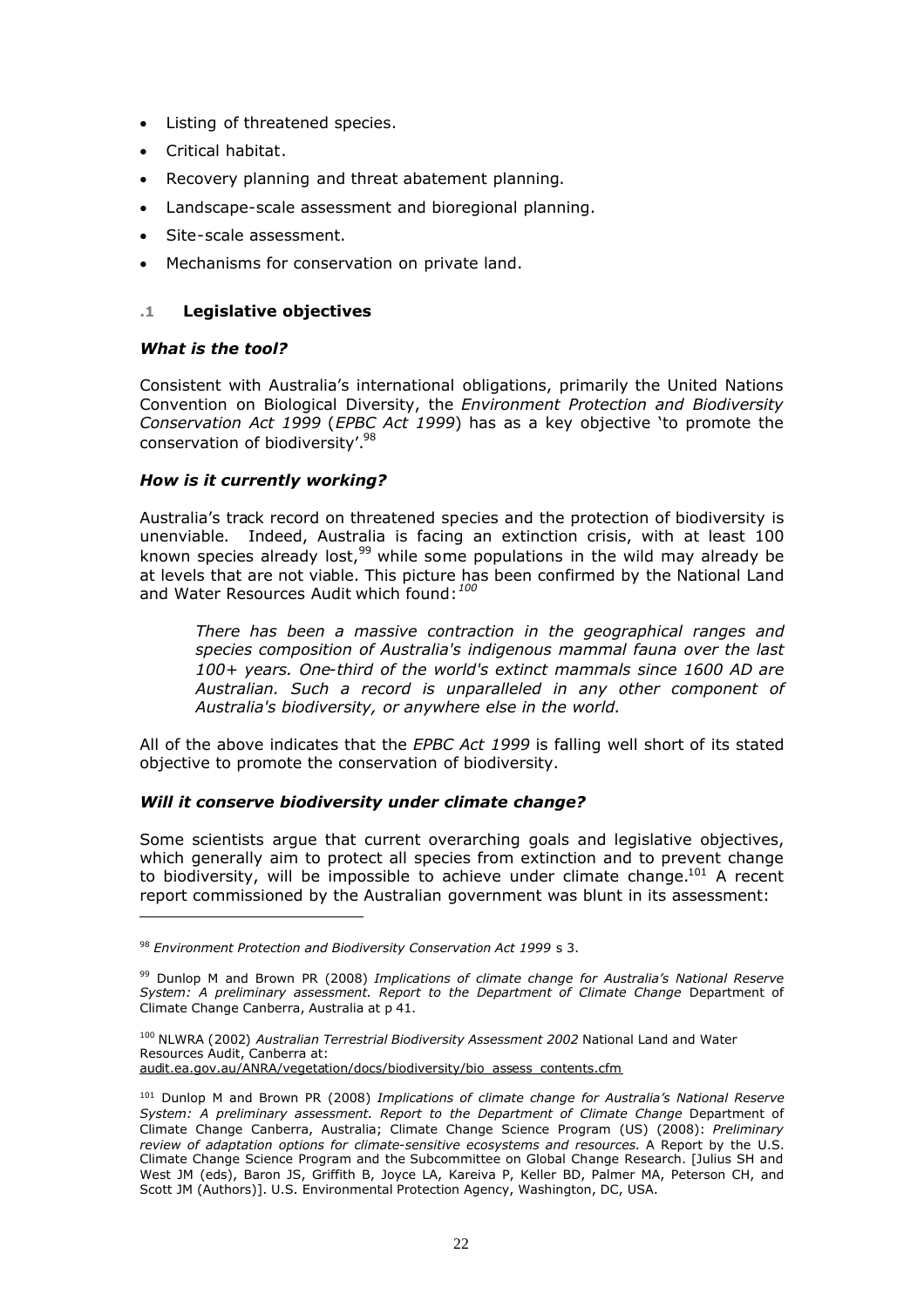*The current goal of preventing change to species and ecosystems is impossible to achieve under climate change.<sup>102</sup>*

The report went on to state that:

*Some…conservation aspirations may become conceptually difficult if not practically impossible (in a natural setting). For example, maintaining:*

- *specific populations, communities or ecosystems in a given location,*
- *particular communities and ecosystems anywhere,*
- *species richness at a given location, or in a region, and*
- *specific patterns of ecosystems at a landscape scale'.<sup>103</sup>*

As such, it is arguable that a new set of goals and objectives, which recognise the realities of climate change, need to be developed for biodiversity conservation in Australia. This will be a very difficult and problematic task. The recognition of the inherent right of species to exist, and for people to do everything they can to ensure this, has been institutionally recognised not only in Australia, but both internationally and nationally. These gains have been hard fought.

It is also difficult to disentangle structural legal and policy problems underpinning the approach to biodiversity conservation in Australia from a number of external factors, such as inadequate resourcing, lack of political will, and dysfunctional institutional frameworks (see section 6). In other words, many of the legislative tools have been underutilised for a variety of political, economic, and social reasons. The public may well point to this in defence of the current approach.

Dunlop and Brown argue that the task under climate change is one of 'managing change to minimise loss' rather than 'preventing change' and in this context, they suggest the following two overarching conservation goals are appropriate:

- To facilitate natural changes in species and ecosystems, including natural adaptation to climate change.
- To preserve elements of biodiversity that are both particularly valued and threatened.

They recognise that this is a pragmatic approach, which combines two distinct goals that will be in conflict from time to time. The rationale put forward for the facilitating change goal is that, in the long-term, this will minimise the risk that species will become extinct (i.e. this goal aims to maximise the number of species that can adapt to climate change). The rationale for the preservation goal is that society is not prepared to accept extinctions of certain elements of biodiversity (i.e. this goal provides a 'safety net'). $^{104}$ 

<sup>102</sup> Dunlop M and Brown PR (2008) *Implications of climate change for Australia's National Reserve System: A preliminary assessment. Report to the Department of Climate Change* Department of Climate Change Canberra, Australia.

<sup>103</sup> Dunlop M and Brown PR (2008) *Implications of climate change for Australia's National Reserve System: A preliminary assessment. Report to the Department of Climate Change* Department of Climate Change Canberra, Australia.

<sup>104</sup> Dunlop M and Brown PR (2008) *Implications of climate change for Australia's National Reserve System: A preliminary assessment. Report to the Department of Climate Change* Department of Climate Change Canberra, Australia.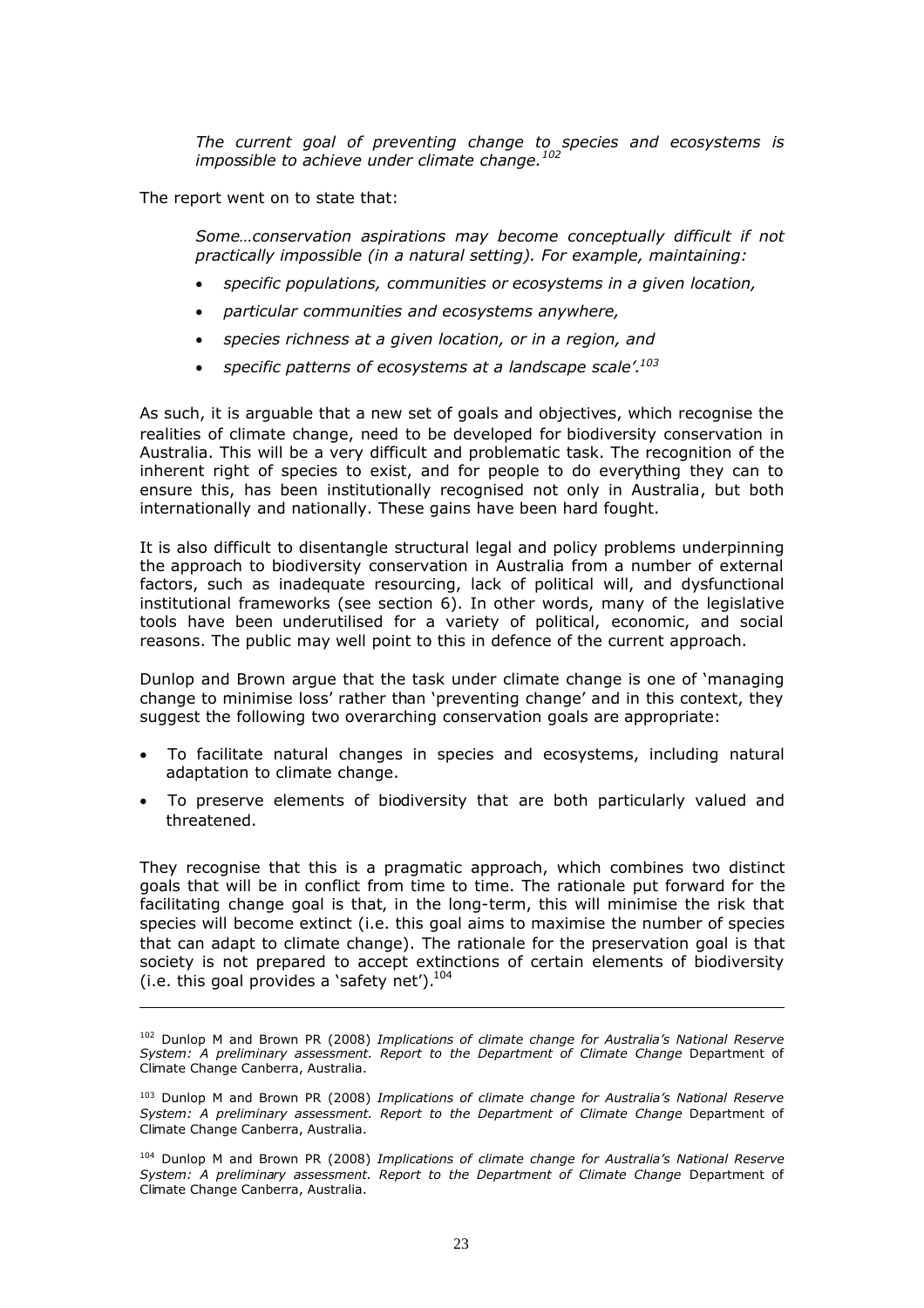If the Dunlop and Brown overarching goals are appropriate, how should they be translated into legislation? What changes to species and ecosystems are acceptable and what elements of biodiversity should be protected? What implications do the goals have for our current approach to biodiversity conservation? What are the roles of society and science in informing this debate?

These are difficult questions to answer, and it is not the purpose of this paper to devise a new philosophical approach to biodiversity conservation in Australia. However, we make the following points in relation to these questions:

First, we feel that there is no room to resile from the current aspirational legislative objectives of seeking to protect all species from extinction, and indeed, we believe that it would be very unwise to do so. However, we believe that legislation should better reflect the realities of climate change by providing much greater guidance on how the legislative objectives should be achieved. In this regard, a possible way of framing the legislation could be as follows:

*For example, the object of this Act is to conserve biodiversity and prevent extinction of species and ecosystems, etc, through,* for example:

a)….Facilitating natural adaptation of species to climate change… etc.

b)….Enhancing the resilience and resistance of ecosystems… etc.

c)….Prioritising conservation actions, including the recovery and threat abatement of threatened species… etc.

- d)….
- e)….

Under climate change, we will not be able to protect all species from extinction or prevent change to biodiversity – to keep things as and where they are. Trying to protect everything and trying to prevent change is likely to mean that we will focus our conservation efforts in the wrong areas, which is likely to result in greater extinctions. We feel that the above approach, while not weakening the current legislative objectives, would better reflect the realities of climate change and the more realistic overarching goals of Dunlop and Brown by acknowledging that if we are to save as much biodiversity as possible under climate change, then we must change the way we go about trying to achieve these objectives.

Second, decisions about our approach to biodiversity conservation under climate change involve ethical questions such as what to protect and why, which must be guided primarily by society, rather then by science. We believe there is a clear need for national debates over the next few years on the appropriateness of our current approach to biodiversity conservation. The debate should discuss the realities of the impacts of climate change on biodiversity and should focus on the fundamental question of how we should go about trying to achieve our aspirational legislative objectives under climate change. The debate could discuss questions such as:

- Should we continue to seek to prevent change to biodiversity?
- What changes to species and ecosystems are acceptable?
- What elements of biodiversity should be protected?
- What should our conservation priorities be?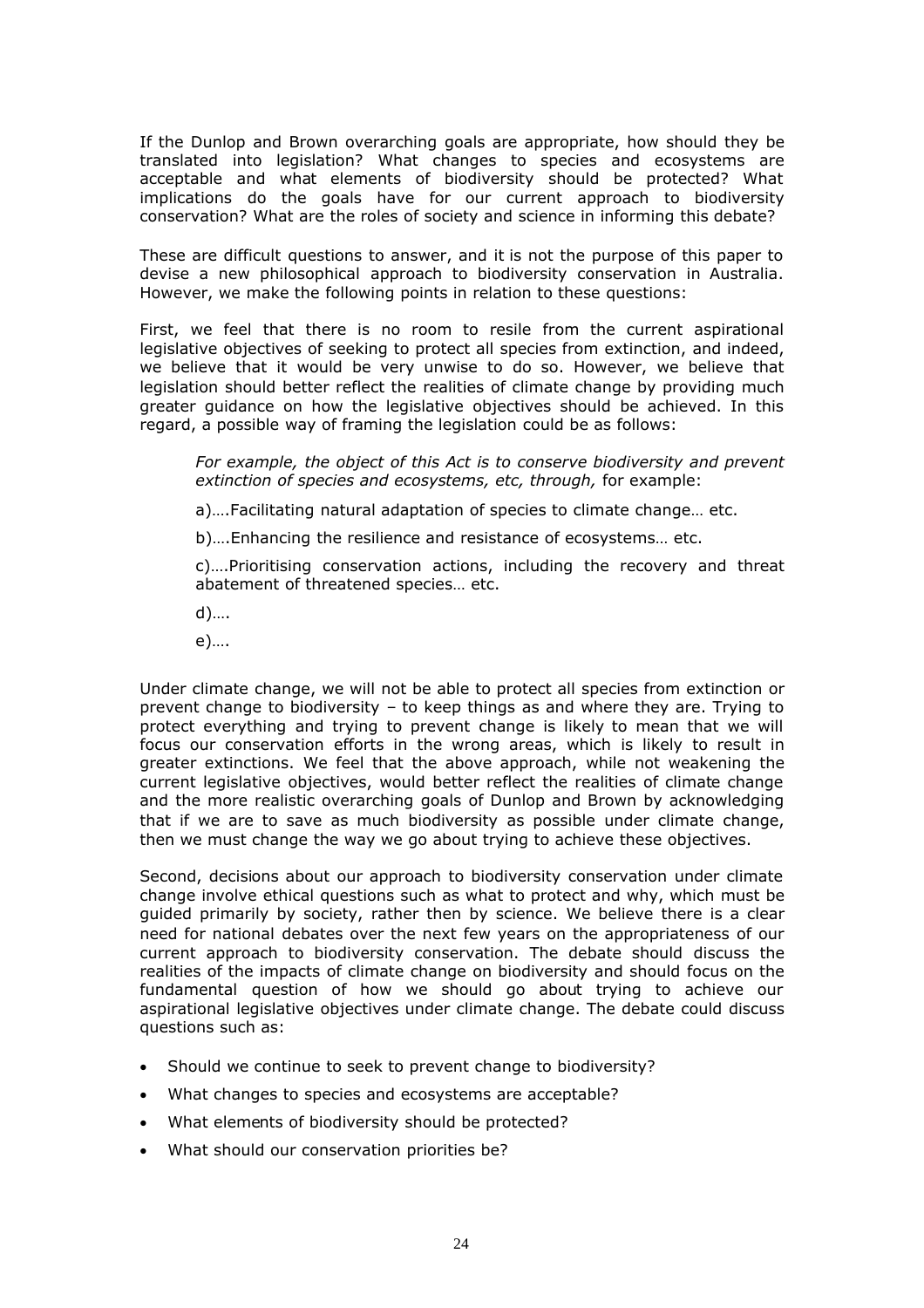We believe that the recently released draft 'Australia's Biodiversity Conservation Strategy' is an appropriate mechanism to facilitate the debate. Biodiversity strategies set the overarching conservation goals and provide a mechanism to regularly review our approach, while at the same time enable us to set our gaze over longer time frames. Biodiversity strategies should play a key role in informing statutory reviews of key biodiversity legislation nationally and so they should be reviewed in synchronicity with such reviews.

We support amending the *EPBC Act 1999* to require that a biodiversity strategy be prepared to set out how the objects of the Act are to be achieved, as occurs in some other States, including NSW under the *Threatened Species Conservation Act 1995*. Importantly, the Act should specify that the draft strategy should be finalised prior to the beginning of any review process of the *EPBC Act 1999*.

Although decisions about our approach to biodiversity conservation under climate change involve ethical questions that should be informed primarily by society, science should play a key role in informing the debate. Science should identify what changes are likely due to climate change, what sorts of overarching goals might be achievable, and what are the best ways of achieving these goals once they are set. For example, if the legislative objective remains to protect all species from extinction, a key role of science will be to determine how to make the best use of limited resources to achieve this (i.e. prioritisation), which involves consideration of a range of scientific and economic questions.

Third, we believe that the uncertainty around climate change necessitates a much greater role for scientific committees established under legislation, such as the Scientific Committee established under the *EPBC Act 1999*, and other scientific bodies and research institutions, in informing decisions. The appropriate empowerment of scientific committees and their independence from governments will be crucial to the credibility of biodiversity conservation in Australia under climate change.

#### *Recommendations: legislative objectives*

- Maintain the aspirational legislative objective of seeking to protect all species from extinction.
- Ensure that the legislation reflects the realities of climate change by providing sufficient guidance as to how we will try to achieve the legislative objectives.
- Facilitate a national debate on the appropriateness of our current approach to biodiversity conservation under climate change.
- Ensure that the Scientific Committee maintains its independence from the Australian government and plays a key role in informing decisions.

#### **.2 Protected areas**

#### *What is the tool?*

An ecosystems approach to biodiversity conservation, as promoted by the *Rio Declaration on Environment and Development* 1992 to which Australia is a signatory, emphasises habitat preservation as integral to species survival.<sup>105</sup> The Preamble to the *Convention on Biological Diversity* 1992 acknowledges:

<sup>105</sup> Article 2 of the *Convention on Biological Diversity* 1992 defines an ecosystem as "a dynamic complex of plant, animal and micro-organism communities and their non-living environment interacting as a functional unit. "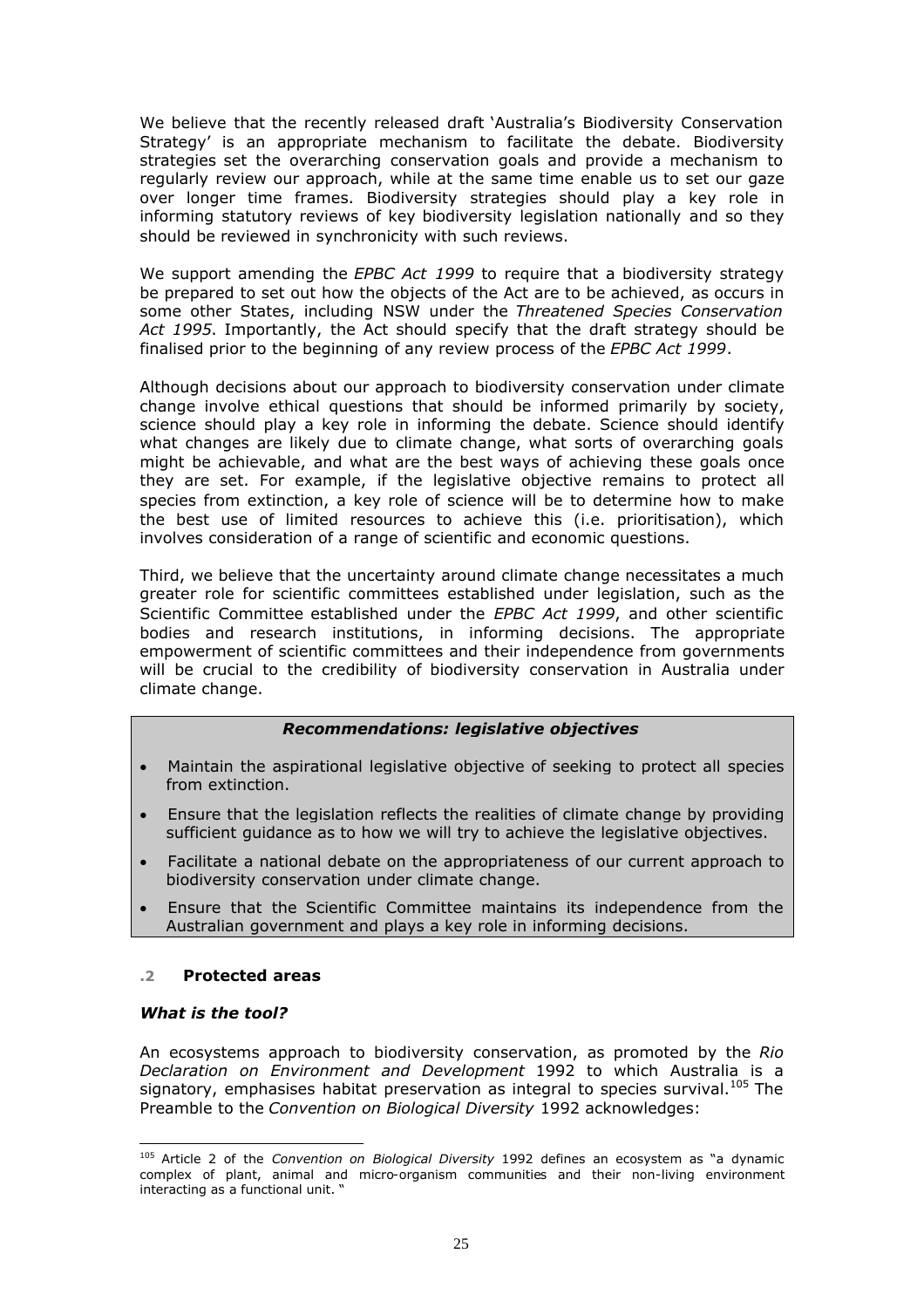*the fundamental requirement for the conservation of biological diversity is the in-situ conservation of ecosystems and natural habitats and the maintenance and recovery of viable populations of species in their natural surroundings.<sup>106</sup>*

Protection and management of the most intact habitats is therefore a central principle of biodiversity protection in Australia and globally. On public land, this is achieved through the declaration of protected areas. Certain conservation initiatives on private land that result in in-perpetuity protection of high conservation value land are also recognised as part of the protected area system.

The system of protected areas in Australia is called the National Reserve System (NRS). The goal of the NRS, which was endorsed by all Australian governments, is to achieve a system of protected areas that is comprehensive, adequate and representative (CAR). Specifically, CAR means: 107

- *Comprehensive:* The NRS should protect examples of each regional ecosystem within each region.
- *Adequate*: The NRS should protect sufficient amounts of each regional ecosystem to ensure ecological viability, resilience, and integrity.
- *Representative:* The NRS should protect areas that reflect the variability of habitat within each regional ecosystem.

The 'Interim Biogeographic Regionalisation for Australia' (IBRA) provides the framework for developing the NRS. The IBRA divides Australia into 85 IBRA regions based on similar climate, lithology/geology, landform, vegetation and flora and fauna. IBRA regions are further divided up into 403 IBRA sub-regions. The IBRA regions are used as the basis for determining land that requires priority inclusion in the NRS and for assessing progress in developing the NRS.<sup>108</sup>

Targets for the NRS were derived on the basis of the Nationally Agreed Criteria for the Establishment of a Comprehensive, Adequate and Representative Reserve System for Forests (referred to as the JANIS criteria). Key targets include:<sup>109</sup>

- Examples of at least 80 per cent of the number of extant regional ecosystems in each IBRA region are represented in the NRS by 2010-2015 (the comprehensiveness goal).
- Examples of at least 80 per cent of the number of extant regional ecosystems in each IBRA sub-region are represented in the National Reserve System by 2010-2020 (the representativeness goal).
- The need to secure an 'adequate' size and configuration of protected areas to provide long-term protection and security for the natural and cultural values they support (no quantified target is set).

<sup>&</sup>lt;sup>106</sup> See Convention on Biological Diversity: http://www.biodiv.org/convention/convention.shtml. <sup>107</sup> Natural Resource Management Ministerial Council (2005) *Directions for the National Reserve System: A Partnership Approach* Department of the Environment and Heritage, Canberra.

<sup>&</sup>lt;sup>108</sup> See Department of Environment, Water, Heritage, and the Arts at: http://www.environment.gov.au/parks/nrs/science/ibra.html

<sup>109</sup> Natural Resource Management Ministerial Council (2005) *Directions for the National Reserve System: A Partnership Approach* Department of the Environment and Heritage, Canberra.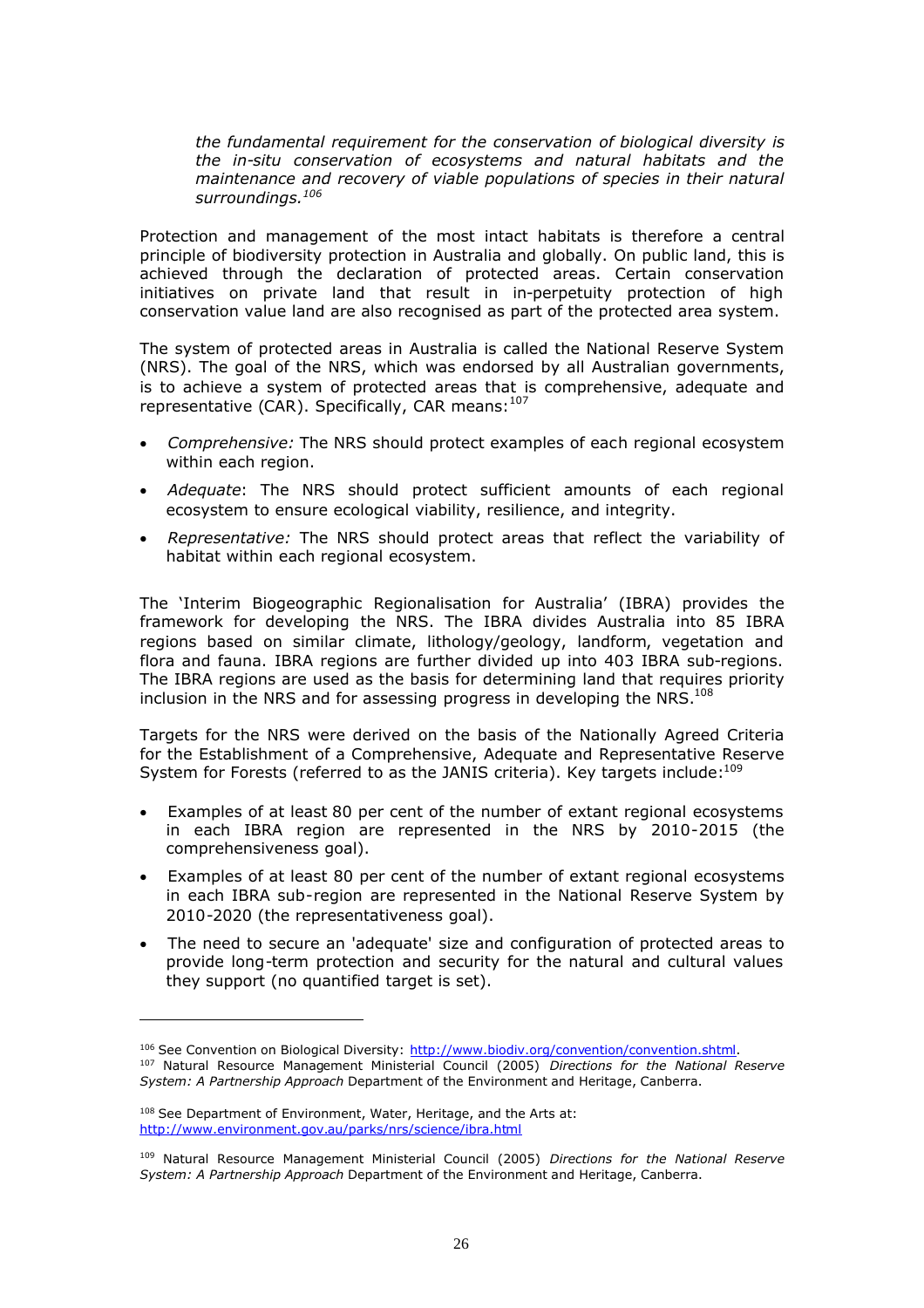Other priorities in addition to the above include the protection of critically endangered and endangered species and regional ecosystems in each IBRA subregion by 2010. The primary focus of the NRS is to protect examples of each regional ecosystem within each IBRA region (the comprehensiveness goal).<sup>110</sup>

All Australian governments have agreed on a set of minimum standards that must be met before a protected area can be included in the NRS. These include: $111$ 

- The area must be protected in-perpetuity.
- The area must contribute to meeting the CAR goal of the NRS.
- The area must be able to be classified into one or more of the six International Union for the Conservation of Nature (IUCN) protected area management categories.
- The area must be managed in a manner that is open to public scrutiny.

#### *Establishment of protected areas*

The *EPBC Act 1999* allows the Australian government to create and manage several types of protected areas $^{112}$  - namely, world heritage properties; national heritage places; Commonwealth heritage places; Commonwealth reserves (including conservation zones); wetlands of international significance (called Ramsar wetlands); and biosphere reserves. Bioregional plans<sup>113</sup> and conservation agreements on private land<sup>114</sup> are also provided for under the *EPBC Act 1999*.

For the Australian government to declare any type of protected area outside of Commonwealth land, the government must first seek agreement from the land owner or occupier as to the designation of the area and the proposed management arrangements for the area.<sup>115</sup>

#### *Management of protected areas*

Management plans for protected areas are required under the *EPBC Act 1999* for five distinct categories of areas:

- Commonwealth Reserves.<sup>116</sup>
- Commonwealth Heritage Places. $^{117}$
- National Heritage Places. $^{118}$

<sup>110</sup> Natural Resource Management Ministerial Council (2005) *Directions for the National Reserve System: A Partnership Approach* Department of the Environment and Heritage, Canberra.

<sup>111</sup> Natural Resource Management Ministerial Council (2005) *Directions for the National Reserve System: A Partnership Approach* Department of the Environment and Heritage, Canberra.

<sup>112</sup>*Environment Protection and Biodiversity Conservation Act 1999* Part 15 (Protected Areas).

<sup>113</sup> *Environment Protection and Biodiversity Conservation Act 1999* s 176.

<sup>114</sup>*Environment Protection and Biodiversity Conservation Act 1999* Part 14 (Conservation Agreements).

<sup>115</sup> *Environment Protection and Biodiversity Conservation Act 1999* Part 15 (Protected Areas).

<sup>116</sup> *Environment Protection and Biodiversity Conservation Act 1999* s 366.

<sup>117</sup> *Environment Protection and Biodiversity Conservation Act 1999* s 341S.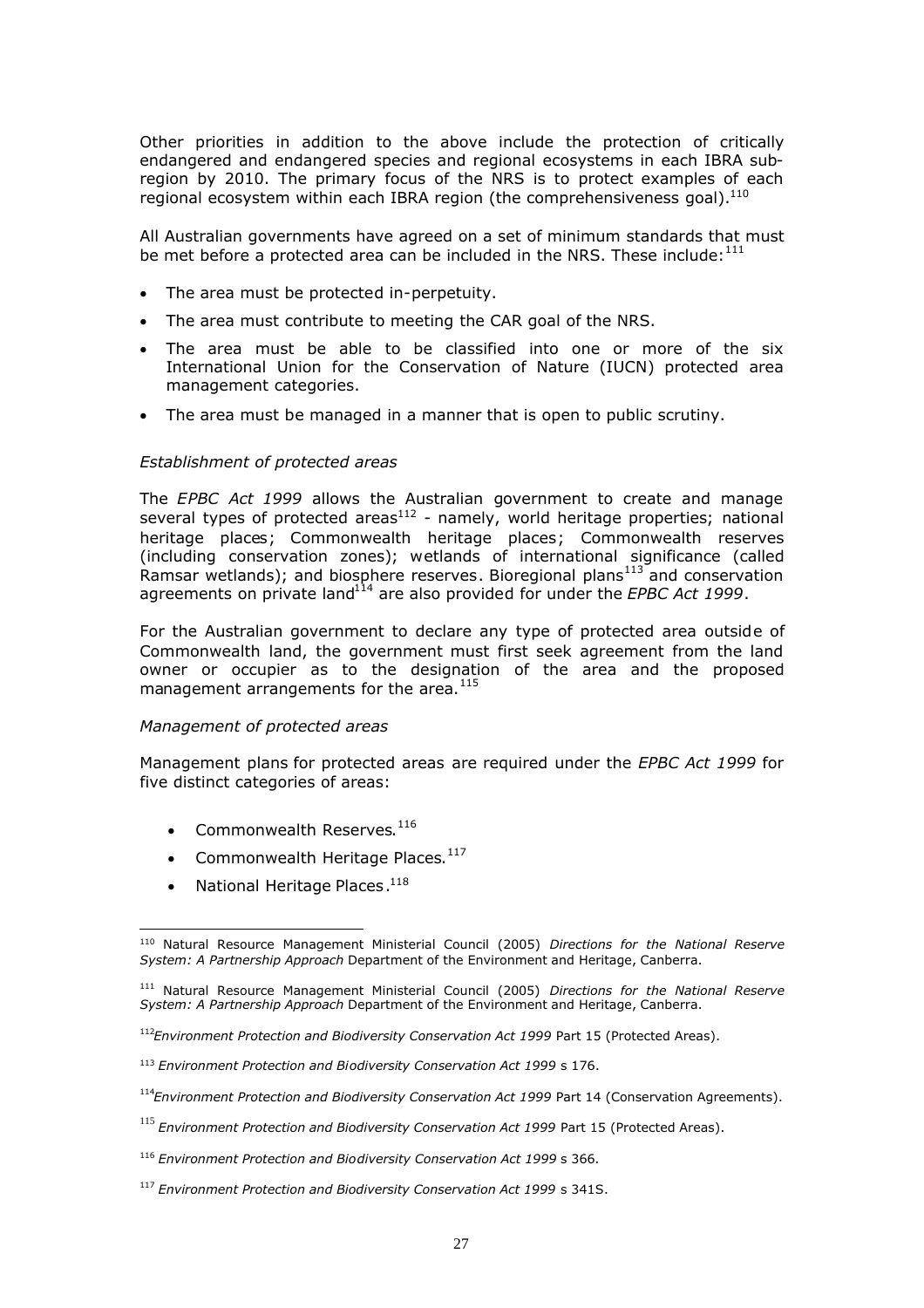- World Heritage Places.  $^{119}$
- Ramsar Wetlands.<sup>120</sup>

All of these plans must generally be made in accordance with management principles relevant to their designation, the conservation of biodiversity, the protection of landscape values and so on, as well as set out management outcomes and actions to achieve those objectives.<sup>121</sup> Moreover, extensive procedural steps, including consultation are generally required.<sup>122</sup> Management plans must be reviewed every five years for most protected areas $^{123}$  on Australian government controlled land, and remade after 10 years for Commonwealth reserves.<sup>124</sup> Review provisions for Commonwealth listed areas that are managed by state agencies are subject to the review provisions under state legislation.<sup>125</sup>

The Director of National Parks is a corporation established under the *EPBC Act* 1999 with the function of managing Commonwealth reserves.<sup>126</sup> The Director has responsibilities including the administration, management and control of Commonwealth reserves and conservation zones and the protection, conservation and management of biodiversity and heritage in Commonwealth reserves and conservation zones.<sup>127</sup>

#### *How is it currently working?*

#### *Establishment of protected areas*

The National Reserve System includes over 9,000 protected areas. It is made up of national parks, indigenous lands, private protected areas and land held by landholders under covenants. The National Reserve System comprise more than 11% of Australia - over 89 million hectares – most of which are managed at a State level.<sup>128</sup>

<sup>118</sup> *Environment Protection and Biodiversity Conservation Act 1999* s 324S.

<sup>119</sup> *Environment Protection and Biodiversity Conservation Act 1999* s 316.

<sup>120</sup> *Environment Protection and Biodiversity Conservation Act 1999* s 328.

<sup>121</sup> For example see *Environment Protection and Biodiversity Conservation Act 1999* s 367 in relation to Commonwealth Reserves.

<sup>122</sup> For example see *Environment Protection and Biodiversity Conservation Act 1999* s 368 in relation to Commonwealth Reserves.

<sup>123</sup> *Environment Protection and Biodiversity Conservation Act 1999* s 341X in relation to Commonwealth Heritage places, s 331 for listed wetlands in Commonwealth areas, s 324W National Heritage places in Commonwealth areas, s319 for World Heritage places in Commonwealth areas.

<sup>124</sup> *Environment Protection and Biodiversity Conservation Act 1999* s 373

<sup>125</sup> E.g. in NSW there is no requirement under the *National Parks and Wildlife Act 1974* to review plans of management for protected areas.

<sup>126</sup> *Environment Protection and Biodiversity Conservation Act 1999* s514A

<sup>127</sup> *Environment Protection and Biodiversity Conservation Act 1999* s514B

128 See Department of Environment, Water, Heritage, and the Arts at: http://www.environment.gov.au/parks/nrs/index.html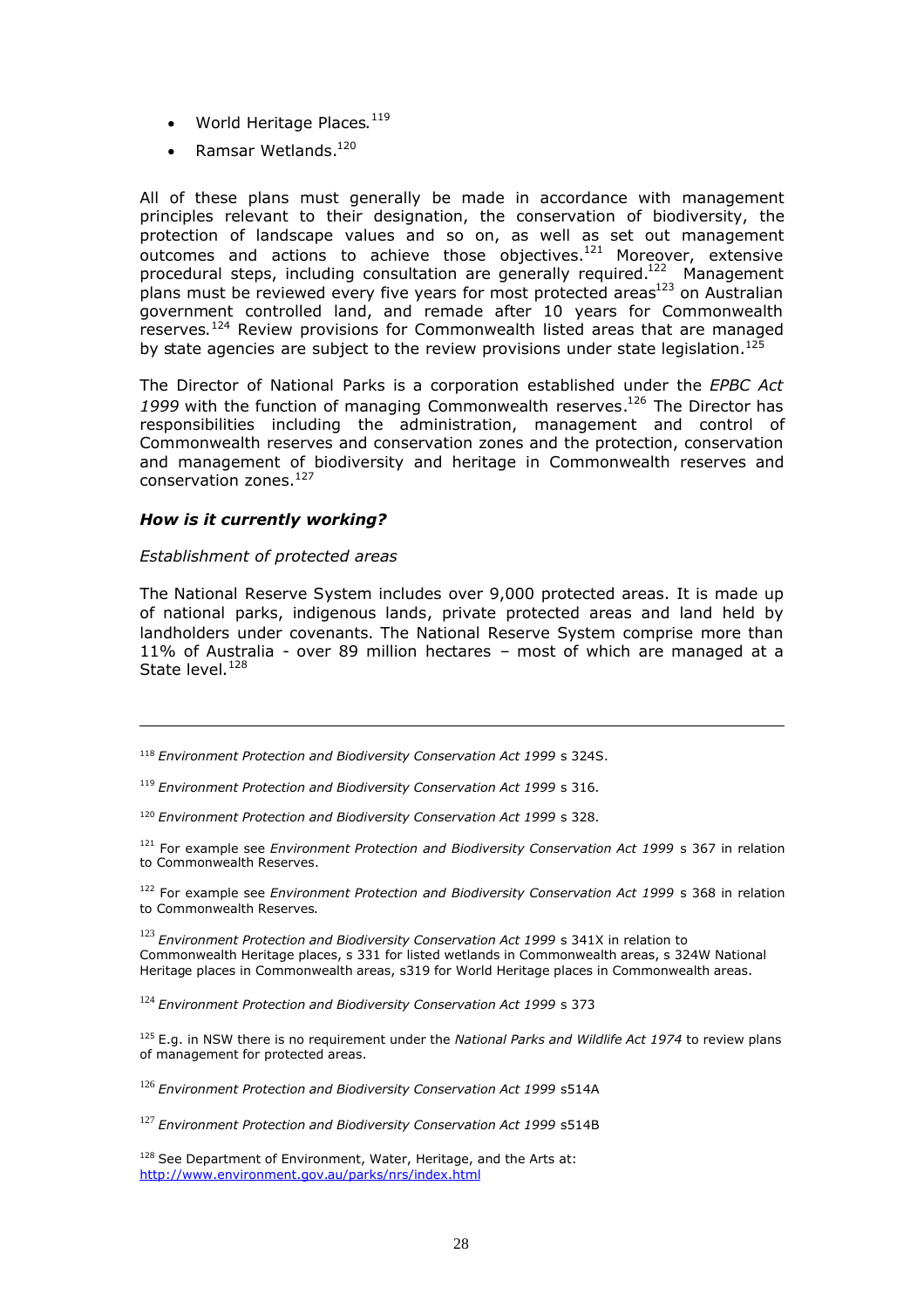Despite this, there is still more to be done. Reserve allocation has historically been in largely unproductive landscapes. As Dunlop and Brown have noted:

*at present the effectiveness of the NRS is limited as habitat in many regions is very poorly represented.*<sup>129</sup>

More generally, a review undertaken by the Organisation for Economic Cooperation and Development in 2007 concluded that:

*The National Reserve System does not yet meet the test of being comprehensive, adequate and representative.*<sup>130</sup>

At 2006, there was still 1 bioregion in which there is no reserved area, and 32 bioregions where less than 5% of the area is reserved (generally in inland Australia).<sup>131</sup> All this indicates that the CAR principles are far from being achieved, and the rate of reservation needs to increase dramatically, particularly given the challenges of climate change. It has also been observed that, to date, reserve design does not systematically consider biodiversity change due to climate change.<sup>132</sup>

#### *Management of protected areas*

Although all the terrestrial Commonwealth reserves have a current management plan prepared,<sup>133</sup> the *EPBC Act 1999* is currently not prescriptive enough in terms of the strategies that should be contained in management plans. As a result, climate change considerations have not been at the forefront of thinking when formulating these plans. The Australian government has commissioned two major reports into the management of protected areas to assess the impacts and management implications of climate change. Both these reports raise profound issues for the management of these areas in coming years, and demonstrate that climate change considerations are not explicitly included in management plans.<sup>134</sup>

For example, the 2008 report, *The Impacts And Management Implications Of Climate Change For The Australian Government's Protected Areas: Final Report*, found that:

<sup>129</sup> Dunlop M and Brown PR (2008) *Implications of climate change for Australia's National Reserve System: A preliminary assessment. Report to the Department of Climate Change* Department of Climate Change, Canberra, Australia at p 16.

<sup>130</sup> Organisation for Economic Co-operation and Development (2007) *Environmental Performance Reviews: Australia* at p 15.

<sup>&</sup>lt;sup>131</sup> Gilligan, B. (2006) The National Reserve System Programme: 2006 Evaluation by Brian Gilligan Available online at http://www.environment.gov.au/parks/publications/nrs/pubs/evaluation-large-2006.pdf [28/4/09]

<sup>132</sup> Margules CR and Pressey RL (2000) "Systematic conservation planning" *Nature* 405 at pp 243– 253.

<sup>&</sup>lt;sup>133</sup> Department of Environment, Water, Heritage and the Arts, Parks and Reserves. http://www.environment.gov.au/parks/parks/index.html [Date accessed 8/6/09]

<sup>134</sup> Hyder Consulting (2008) *The Impacts And Management Implications Of Climate Change For The Australian Government's Protected Areas: Final Report*, Canberra, ACT: Dept Of The Environment, Water, Heritage And The Arts; Dunlop M and Brown PR (2008) *Implications of climate change for Australia's National Reserve System: A preliminary assessment. Report to the Department of Climate Change* Department of Climate Change Canberra, Australia.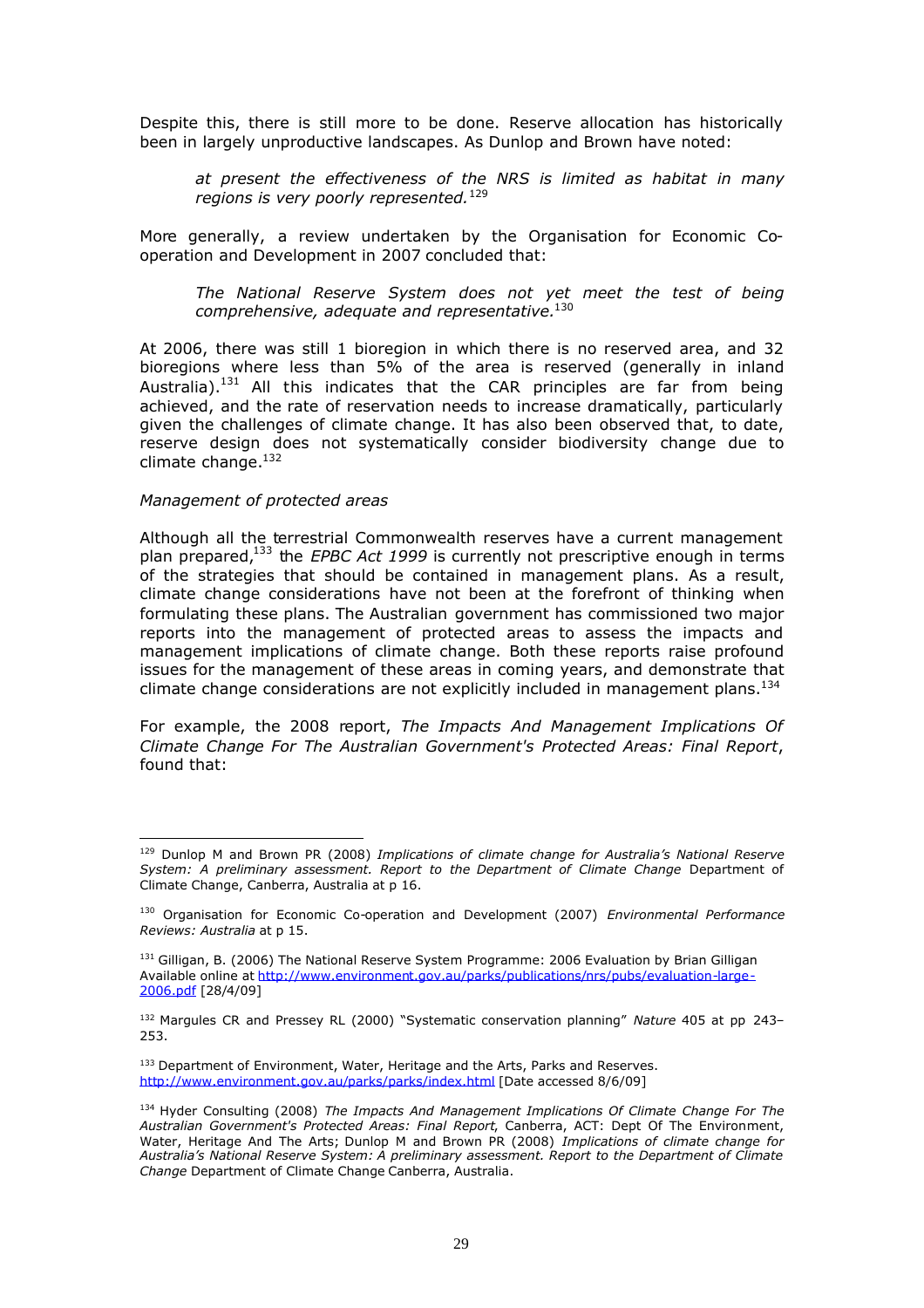*Existing management strategies may no longer be appropriate under changed climatic conditions and may therefore require review.<sup>135</sup>*

As a result, the report recommended that management plans for protected areas should be amended to include strategies that build resilience and manage for uncertainty in light of projected climate change impacts.

#### *Will it conserve biodiversity under climate change?*

#### *Establishment of protected areas*

While historically, the design of protected area systems has not generally taken into account the impacts of climate change on biodiversity, $136$  there is general agreement that the NRS provides a robust framework to combat the impacts of  $c$ limate change.<sup>137</sup> The CAR goals are based on sampling the diversity of ecosystem types (comprehensiveness) and the diversity within ecosystem types (representativeness) across their geographic ranges.<sup>138</sup> As noted, by focusing on protecting a high diversity of habitat types, the NRS framework should maximise the number of species whose habitat is contained within the protected area system, even as conditions change under climate change (see section 4.2).

However, the ability of the NRS framework to protect biodiversity under climate change will depend largely on the ability to achieve the CAR goals within each IBRA region.<sup>139</sup> This will depend in particular on adequate funding to purchase and manage land and the availability of suitable land for purchase, which depends largely on the extent of clearing in a region. In response to the Dunlop and Brown report, the Australian government recently announced \$180m for the NRS, specifically in light of the challenges posed by climate change.<sup>140</sup>

A key issue in relation to the current process under the NRS framework for prioritising what land should be protected is that the process does not appear to consider 'threats'.<sup>141</sup> Given that protected areas are often 'residual' to human requirements, it appears to us that threat is an important consideration in this

<sup>137</sup> Hyder Consulting (2008) *The Impacts And Management Implications Of Climate Change For The Australian Government's Protected Areas: Final Report*, Canberra, ACT: Dept Of The Environment, Water, Heritage And The Arts; Dunlop M and Brown PR (2008) *Implications of climate change for Australia's National Reserve System: A preliminary assessment. Report to the Department of Climate Change* Department of Climate Change, Canberra, Australia.

<sup>138</sup> Dunlop M and Brown PR (2008) *Implications of climate change for Australia's National Reserve System: A preliminary assessment. Report to the Department of Climate Change* Department of Climate Change, Canberra, Australia.

<sup>139</sup> Lovejoy TE (2006) 'Protected areas: a prism for a changing world' *Trends in Ecology and Evolution* 21 at pp 329-333; Scott D (2005) 'Integrating climate change into Canada's National Parks System' in Lovejoy TE and Hannah LJ (eds) *Climate Change and Biodiversity* Yale University Press, New Haven and Sattler P and Glanznig A (2006) *Building natures safety net: a review of Australia's terrestrial protected area system 1991-2004* WWF Australia, Sydney.

<sup>140</sup> Media release by the Hon Peter Garrett, Minister for Environment and Heritage, 31 March 2008.

<sup>135</sup> Hyder Consulting (2008) *The Impacts And Management Implications Of Climate Change For The Australian Government's Protected Areas: Final Report*, Canberra, ACT: Dept Of The Environment, Water, Heritage And The Arts, p xviii.

<sup>136</sup> Margules CR and Pressey RL (2000) "Systematic conservation planning" *Nature* 405 at pp 243– 253.

 $141$  Pressey B (2009) 'The mis-measure of conservation: How much do we find out how much difference we make?' Abstract, Fenner Conference on the Environment. Available at: www.landscapelogic.org.au/Fenner\_2009.html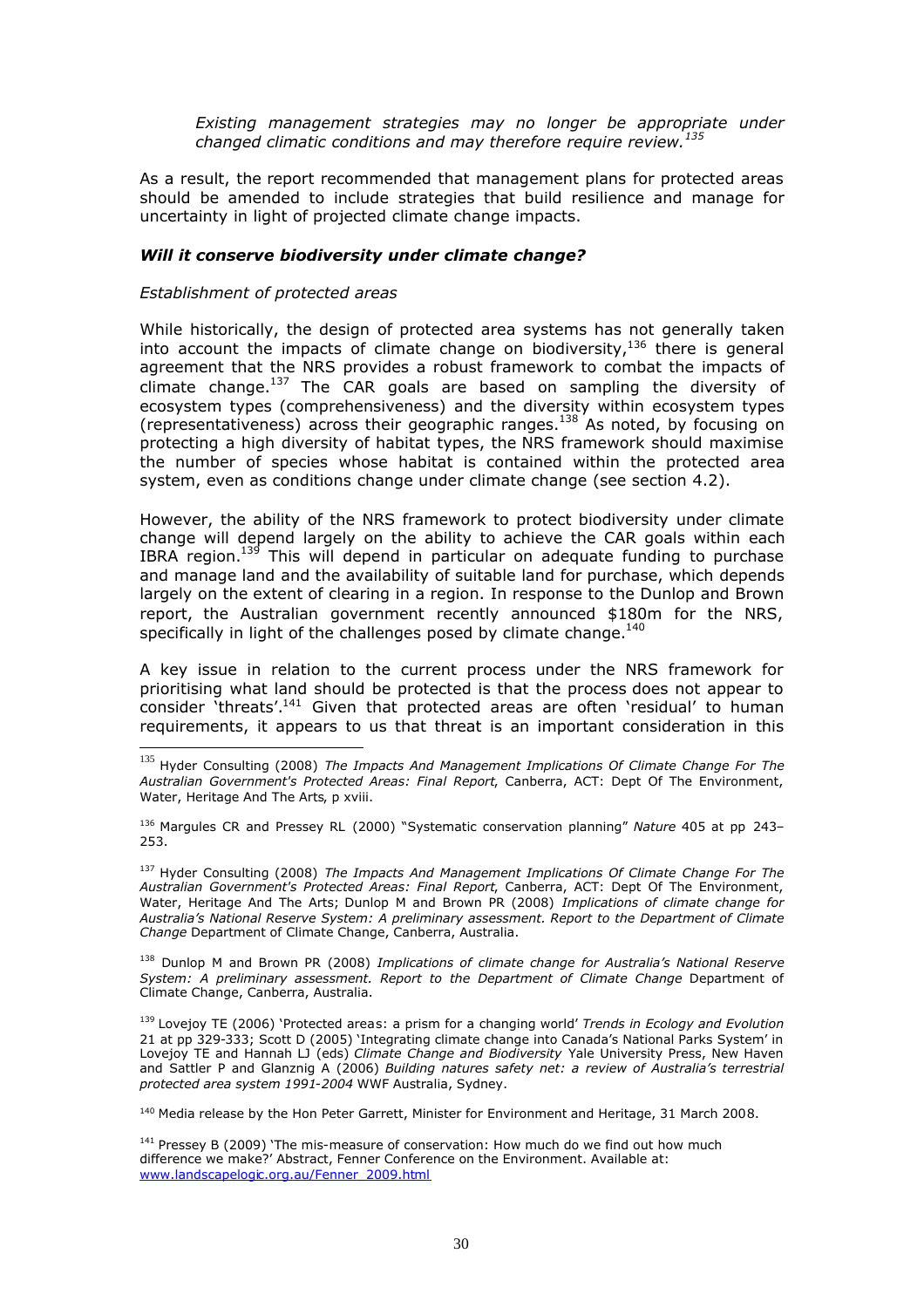process. Without its consideration, there is no way of determining whether an action to protect land is having a conservation outcome that is additional to what would have otherwise occurred.<sup>142</sup> As Pressey puts it:  $143$ 

*An increase in representation of vegetation types from 35 to 52 in an Australian biogeographic region is not necessarily an advance for conservation. Much depends on whether the additional 17 vegetation types were the ones that most needed protection because they were most prone to depletion in the absence of conservation intervention.*

Other scientists have also similarly argued that any effective prioritisation process must consider the net benefit of conservation actions in determining where to invest resources. The net benefit of an action is measured as the difference in outcomes with and without the action taking place, which therefore accounts for the relative 'threat' facing each asset. If an asset is likely to persist without a particular action, then the action will have a low net biodiversity benefit.<sup>144</sup>

While the issue of incorporating threat into the NRS prioritisation process is not necessarily an issue specific to climate change, it is likely to become more important in the future because climate change will exacerbate tensions between protecting more land and freeing up land to meet basic human needs.<sup>145</sup> As such, under climate change, there will be an even greater need to ensure that the land we prioritise for protection maximises conservation outcomes.

It appears that of the three CAR goals, climate change will pose particular problems for the 'adequacy' goal. It will cause changes to species abundances and distributions, species interactions, habitat suitability, and the nature of threats, and so will affect the ability of protected areas to maintain the long-term viability of populations. In general, climate change is likely to require greater effort to ensure current levels of adequacy are maintained for a given species. $146$ 

A number of strategies are available to ensure progress towards the adequacy goal, including increasing the size of protected areas, increasing the connectivity of areas, decreasing threats, and appropriate management of the surrounding matrix.<sup>147</sup> The first three of these are commonly advocated by scientists.<sup>148</sup> Indeed, the connectivity approach is gaining much currency in Australia at present (e.g. the Great Eastern Ranges Initiative, and see also the Department of

<sup>144</sup> Bottrill M, Joseph L, Carwardine J, Bode M, Cook C, Game E, Grantham H, Kark S, Linke S, McDonald-Madden E, Pressey R, Walker S, Wilson K, Possingham H (2008) 'Is conservation triage just smart decision making? *Trends in Ecology and Evolution* 23: 649-654.

145 Heller N and Zavaleta E (2009) 'Biodiversity management in the face of climate change: A review of 22 years of recommendations *Biological Conservation* 142 14-32.

<sup>146</sup> Dunlop M and Brown PR (2008) *Implications of climate change for Australia's National Reserve System: A preliminary assessment. Report to the Department of Climate Change* Department of Climate Change, Canberra, Australia.

<sup>147</sup> Dunlop M and Brown PR (2008) *Implications of climate change for Australia's National Reserve System: A preliminary assessment. Report to the Department of Climate Change* Department of Climate Change, Canberra, Australia.

<sup>148</sup> Heller N and Zavaleta E (2009) 'Biodiversity management in the face of climate change: A review of 22 years of recommendations *Biological Conservation* 142 14-32.

<sup>&</sup>lt;sup>142</sup> This is the concept of 'additionality', which is an important concept that is applied in relation to both carbon offsetting and biodiversity offsetting under the NSW BioBanking scheme.

<sup>&</sup>lt;sup>143</sup> Pressey B (2009) 'The mis-measure of conservation: How much do we find out how much difference we make?' Abstract, Fenner Conference on the Environment. Available at: www.landscapelogic.org.au/Fenner\_2009.html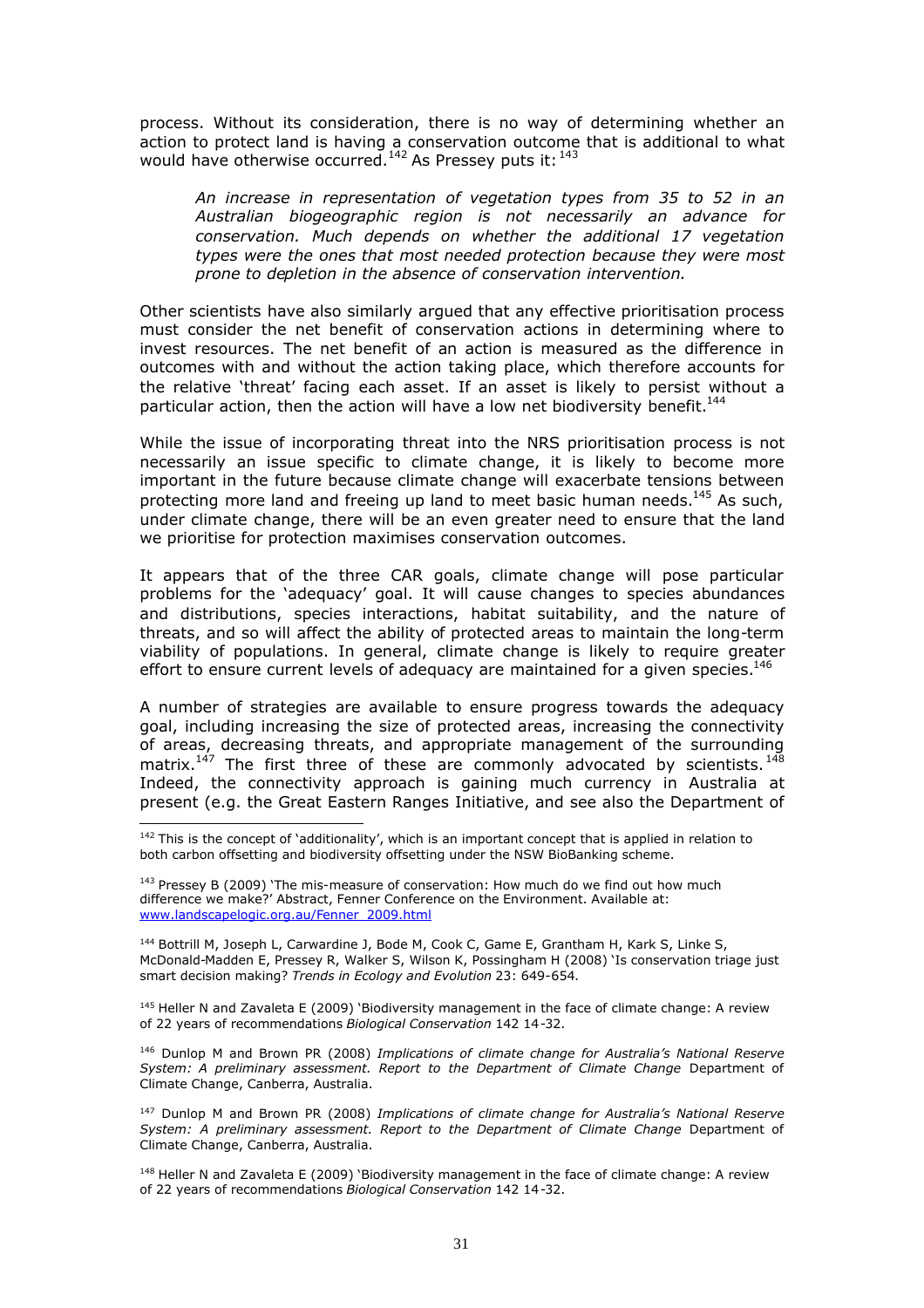Environment and Climate Change (DECC) Adaptation Strategy).<sup>149</sup> However, as noted, some scientists are warning against putting too much emphasise on connectivity over other, more certain, strategies.

The key purpose of the adequacy goal (and of conservation planning in general)<sup>150</sup> is to ensure the persistence of species. As such, it appears to us that the question of adequacy must be addressed by evaluating the probabilities that species will persist under the current NRS system. We understand that we have tools available that can do this, and which can also take into account climate change. Such tools can be used to evaluate strategies to combat the impacts of climate change on the NRS (e.g. protecting more land, increasing connectivity, etc) in terms of persistence. As noted, the adequacy goal is currently poorly defined from an operational perspective. Such tools may be useful in better defining and measuring progress towards meeting the adequacy goal.

#### *Management of protected areas*

The view has been expressed that  $-$  at present  $-$  management plans may not be the place for dealing with climate change, being short in duration and dealing with on the ground issues.<sup>151</sup> However, as a Commonwealth agency must not contravene the provisions of a management plan, or allow anyone else to do so<sup>152</sup>, they may be important documents in allowing park managers to respond to the impacts of climate change. There may also be a clear educative and "headsup" effect of providing information and preparatory actions in management plans.

Climate change will pose significant challenges for the management of protected areas. Protected areas will be subject to changes in biodiversity (e.g. the arrival of new native and non-native species), changes to existing threats (e.g. an increase in fire frequency or a decrease in water availability), and unpredicted new threats. As Dunlop and Brown note, protected area managers will need to:<sup>153</sup>

- Decide what changes are acceptable and how to facilitate acceptable changes.
- Decide what changes are unacceptable and what management responses are suitable.

Making such decisions will be difficult and may conflict with existing management goals, may not be contemplated in existing decision-making frameworks or guidelines, or may be outside the existing experience of park managers (e.g. the  $\frac{1}{2}$  invasion' of native species into new areas).<sup>154</sup> While many scientists argue that addressing existing threats is a key strategy to combat the impacts of climate

<sup>149</sup> NSW Department of Environment and Climate Change, *Adaptation Strategy for Climate Change Impacts on Biodiversity*, November 2007, at pp 29-31.

<sup>150</sup> Margules C and Pressey B (2000) 'Systematic conservation planning' *Nature* 405: 243-253.

<sup>&</sup>lt;sup>151</sup> Personal communication, Max Chappell, Wet Tropics Management Authority.

<sup>152</sup> *Environment Protection and Biodiversity Conservation Act 1999* s 318

<sup>153</sup> Dunlop M and Brown PR (2008) *Implications of climate change for Australia's National Reserve System: A preliminary assessment. Report to the Department of Climate Change* Department of Climate Change, Canberra, Australia.

<sup>154</sup> Dunlop M and Brown PR (2008) *Implications of climate change for Australia's National Reserve System: A preliminary assessment. Report to the Department of Climate Change* Department of Climate Change, Canberra, Australia.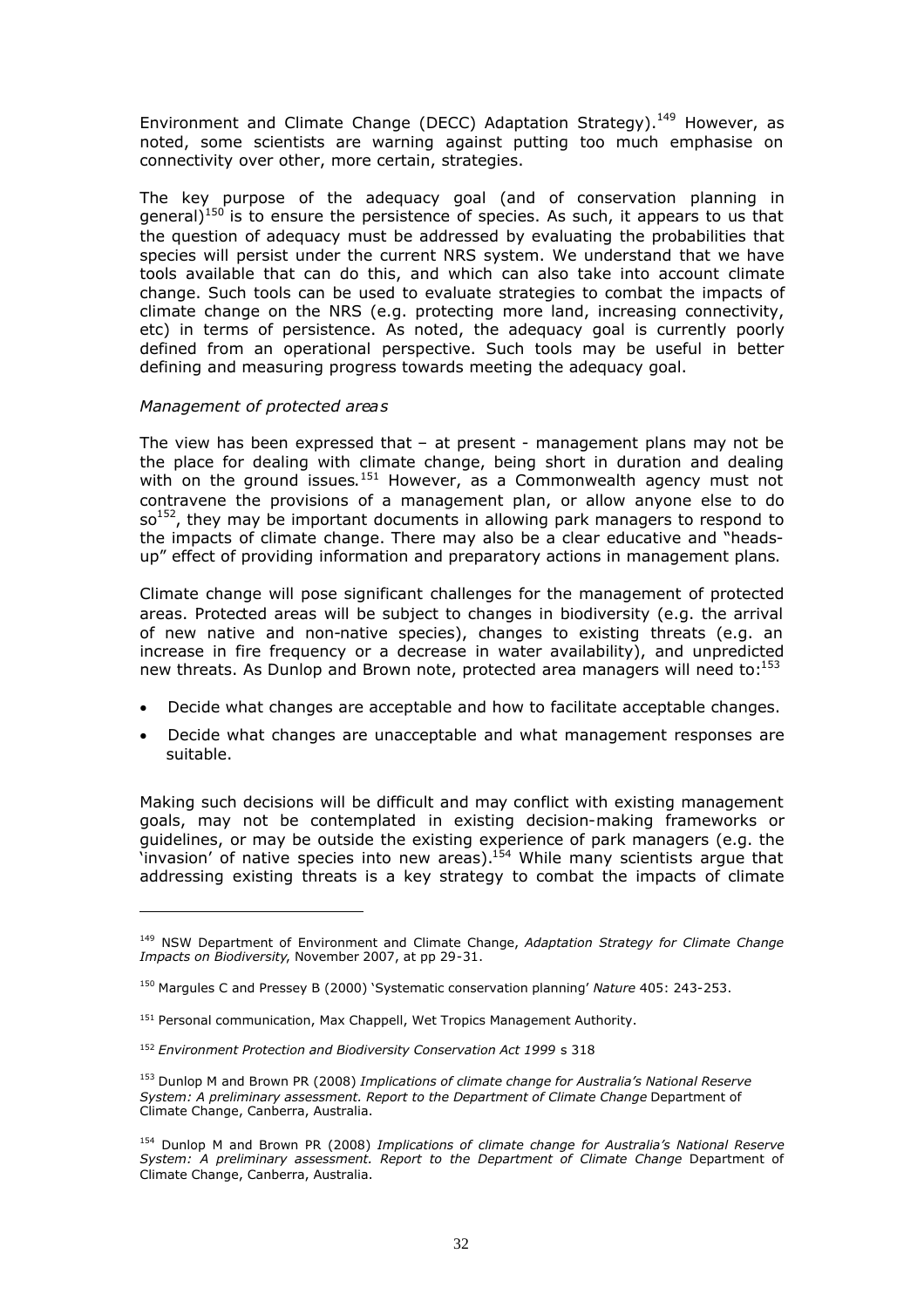change<sup>155</sup>, current management strategies that address existing threats may become less applicable and will need to be modified, or new, untried approaches implemented. It will become increasingly difficult to decide what new management strategies to try and making such decisions will be subject to significant uncertainty and may be based less on the existing experience of managers and more on modelling and monitoring. In addition, the effectiveness of current management strategies will become more uncertain.<sup>156</sup>

Increasing uncertainty in relation to the management of protected areas under climate change strongly suggests the need to apply adaptive management frameworks to the implementation of management strategies, which deals specifically with uncertainty (see section 4.10).

While various forms of passive adaptive management are more common, active adaptive management is rarely implemented across any area of natural resource management.<sup>157</sup> Park managers will require the legislative and institutional backing to adopt adaptive management approaches, and there is a clear need to identify and overcome the barriers to effective implementation. Such barriers may include:<sup>158</sup>

- Lack of institutional support.
- High costs and lack of funding.
- Stakeholder concerns regarding the uncertainty of outcomes and the risk and implications of failure.
- Long-term nature of adaptive management experiments, which tend to discourage the involvement of academic scientists.

One way to potentially create greater institutional support could include incorporating adaptive management as a management principle under the *EPBC Act 1999*. As noted, management principles must be taken into consideration in preparing management plans. Incorporating adaptive management in management plans explicitly would clearly encourage its uptake by park managers and would give stakeholders the opportunity to any raise concerns through the public exhibition process, which increases transparency and may help to alleviate concerns. Clearly also, the Australian government should recognise that adaptive management will be a vital strategy to combat the impacts of climate change on the protected area system and will require increased funding to implement effectively.

#### *Recommendations: protected areas*

<sup>155</sup> Heller N and Zavaleta E (2009) 'Biodiversity management in the face of climate change: A review of 22 years of recommendations *Biological Conservation* 142 14-32.

<sup>156</sup> Dunlop M and Brown PR (2008) *Implications of climate change for Australia's National Reserve System: A preliminary assessment. Report to the Department of Climate Change* Department of Climate Change, Canberra, Australia.

<sup>157</sup> Lindenmayer D and Burgman M (2005) *Practical Conservation Biology.* CSIRO Publishing, Australia.

<sup>&</sup>lt;sup>158</sup> Bormann B, Haynes R. and Martin J (2007) `Adaptive management of forest ecosystems: did some rubber hit the road' *BioScience* 57(2):186-191; Climate Change Science Program (US) (2008): *Preliminary review of adaptation options for climate-sensitive ecosystems and resources.* A Report by the U.S. Climate Change Science Program and the Subcommittee on Global Change Research. [Julius SH and West JM (eds), Baron JS, Griffith B, Joyce LA, Kareiva P, Keller BD, Palmer MA, Peterson CH, and Scott JM (Authors)]. U.S. Environmental Protection Agency, Washington, DC, USA; Lindenmayer D and Burgman M (2005) *Practical Conservation Biology.* CSIRO Publishing, Australia.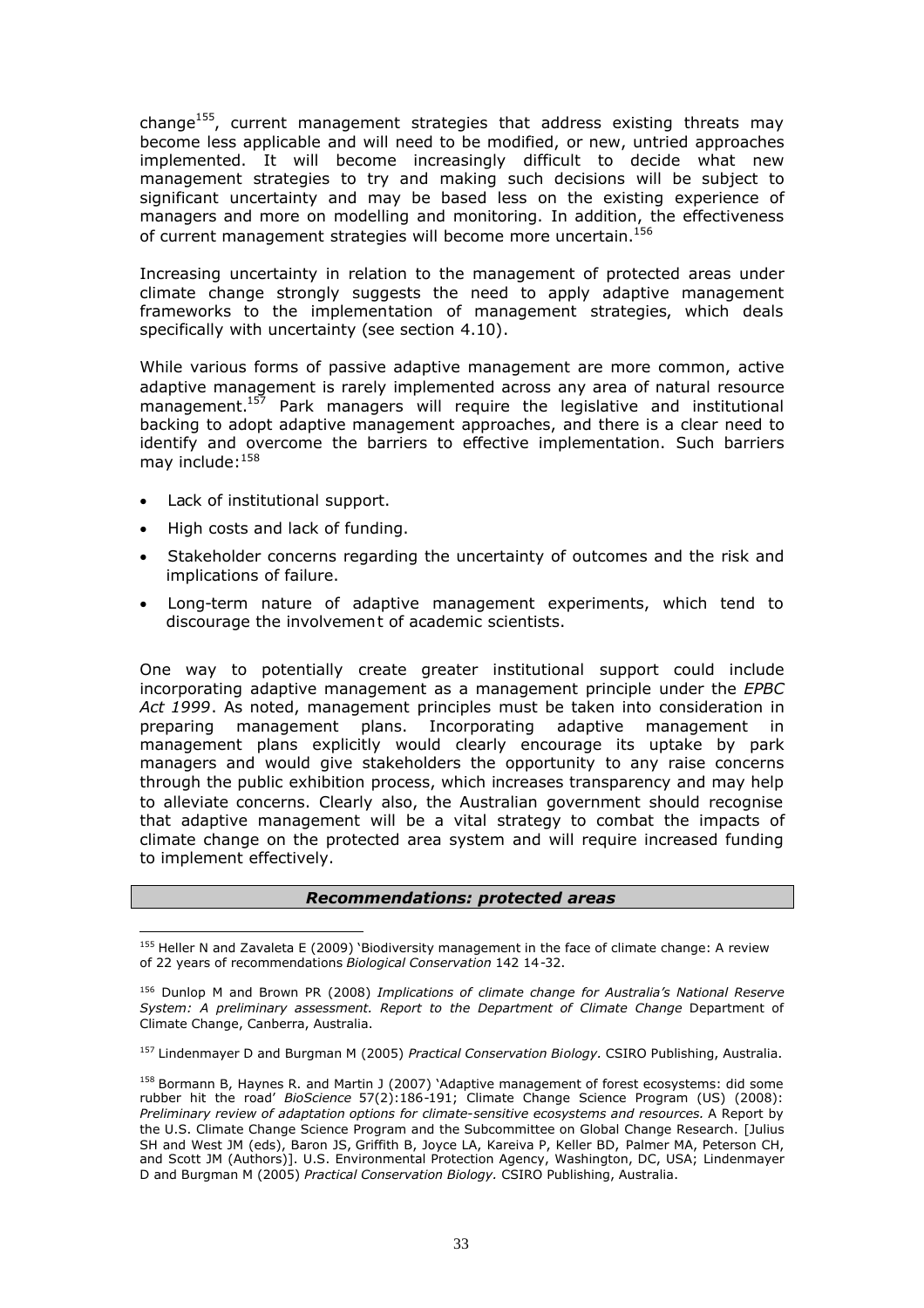*Establishment of protected areas*

- The NRS framework should be maintained as it provides a robust framework to combat the impacts of climate change on protected areas.
- Much greater funding and resources should be provided to ensure that the implementation of the NRS framework occurs at a much faster rate.
- 'Threat' should be included as a criterion in the process to prioritise what areas should be protected under the NRS framework.
- The 'adequacy' goal and alternative strategies to combat the impacts of climate change on the NRS system should be evaluated by using tools that can analyse the persistence probabilities of a range of species.
- Decision-theory frameworks should be developed for protected area establishment to ensure the most effective investment of funds under climate change.

*Management of protected areas*

- Barriers to the effective implementation of adaptive management frameworks in protected area management should be identified and addressed.
- Adaptive management should be incorporated as a management principle under the *EPBC Act 1999* for all types of protected areas.
- Funding for protected area management should be increased to allow for the effective implementation of adaptive management frameworks.

#### **.3 Listing of threatened species, etc**

#### *What is the tool?*

The listing of threatened species and ecological communities is a crucial element in the operationalisation of biodiversity conservation laws around Australia. Approvals, permits, licences, recovery plans, threat abatement plans and strategies, key threatening processes, declarations of critical habitat, interim protection orders, environmental impact assessment, offences and a range of duties and functions all turn on whether a list has been made.

At the inception of the *EPBC Act 1999*, the Federal Minister had an obligation to establish lists of threatened species, threatening processes and so on.<sup>159</sup> However, Federal listings now take place annually, and, if the Minister determines, according to specified conservation themes.<sup>160</sup> This is designed to produce a priority assessment list in each 12 month period.<sup>161</sup> The Scientific Committee advises the Minister whether a nomination meets the criteria for listing and under which category,<sup>162</sup> however it is the Minister who ultimately decides what is listed. $163$ 

#### *How is it currently working?*

<sup>159</sup> *Environment Protection and Biodiversity Conservation Act 1999* ss 178, 181 and 182.

<sup>160</sup>*Environment Protection and Biodiversity Conservation Act 1999* s 194D.

<sup>161</sup> *Environment Protection and Biodiversity Conservation Act 1999* Part 13, Subdivision AA.

<sup>162</sup> *Environment Protection and Biodiversity Conservation Act 1999* s189

<sup>163</sup> *Environment Protection and Biodiversity Conservation Act 1999* s 184.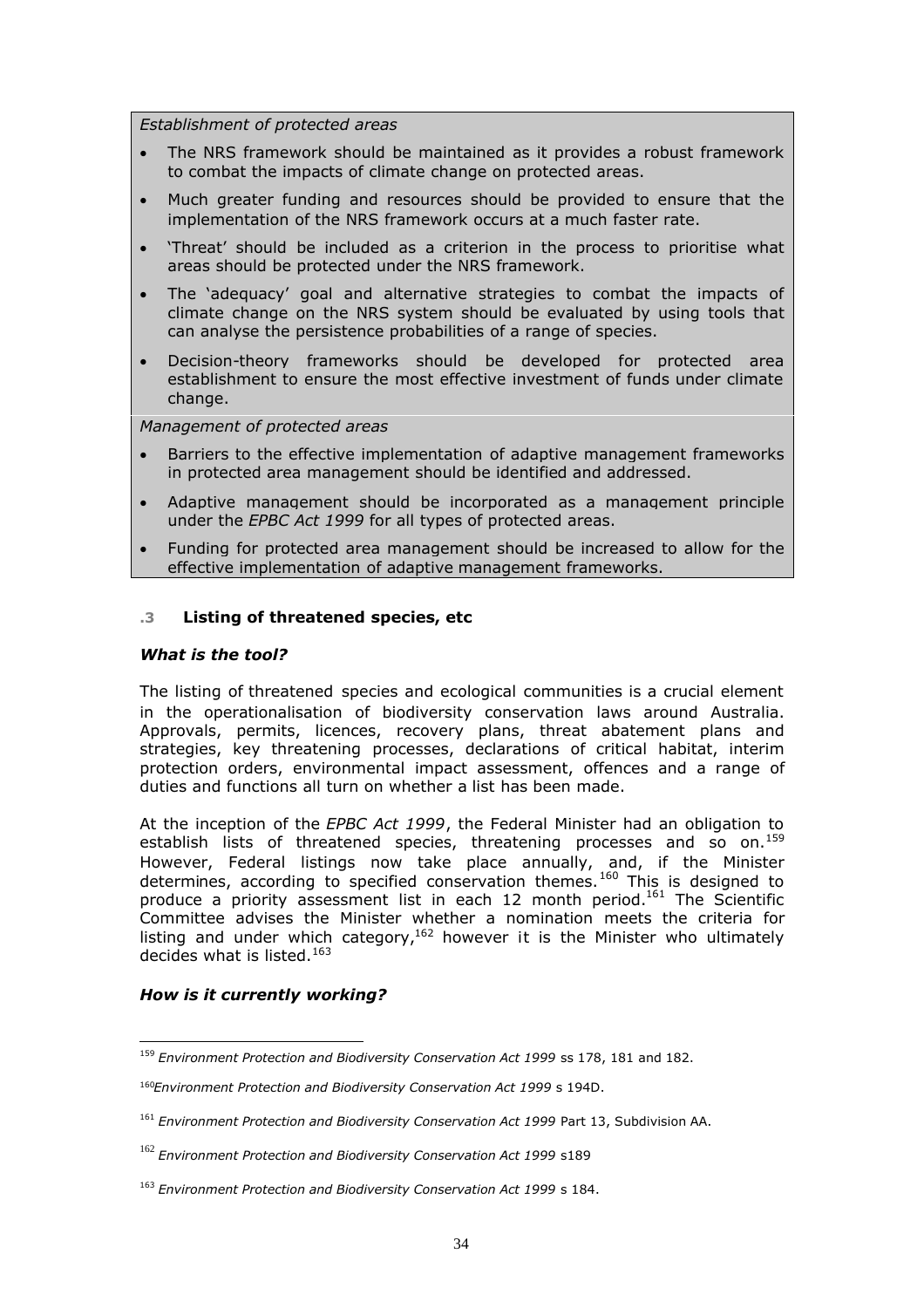There are currently 259 fauna and 1269 flora species listed as either vulnerable, endangered or critically endangered under the *EPBC Act 1999*. In addition, there are 44 threatened ecological communities listed.<sup>164</sup>

It should be noted that most changes in the number of items listed on threatened species lists reflects changes in knowledge rather than true changes in conservation status. As such, species lists should not generally be used as an indicator of changes in the status of biodiversity.<sup>165</sup> In addition, it is well established that threatened species lists generally show considerable bias towards mammals, birds, and other iconic species. Consequently, there are substantial gaps in representation on lists, particularly in relation to insects and fungi.<sup>166</sup> Due to this bias, as well as time lags and lack of knowledge, many species at risk of extinction may not be currently listed.<sup>167</sup>

There are a number of problems with focusing on threatened species as a basis for biodiversity protection, which have been much discussed.<sup>168</sup> A key criticism has been that threatened species lists reflect a single-species approach to conservation, which often fails to adequately protect entire habitats and ecosystems. This criticism has been addressed to some extent in Australia by enabling the listing of ecological communities and key threatening processes. A further key problem with focusing on threatened species is that it may result in perverse outcomes for biodiversity in general. For example, a development that clears a large amount of habitat for non-listed species may be allowed to proceed, while a development that clears a small amount of habitat for threatened species may not be approved.<sup>169</sup>

#### *Will it conserve biodiversity under climate change?*

As noted, there are a number of problems with focusing on threatened species as a basis for biodiversity protection. Climate change is likely to exacerbate such problems and is likely to raise additional issues associated with the listing process. We make a number of points in relation to the listing process:

First, there may often be a mismatch between threatened species and what needs to be done to protect biodiversity under climate change. For example, areas important for connectivity for a wide range of species may not be properly considered in decision-making without a connection to threatened species. Related to this point, a focus on threatened species may direct attention away from resourcing other strategies to protect biodiversity under climate change.<sup>170</sup>

<sup>164</sup> http://www.environment.gov.au/cgi-bin/sprat/public/publicthreatenedlist.pl?wanted=flora (17 February 2009).

<sup>165</sup> Possingham HP, Andelman SJ, Burgman MA, Medellin RA, Master LL and Keith DA (2002) "Limits to the use of threatened species lists" *Trends in Ecology and Evolution* 17(11) at pp 503–7.

<sup>166</sup> Possingham HP, Andelman SJ, Burgman MA, Medellin RA, Master LL and Keith DA (2002) "Limits to the use of threatened species lists" *Trends in Ecology and Evolution* 17(11) at pp 503–7.

<sup>167</sup> See Department of Environment and Climate Change *NSW State of the Environment Report 2006* at: http://www.environment.nsw.gov.au/soe/soe2006/chapter6/chp\_6.3.htm#6.3.22

<sup>&</sup>lt;sup>168</sup> For example, see Rohlf D (1991) 'Six Biological Reasons Why the Endangered Species Act Doesn't Work – And What to Do About It' *Conservation Biology* 5 273-282.

<sup>169</sup> Possingham HP, Andelman SJ, Burgman MA, Medellin RA, Master LL and Keith DA (2002) "Limits to the use of threatened species lists" *Trends in Ecology and Evolution* 17(11) at pp 503–7.

<sup>170</sup> Possingham HP, Andelman SJ, Burgman MA, Medellin RA, Master LL and Keith DA (2002) "Limits to the use of threatened species lists" *Trends in Ecology and Evolution* 17(11) at pp 503–7.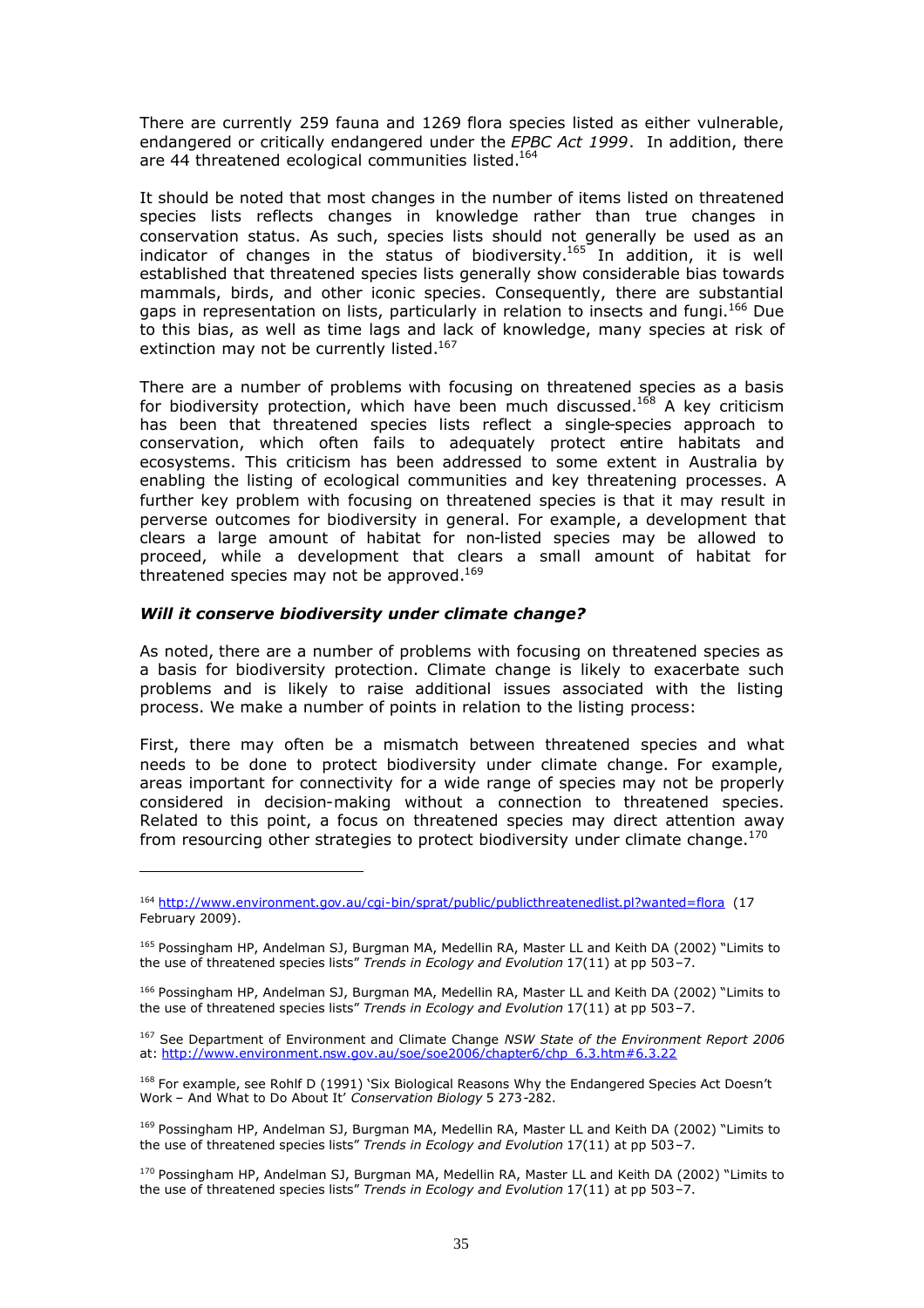Second, and related to the first point, a key criticism of focusing on threatened species is that it often fails to protect biodiversity in general. However, the listing process provides a potential tool to protect 'key functional groups', which are groups of species that play an important role in maintaining ecosystem functions. As noted, some scientists argue that conservation efforts should be targeted towards maintaining the diversity amongst functional groups. By better ensuring that ecological functions are maintained, this approach will maximise the number of species protected, including the many we have not yet identified.<sup>171</sup>

Third, decisions to list species, etc are made on the basis of current conservation status, which, as noted, is determined in accordance with criteria prescribed by the EPBC Regulation. Species, etc are only eligible to be listed if they are currently threatened, and are not eligible to be listed if they are not currently threatened, but are likely to become threatened in the future under climate change. One way of addressing this issue would be to enable listings on the basis of vulnerability assessments or 'susceptibility traits'.<sup>172</sup>

Fourth, the listing of ecological communities, which are described (amongst other ways) in terms of community composition and location in a particular area, may become problematic. As Dunlop and Brown puts it:

*Some communities will expand, others will contract; most will change in their nature, some will dissolve and new ones will form.<sup>173</sup>*

Fifth, the ability to list populations is an important aspect of the NSW *Threatened Species Conservation Act 1995,* which is not provided for under the *EPBC Act 1999*. Inclusion of equivalent provisions under the *EPBC Act 1999* would add flexibility, which is likely to be required under climate change. For example, by providing protection to populations at the limits of their range or disjunct or genetically distinct populations, it would provide a mechanism to protect advancing populations as they migrate across Australia in response to climate change, even though the species itself would not qualify for listing.

Sixth, for a species to be eligible for listing under the *EPBC Act 1999*, it must be native to Australia, which is defined as being present in Australia or an external territory before 1400.<sup>174</sup> This definition may become problematic if our overarching goal is to facilitate natural adaptation under climate change. For example, a species previously restricted to Papua New Guinea may move into Australia in response to climate change and establish small populations. Under the current definition of native, this species would not be eligible for listing under the *EPBC Act 1999*, despite its tenuous hold in Australia. 175

<sup>&</sup>lt;sup>171</sup> Possingham HP, Andelman SJ, Burgman MA, Medellin RA, Master LL and Keith DA (2002) "Limits to the use of threatened species lists" *Trends in Ecology and Evolution* 17(11) at pp 503–7.

<sup>&</sup>lt;sup>172</sup> Bradshaw C, Giam X, Tan H, Brook B and Sodhi N (2008) "Threat or invasive status in legumes is related to opposite extremes of the same ecological and life-history attributes" *Journal of Ecology* at 96 869 – 883.

<sup>173</sup> Dunlop M and Brown PR (2008) *Implications of climate change for Australia's National Reserve System: A preliminary assessment. Report to the Department of Climate Change* Department of Climate Change, Canberra, Australia.

<sup>174</sup> *Environment Protection and Biodiversity Conservation Act <sup>1999</sup>* s528

<sup>&</sup>lt;sup>175</sup> Adam P (2009) 'Going with the flow? Threatened species management and legislation in the face of climate change' *Ecological Management and Restoration* 10 S44-S45.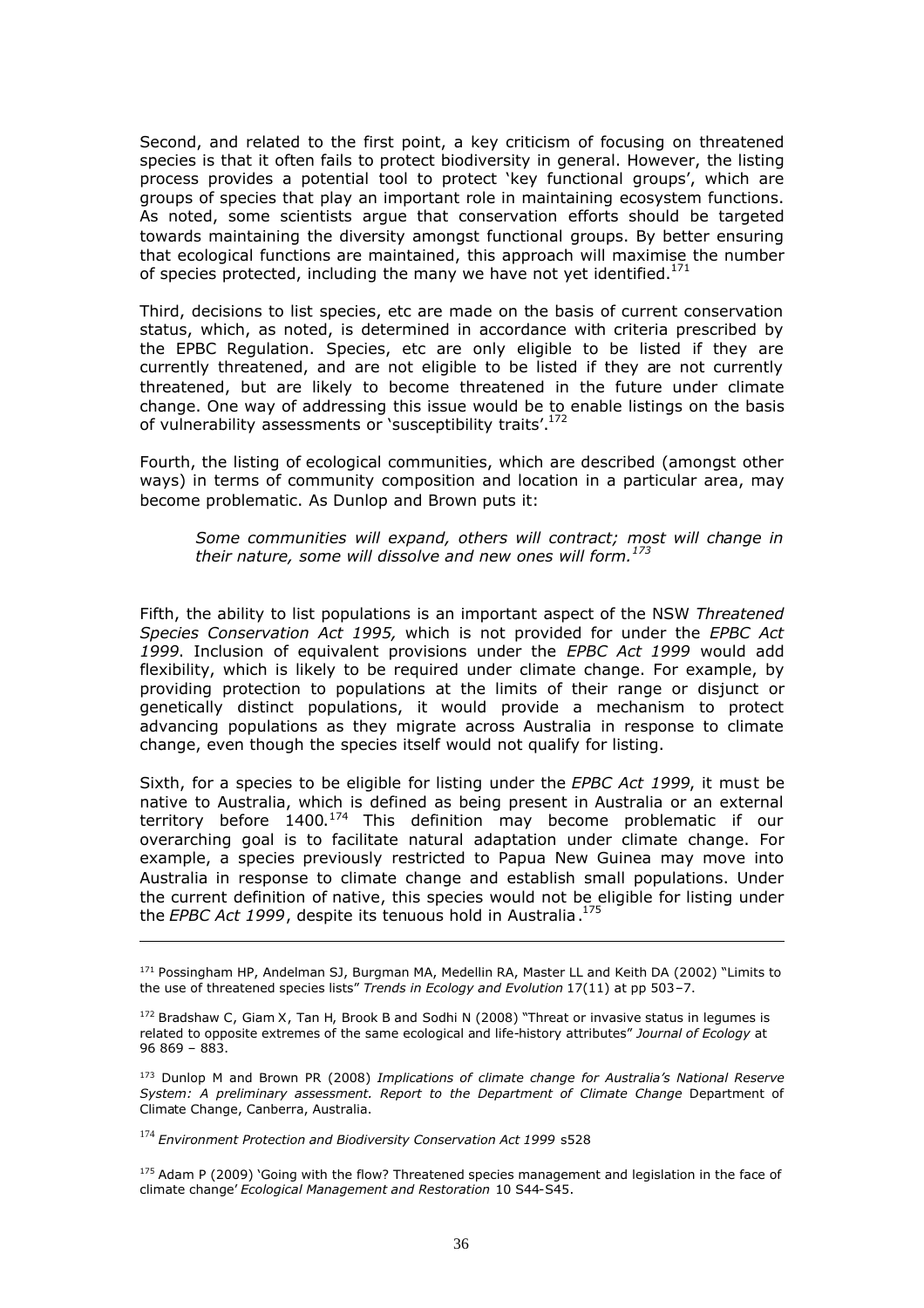Finally, as noted, climate change is likely to increase the extinction risk of many species, which will further exacerbate the problem of limited conservation budgets. In terms of the listing of threatened species, prioritisation can occur on two levels:

- In determining what species should be the focus of nominations and assessment for listing in any given year, and
- In determining what listed species should receive recovery and threat abatement funding.

The second point is discussed in section 5.5.

In terms of the first point, as noted, the *EPBC Act 1999* provides that the Minister decides on an annual theme to be given priority for a particular assessment period. The Minister has broad discretion when deciding on a theme, which may include a particular group of species, a particular species or particular regions of Australia.<sup>176</sup> After nominations are received, the Scientific Committee then establishes a proposed priority assessment list based on the theme, and other matters that the Committee considers appropriate.<sup>177</sup> In finalising the priority assessment list, the Minister may then have regard to any matters he/she deems appropriate.<sup>178</sup> This process is highly discretionary and provides a large role for the Minister, with a more limited role for the Scientific Committee as compared with equivalent state based processes.<sup>179</sup>

In our view, the Scientific Committee and not the Minister should have a much greater role in the entire listing process. The Scientific Committee should be given the authority to develop the priority theme, as a way of identifying particular species, groups of species, or regions that may be eligible to be listed, but due to lack of knowledge, are underrepresented on the list. They should also be charged with the responsibility to finalise the priority assessment list, and make the final decision on which species are listed, as this is a scientific question and should not be influence by any political, economic or social considerations.<sup>180</sup>

As climate change is likely to increase the extinction risk of many species, we believe there is a key role for the Scientific Committee in ensuring that nominations and assessment for threatened species listings focus on the areas of greatest need, such as groups of species particularly vulnerable to climate change or species that play a key role in ecosystem function (see section 4.7). As such, the provision under the *EPBC Act 1999* that allows prioritisation of nominations will remain important, provided Ministerial discretion is fettered, as it gives the Scientific Committee the ability to prioritise nominations of increased importance under climate change.

<sup>176</sup> *Environment Protection and Biodiversity Conservation Act <sup>1999</sup>* s194D

<sup>177</sup> *Environment Protection and Biodiversity Conservation Act <sup>1999</sup>* s194G

<sup>178</sup> *Environment Protection and Biodiversity Conservation Act <sup>1999</sup>* s194K

<sup>179</sup> E.g. Listing under the NSW *Threatened Species Conservation Act 1995*

<sup>&</sup>lt;sup>180</sup> For further detail on proposed changes to the listing process under the EPBC Act, see ANEDO submission to the 10 year review of the *Environment Protection and Biodiversity Conservation Act 1999* available online at http://www.edo.org.au/policy/090219epbc.pdf and supplementary material provided to the review panel at http://www.edo.org.au/edonsw/site/policy.php#2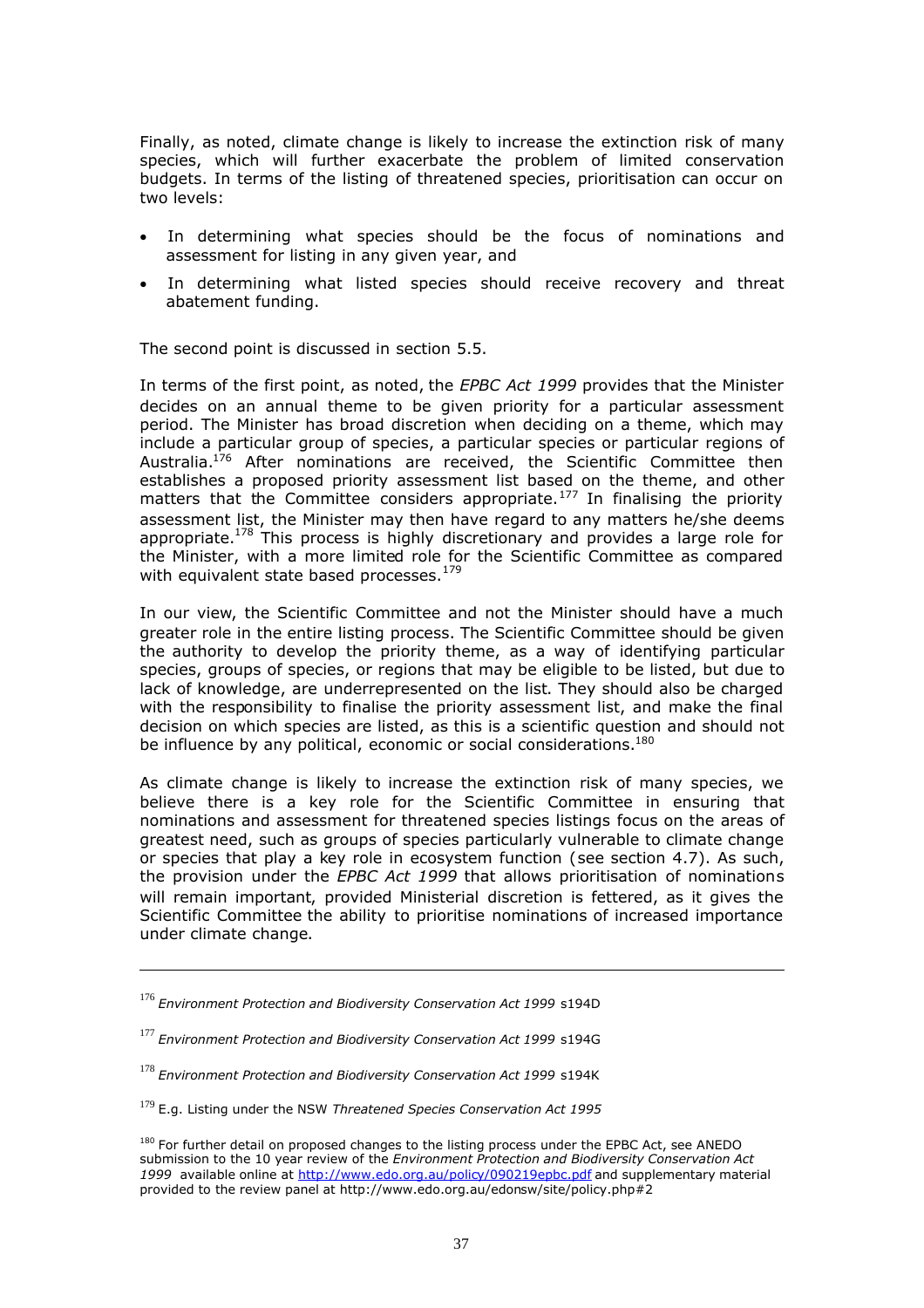#### *Recommendations: lists*

- The listing of species that play a key role in ecosystem function ('key functional species') should be enabled under the *EPBC Act 1999*.
- The listing of species that are not currently threatened but that are likely to be vulnerable to climate change should be explicitly enabled under the *EBPC Act 1999*.
- The definition of 'native' under the *EPBC Act 1999* should be changed to address the situation of native species moving in response to climate change.
- A review of how ecological communities and populations are defined under the *EBPC Act 1999* should be undertaken with a view to ensuring their efficacy under climate change.
- The *EPBC Act 1999* should be amended to enable the listing of populations.
- The listing process under the *EPBC Act 1999* should be amended to depoliticise listing decisions and give a greater role to the Scientific Committee

#### **.4 Critical habitat**

#### *What is the tool?*

Under the *EPBC Act 1999*, critical habitat may be registered for any nationally listed threatened species or ecological community.<sup>181</sup> If the Commonwealth sells or leases land on which there is critical habitat, a covenant must be attached to the land protecting the habitat.<sup>182</sup> On Commonwealth land, it is an offence under the *EPBC Act 1999* for a person to knowingly take an action that will significantly damage critical habitat (unless the action is specifically exempted by the *EPBC Act 1999*).<sup>183</sup>

#### *How is it currently working?*

Critical habitat has been rarely used as a management tool at the Federal level. There are five areas declared as critical habitat under the *EPBC Act 1999*. <sup>184</sup> Most of these areas are currently under Commonwealth or State management for conservation purposes which means that listing these areas as critical habitat provides little additional protection to that already provided under the *EPBC Act 1999* and reserve management plans.

#### *Will it conserve biodiversity under climate change?*

Critical habitat will remain an important conservation tool under climate change. Its main value lies in its ability to provide added protection<sup>185</sup> (through requirements for additional assessment) to areas important for the survival of

<sup>181</sup> *Environment Protection and Biodiversity Conservation Act 1999* 207A.

<sup>182</sup> *Environment Protection and Biodiversity Conservation Act 1999* 207C(2).

<sup>183</sup> *Environment Protection and Biodiversity Conservation Act 1999* 207B.

<sup>184</sup> See Department of Environment, Heritage, Water and the Arts register of critical habitat http://www.environment.gov.au/cgi-bin/sprat/public/publicregisterofcriticalhabitat.pl

<sup>&</sup>lt;sup>185</sup> If it is used in areas not already managed for conservation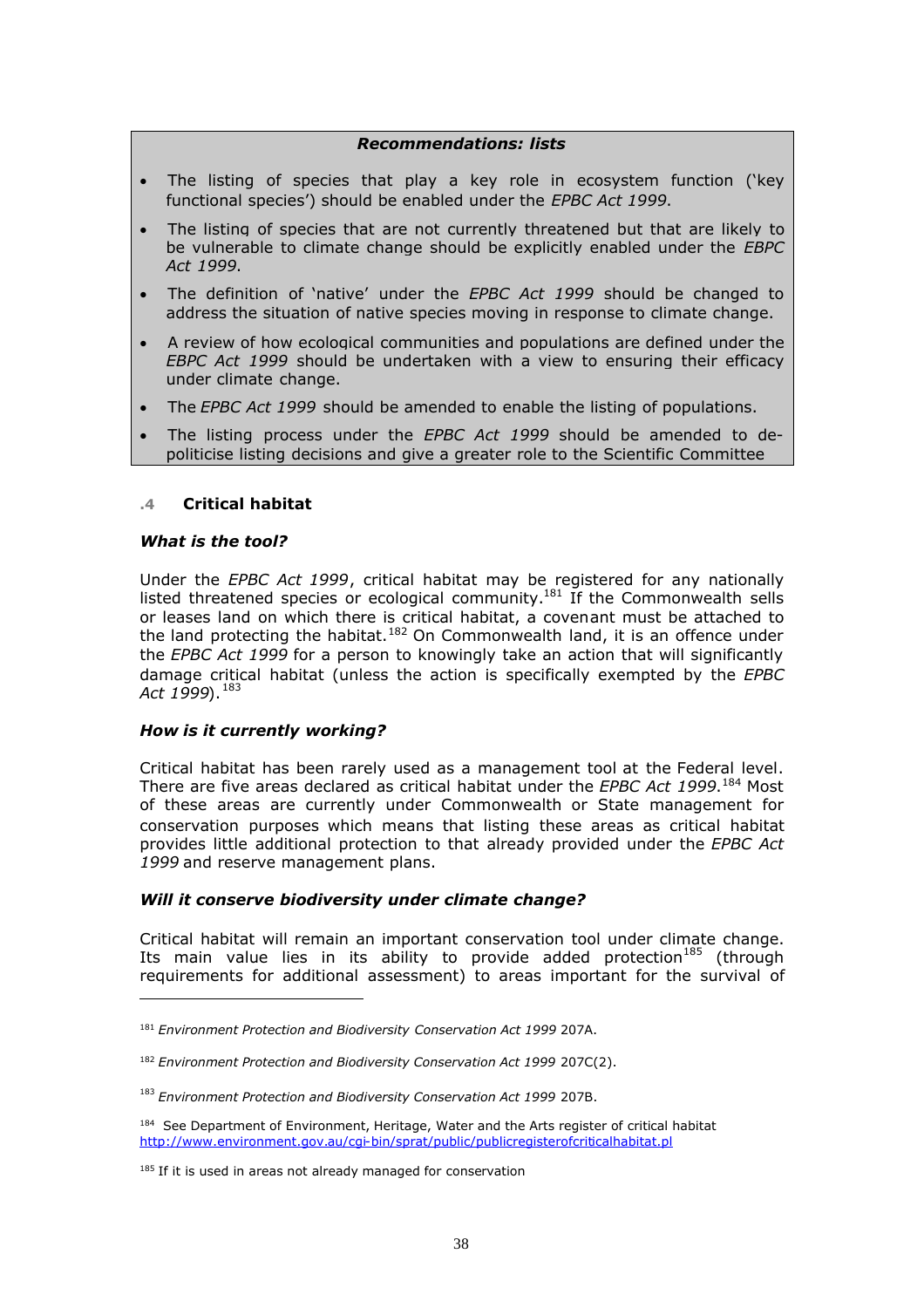specific threatened species, etc. In addition, it provides a mechanism to protect over-cleared and rare habitat types, and, as noted, the protection of a diversity of habitat types is a key strategy in combating the impacts of climate change.

However, the problems noted above are likely to continue to limit the effectiveness of critical habitat as a conservation tool under climate change. In addition, we make two further points:

First, the definition of critical habitat implies that for habitat to be declared critical, it must be current habitat for a threatened species, although there is some uncertainty here. This would mean that critical habitat cannot be declared on land that is not current habitat for a threatened species, etc, but that is likely to be required by a threatened species in the future under climate change (e.g. habitat corridors, climate refuges, or suitable habitat types within the likely future distribution of a species). We note that the Queensland *Nature Conservation Act 1992* provides greater certainty about this by defining critical habitat as including 'an area of land that is considered essential for the conservation of protected wildlife, even though the area is not presently occupied by the wildlife'.<sup>186</sup>

Second, and similar to the first point, there is also uncertainty over whether buffer areas comprising non-habitat for a threatened species, etc, can be included in the area declared to be critical habitat. As noted, buffering important habitats (such as critical habitat) is likely to be an important strategy to protect biodiversity under climate change. For example, can an area with no Ginninderra Peppercress (the buffer) be declared as part of the critical habitat for the Ginninderra Peppercress? This uncertainty may increase the risk of legal challenge, particularly if declarations begin to be made over private land. Again, the Queensland definition provides greater certainty about this issue.

# *Recommendations critical habitat*

 The definition of critical habitat under the *EPBC Act 1999* should be amended to cover 'an area of land that is considered essential for the conservation of protected wildlife, even though the area is not presently occupied by the wildlife' (as in Queensland).

# **.5 Recovery planning and threat abatement planning**

# **(a) Recovery planning**

# *What is the tool?*

Under the *EPBC Act 1999*, the Minister has a discretion whether to prepare a recovery plan for threatened species and communities.<sup>187</sup> The preparation of recovery plans was mandatory until amendments made in 2007.

Where a recovery plan is in place, the Australian government must not take any action which contravenes the recovery plan.<sup>188</sup> Recovery plans set out the research and management actions necessary to stop the decline of, and support the recovery of, listed threatened species or threatened ecological communities. The aim of a recovery plan is to maximise the long term survival in the wild of a

<sup>186</sup> (Qld) *Nature Conservation Act 1992* s13(2)

<sup>187</sup> *Environment Protection and Biodiversity Conservation Act 1999* s 269AA.

<sup>188</sup> *Environment Protection and Biodiversity Conservation Act 1999* s 268.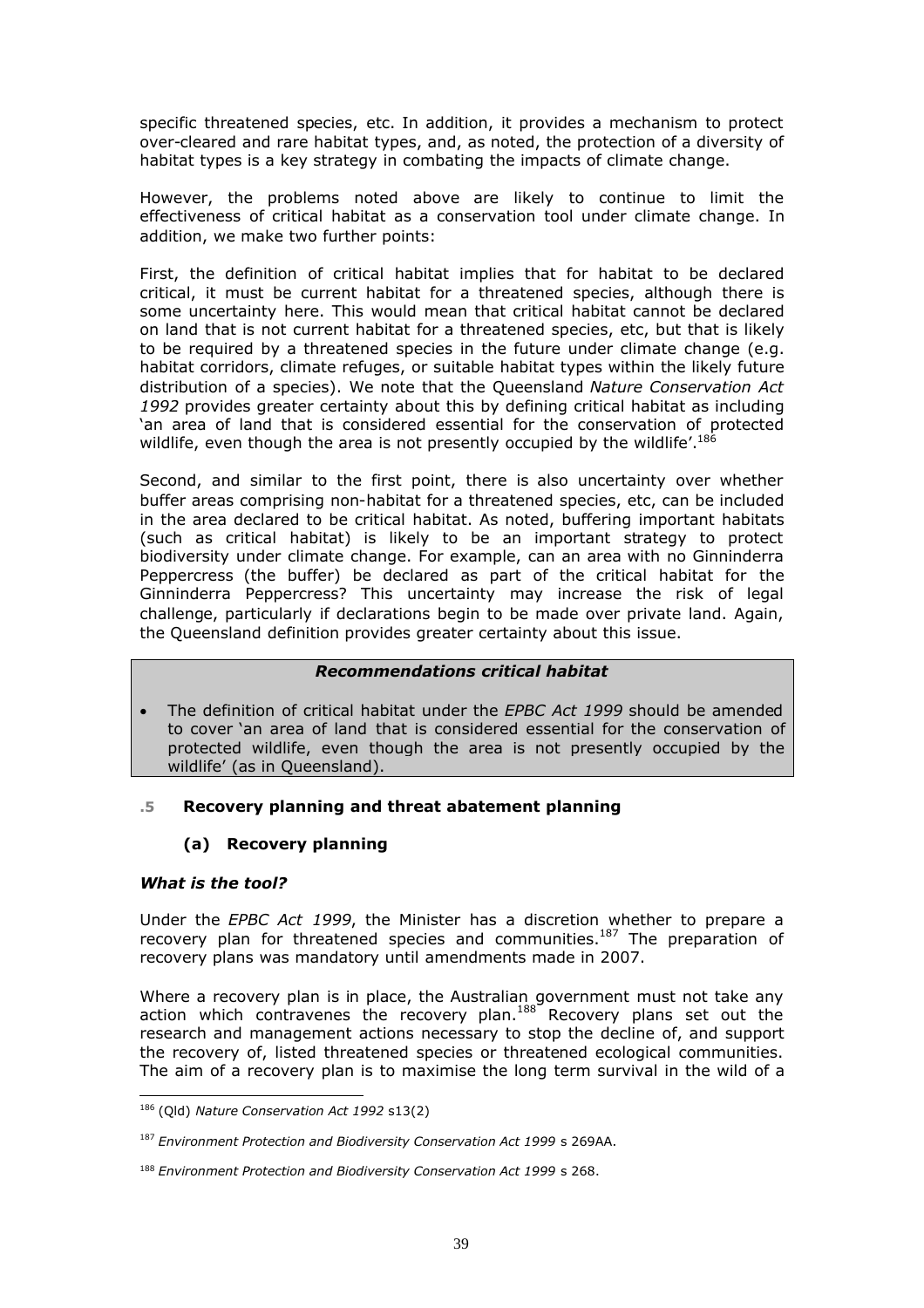threatened species or ecological community.<sup>189</sup> Recovery plans should state what must be done to protect and restore important populations of threatened species and habitat, as well as how to manage and reduce threatening processes.<sup>190</sup> The Minister must take account of the precautionary principle in making a decision as to whether to have a recovery plan.<sup>191</sup>

Conservation advices are essentially "quick and dirty" recovery plans introduced as part of the 2007 reforms to the *EPBC Act 1999*. These are mandatory documents which need to be approved by the Minister for all threatened species and communities. These must contain information about what can be done to recover species and communities or a statement to the effect that nothing can be done.<sup>192</sup>

#### *How is it currently working?*

Under the *EPBC Act 1999*, developed or adopted plans total 368 for flora, 118 for fauna and 16 for ecological communities. A large number were uncommenced in 2007 (the time that amendments were made to the Act making recovery plans discretionary).

Recovery planning has been a key mechanism for planning the recovery of threatened species under Federal law. Despite the lack of scientific evidence linking recovery actions with direct improvements in the conservation status of threatened species,  $193$  recovery planning has generally been seen to be successful for those species with plans in place. For example, the NSW State of the Environment Report 2006 states:<sup>194</sup>

*Recovery plans have been effective in assisting the long-term survival of many priority species. For example, recovery actions for the little tern have successfully increased their numbers in NSW, while the number of breeding pairs for Gould's petrel recovered to over 900 in 2004–05.*

As such, and given that they have demonstrated success in some instances for high priority species, $195$  recovery planning will remain an important mechanism for the protection of biodiversity under climate change.

Notwithstanding this, there are several essential, and related, problems for recovery plans which effects their efficacy in protecting biodiversity presently and into a future, more climate-constrained environment.

<sup>189</sup> *Environment Protection and Biodiversity Conservation Act 1999* s 270(1).

<sup>190</sup> *Environment Protection and Biodiversity Conservation Act 1999* s 270(2).

<sup>&</sup>lt;sup>191</sup> Environment Protection and Biodiversity Conservation Act 1999 s 391(3).

<sup>192</sup> *Environment Protection and Biodiversity Conservation Act 1999* s 266B(2)(b)

<sup>&</sup>lt;sup>193</sup> Priddel, D and Carlile N. (2009) 'Key elements in achieving a successful recovery programme: A discussion illustrated by the Gould's Petrel case study' *Ecological Management and Restoration* 10(S1):s97-s102

<sup>194</sup> Department of the Environment and Climate Change *NSW State of the Environment Report 2006* at: http://www.environment.nsw.gov.au/soe/soe2006/chapter6/chp\_6.3.htm See also: Hutchings P, Lunney D, Dickman C (eds) (2004) 'Threatened species legislation: is it just an Act? Royal Zoological Society of New South Wales.

<sup>&</sup>lt;sup>195</sup> Priddel, D and Carlile N. (2009) 'Key elements in achieving a successful recovery programme: A discussion illustrated by the Gould's Petrel case study' *Ecological Management and Restoration* 10(S1):s97-s102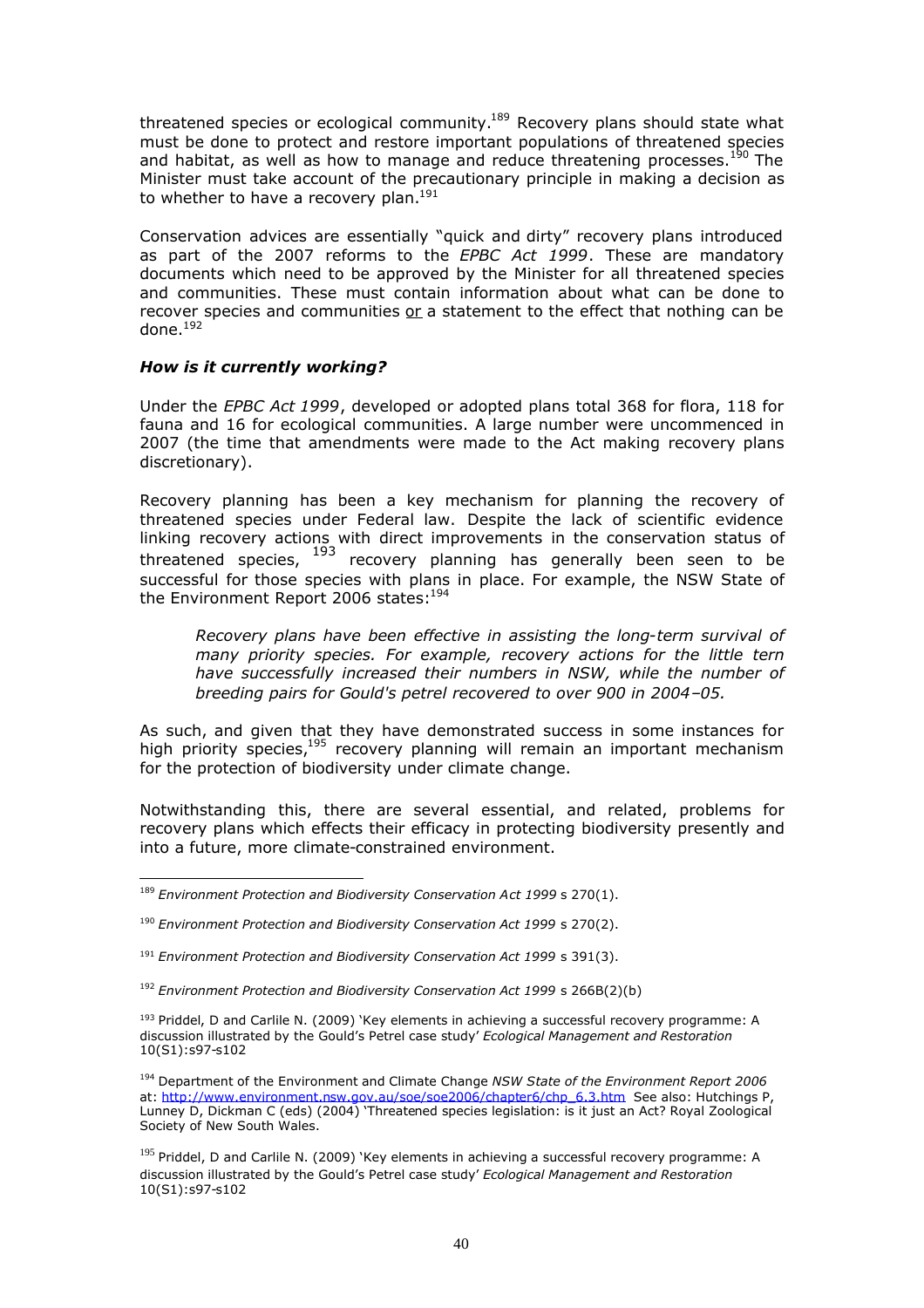First, demand far outstrips supply and recovery plans have lacked adequate funding for implementation. As a result, the Australian government has introduced a more prioritised, discretionary system for recovery plans through legislative amendments in recent years.

Secondly, recovery plans are expensive and resource intensive to prepare. Over 10 years ago, recovery plans were estimated to cost \$100,000 for fauna and  $$50,000$  for plants.<sup>196</sup> No doubt they cost more today. Even on these costings, the preparation of recovery plans for all species under the *EPBC Act 1999* would likely cost in the order of \$30m to \$80m. This is a significant component of any agency budget.

Thirdly, and related to the above, the preparation of recovery plans and the attendant costs, diverts resources away from actions on the ground. On ground implementation of recovery actions is chronically underfunded at the State and Federal level.<sup>197</sup>

Fourth, recovery plans lack teeth. Although the *EPBC Act 1999* contains provisions to ensure that in deciding whether or not to approve an action, or conditions of approval for an action, the Minister must not act inconsistently with a recovery plan,<sup>198</sup> this does not in effect prevent actions that damage threatened species habitat, or will impact threatened species, even if a recovery plan has been made and that area is identified in the recovery plan.<sup>199</sup> In our experience, recovery plans consistently fail to protect populations of threatened species targeted under the plan from the impacts of development.

Fifth, recovery plans are not flexible enough in their approach, making the use of adaptive management difficult. The complexity and uncertainty associated with undertaking recovery actions for threatened species means that adaptive management is a particularly useful approach, but one that requires flexibility in the recovery plan.<sup>200</sup>

Sixth, the effectiveness of recovery plans and recovery actions is rarely monitored and evaluated.<sup>201</sup> In a review of 181 recovery plans in the U.S, on

<sup>198</sup> *Environment Protection and Biodiversity Conservation Act 1999* s 139

<sup>199</sup> In a recent development application for a quarry on the NSW Central Coast, impacts were identified on one of 6 populations identified in the approved Recovery Plan, however despite this, the project was not even referred as a controlled action to DEWHA.

 $^{200}$  Priddel, D and Carlile N. (2009) 'Key elements in achieving a successful recovery programme: A discussion illustrated by the Gould's Petrel case study' *Ecological Management and Restoration* 10(S1):s97-s102

<sup>&</sup>lt;sup>196</sup> Brebach K (1996) 'The Role of the Community in the Threatened Species Conservation Act 1995' Unpublished paper at the (NSW) Threatened Species Conservation Act...In Action Seminar (Australian Museum 31 May 1996). These figures seems to be consistent with US costings at the time of an average of \$US 60,000 per species: see Kubasek N, Browne N and Mohn-Klee R (1994) "The Endangered Species Act: Time for a New Approach?" 23 *Environmental Law* pp 329-353 at p 336.

 $197$  Priddel, D and Carlile N. (2009) 'Key elements in achieving a successful recovery programme: A discussion illustrated by the Gould's Petrel case study' *Ecological Management and Restoration* 10(S1):s97-s102

<sup>&</sup>lt;sup>201</sup> Clark J, Hoekstra J, Boersma P, Kareiva P. 'Improving U.S. Endangered Species Act Recovery Plans: key Fndings and Recommendations of the SCB Recovery Plan Project' *Conservation Biology* 16 1510-1519.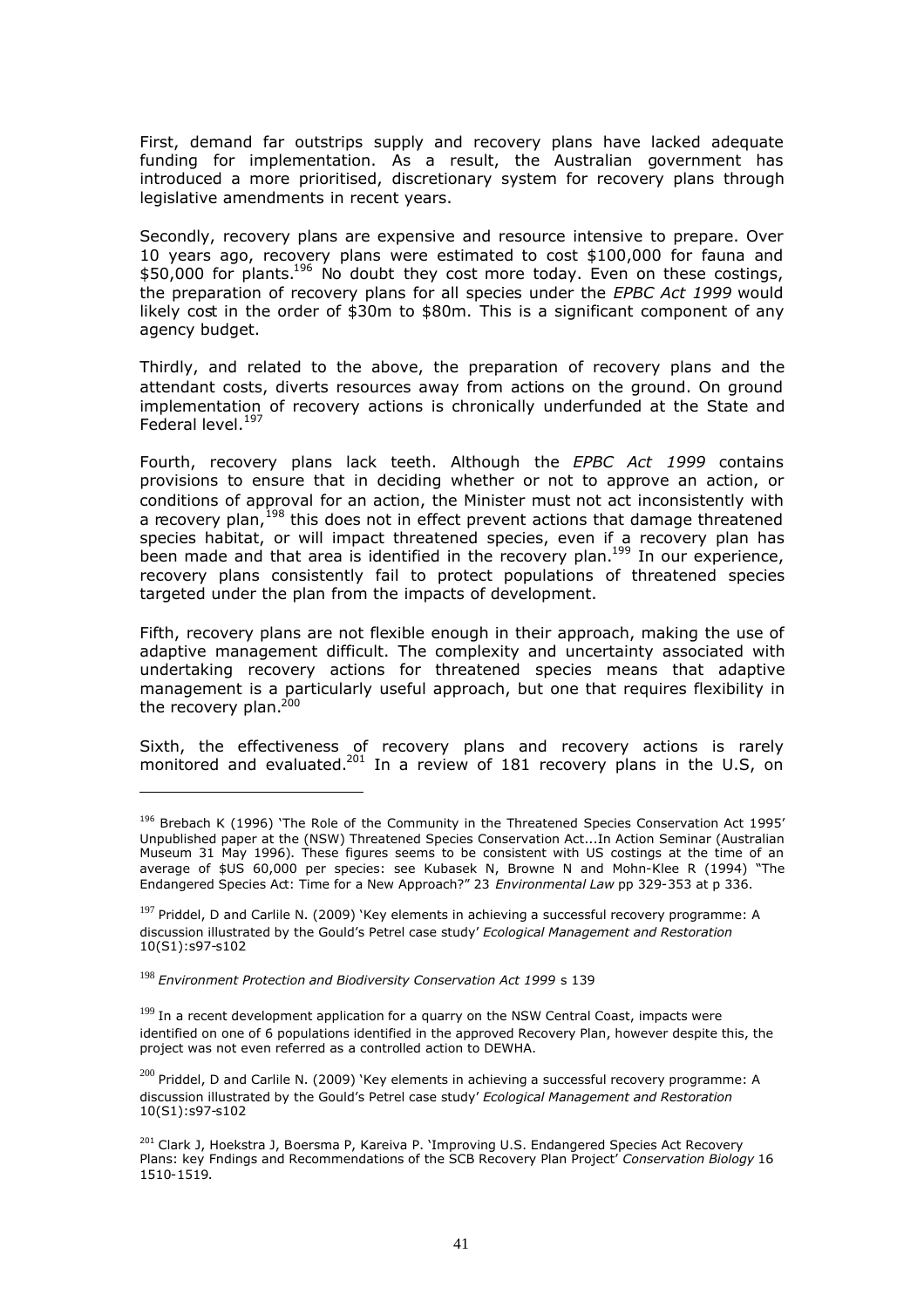average, only about 50% of actions were monitored.<sup>202</sup> Monitoring is often identified as an important action in plans, but is often assigned a low priority and is rarely funded.<sup>203</sup> Lack of monitoring severely hampers the ability of managers to learn from and refine recovery actions within an adaptive management framework (see section 4.10), which in turn reduces the effectiveness of recovery plans.<sup>204</sup>

#### *Will it conserve biodiversity under climate change?*

Recovery planning will remain a key mechanism to ensure the long-term survival of some species under climate change. However, the problems noted above are likely to continue to limit the effectiveness of recovery planning as a conservation tool under climate change. In addition, we make a number of further points:

First, as noted, climate change is likely to further exacerbate the problem of limited conservation budgets. This is likely to increase the need to provide more funding for recovery planning and increase the need to prioritise recovery actions. A key aspect of any prioritisation process will be determining in a transparent and objective way, what species get recovery plans and why.

The prioritisation of threatened species is consistent with reconsidering the goal of trying to protect all species from extinction. It recognises that achieving the protection of all species is unlikely, and therefore we should allocate limited resources for biodiversity protection in a way that achieves the best overall outcome (e.g. that maximises the number of species that are protected).<sup>205</sup>

We are aware of various prioritisation processes, including 'Back on Track' used in Queensland, the Project Prioritisation Protocol<sup>206</sup> used in New Zealand, and a further approach recently outlined by Briggs.<sup>207</sup> Determining the best prioritisation approach to use is a difficult technical question requiring expert input. However, we make the following general comments about prioritisation:

 A key driver of prioritisation is limited conservation budgets. As noted, there is generally a significant mismatch between the amount of money required to implement recovery and threat abatement actions for threatened species and

<sup>202</sup> Clark J, Hoekstra J, Boersma P, Kareiva P. 'Improving U.S. Endangered Species Act Recovery Plans: key Fndings and Recommendations of the SCB Recovery Plan Project' *Conservation Biology* 16 1510-1519.

<sup>&</sup>lt;sup>203</sup> Priddel D and Carlile N. (2009) 'Key elements in achieving a successful recovery programme: A discussion illustrated by the Gould's Petrel case study' *Ecological Management and Restoration* 10 S97-S102; Clark J, Hoekstra J, Boersma P, Kareiva P. 'Improving U.S. Endangered Species Act Recovery Plans: key Fndings and Recommendations of the SCB Recovery Plan Project' *Conservation Biology* 16 1510-1519.

<sup>&</sup>lt;sup>204</sup> Clark J, Hoekstra J, Boersma P, Kareiva P. 'Improving U.S. Endangered Species Act Recovery Plans: key Fndings and Recommendations of the SCB Recovery Plan Project' *Conservation Biology* 16 1510-1519.

<sup>&</sup>lt;sup>205</sup> Bottrill M, Joseph L, Carwardine J, Bode M, Cook C, Game E, Grantham H, Kark S, Linke S, McDonald-Madden E, Pressey R, Walker S, Wilson K, Possingham H (2008) 'Is conservation triage just smart decision making? *Trends in Ecology and Evolution* 23: 649-654.

<sup>&</sup>lt;sup>206</sup> Joseph L.N. et al (2009) (in press) 'Optimal allocation of resources among threatened species: a Project Prioritization Protocol' *Conservation Biology.*

 $207$  Briggs S (2009) 'Priorities and paradigms: directions in threatened species recovery' Online early: www3.interscience.wiley.com/journal/119881249/issue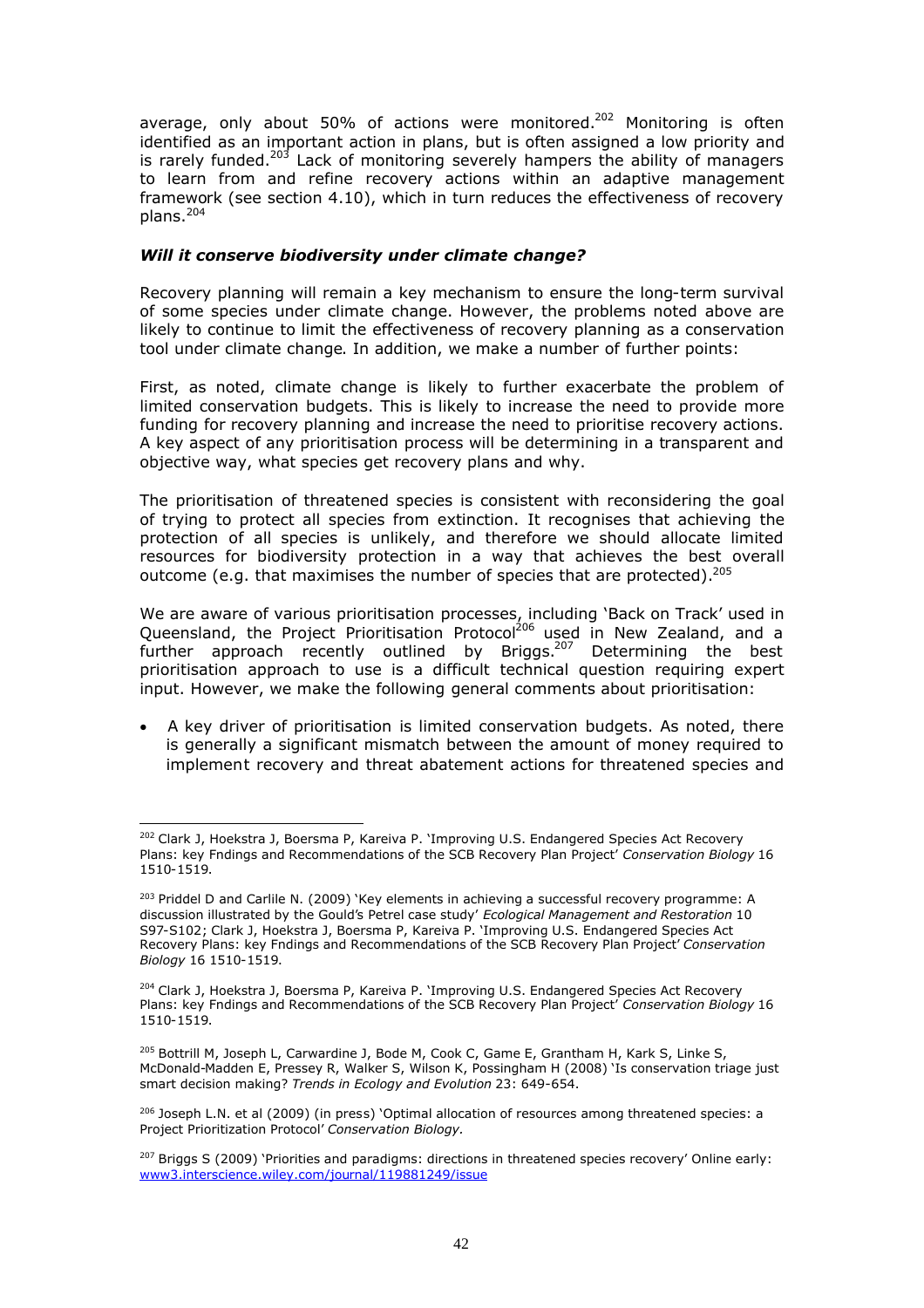the amount of money allocated to these activities.<sup>208</sup> We maintain that current budgets are inadequate and will need to be increased under climate change. Prioritisation does not reduce the need to increase budgets, nor does the idea of prioritisation legitimate inadequate levels of funding.

- Any prioritisation process needs to clearly establish the objective of the process and a timeframe over which the objective should be achieved.<sup>209</sup> For example, do we want to secure the greatest number of threatened species, or the greatest number of threatened species of highest social value, or the greatest number of threatened or non-threatened species of highest functional value, etc? $2^{210}$  Clearly, the objective sets the context for the prioritisation process (e.g. it determines what features of a species are used to value or weight that species) and enables transparent and consistent decision-making in cases where trade-offs are identified (e.g. for a given budget, do we secure one 'expensive' species of very high ecological value or five 'cheaper' species of lower value).  $211$  Any prioritisation process is clearly tied closely to the public debate that should be had over what we try to protect and why (see section 5.1).
- As previously noted, many prioritisation processes only take into account species value, which is usually defined by the conservation status of a species. However. Joseph et al<sup>212</sup> demonstrated that to maximise conservation outcomes with a limited budget, prioritisation must take into account not only species value, but also three additional factors (see section 4.9). It appears to us therefore that any prioritisation criteria must include at least these four factors.
- Finally, the impacts of climate change must be taken into account in any prioritisation process. Climate change will exacerbate existing threats and may have a strong influence over some prioritisation criteria, in particular, the cost of management and the likelihood of success of management. In addition, climate change is likely to significantly increase uncertainty for biodiversity management, which may increase the need to ensure that uncertainty is explicitly accounted for in prioritisation criteria (i.e. all other things being equal, you would generally prioritise a certain outcome over an uncertain outcome).

Second, in addition to prioritisation between species and recovery actions, there appears to be a need to make recovery plans shorter, simpler, and more tightly focused on recovery actions and outcomes.<sup>213</sup> In this regard, the mandatory

<sup>209</sup> Joseph L.N. et al (2009) (in press) 'Optimal allocation of resources among threatened species: a Project Prioritization Protocol' *Conservation Biology*; Briggs S (2009) 'Priorities and paradigms: directions in threatened species recovery' Online early: www3.interscience.wiley.com/journal/119881249/issue

<sup>210</sup> Joseph L.N. et al (2009) (in press) 'Optimal allocation of resources among threatened species: a Project Prioritization Protocol' *Conservation Biology.*

<sup>211</sup> Joseph L.N. et al (2009) (in press) 'Optimal allocation of resources among threatened species: a Project Prioritization Protocol' *Conservation Biology.*

 $212$  Joseph L.N. et al (2009) (in press) 'Optimal allocation of resources among threatened species: a Project Prioritization Protocol' *Conservation Biology.*

<sup>&</sup>lt;sup>208</sup> Joseph L.N. et al (in review) 'Improving methods for allocating resources among threatened species: the case for a new national approach in New Zealand'.

<sup>213</sup> Priddel D and Carlile N. (2009) 'Key elements in achieving a successful recovery programme: A discussion illustrated by the Gould's Petrel case study' *Ecological Management and Restoration* 10 S97-S102.; Clark J, Hoekstra J, Boersma P, Kareiva P. 'Improving U.S. Endangered Species Act Recovery Plans: key Fndings and Recommendations of the SCB Recovery Plan Project' *Conservation Biology* 16 1510-1519.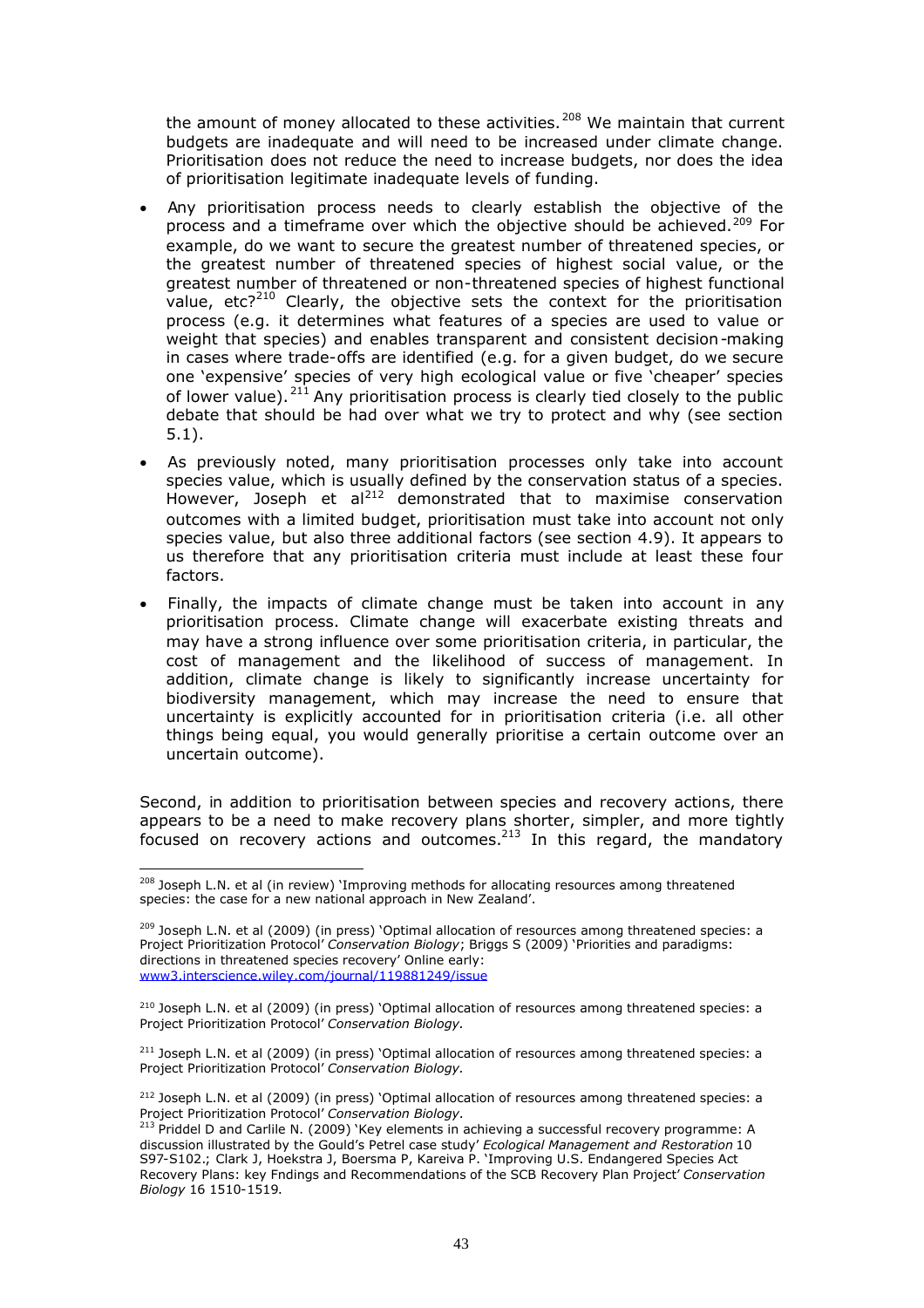'conservation advices' under the *EPBC Act 1999* will become increasingly important. They are much less resource intensive to prepare and must be pragmatic about the potential for recovery actions to make a difference.<sup>214</sup>

Third, climate change is likely to increase uncertainty in relation to the effectiveness of recovery actions and threat abatement. There has always been considerable uncertainty in relation to what actions are appropriate to recovery species and reduce threats, $215$  and this is likely to increase under climate change as the nature of threats change in ways that are difficult to predict.<sup>216</sup> This places even greater importance on ensuring that recovery planning is undertaken within an adaptive management framework, which will require plans to be flexible and responsive to change. However, in practice, recovery plans are often inflexible. They undergo a long process of preparation, public exhibition, costing, and approval, and so once approved, they are not easily modified and funding is rarely available for actions not already identified.<sup>217</sup> As Clark et al stated:

*Recovery plans need to be dynamic and action-oriented documents rather than edicts eternally etched in stone*.

Fourth, one criticism of recovery planning programs is that there is generally an unwillingness to accept risk as part of the process. For example, the successful Gould's Petrel recovery program involved the culling of native birds, the destruction of native vegetation and aerial baiting in a protected area, and translocation, which caused significant community opposition and problems in obtaining approvals.<sup>218</sup> Given that climate change will increase uncertainty, it is also likely to require greater risk-taking in relation to recovery actions. The recovery planning process needs to be able to address this significant issue.

Fifth, multi-species recovery plans have been put forward by many as a way of improving the cost-effectiveness and species coverage of the recovery planning process, and clearly therefore are a tempting approach to recovery planning under climate change. However, recent studies comparing multi-species plans with single-species plans in the US identified significant problems, including that species covered by multi-species plans are four times more likely to exhibit a declining trend in conservation status compared to species covered by singlespecies plans.<sup>219</sup> While multi-species plans have the potential to improve costeffectiveness and increase species coverage, which will be very important under climate change, there is clearly a need to ensure that plans are effective. A key

<sup>214</sup> *Environment Protection and Biodiversity Conservation Act 1999* s266B.

<sup>215</sup> See generally Hutchings P, Lunney D, Dickman C (eds) (2004) 'Threatened species legislation: is it just an Act? Royal Zoological Society of New South Wales.

<sup>216</sup> Dunlop M and Brown PR (2008) *Implications of climate change for Australia's National Reserve System: A preliminary assessment. Report to the Department of Climate Change* Department of Climate Change, Canberra, Australia.

<sup>217</sup> Priddel D and Carlile N. (2009) 'Key elements in achieving a successful recovery programme: A discussion illustrated by the Gould's Petrel case study' *Ecological Management and Restoration* 10 S97-S102.

<sup>218</sup> Priddel D and Carlile N. (2009) 'Key elements in achieving a successful recovery programme: A discussion illustrated by the Gould's Petrel case study' *Ecological Management and Restoration* 10 S97-S102.

<sup>219</sup> Boersma P, Kareiva P, Fagan W, Clark J, and J Hoekstra (2001) 'How good are endangered species recovery plans? *Bioscience* 51 643-650; Clark A and Harvey E (2002) 'Assessing multi-species recovery plans under the Endangered Species Act' *Ecological Applications* 12 655-662.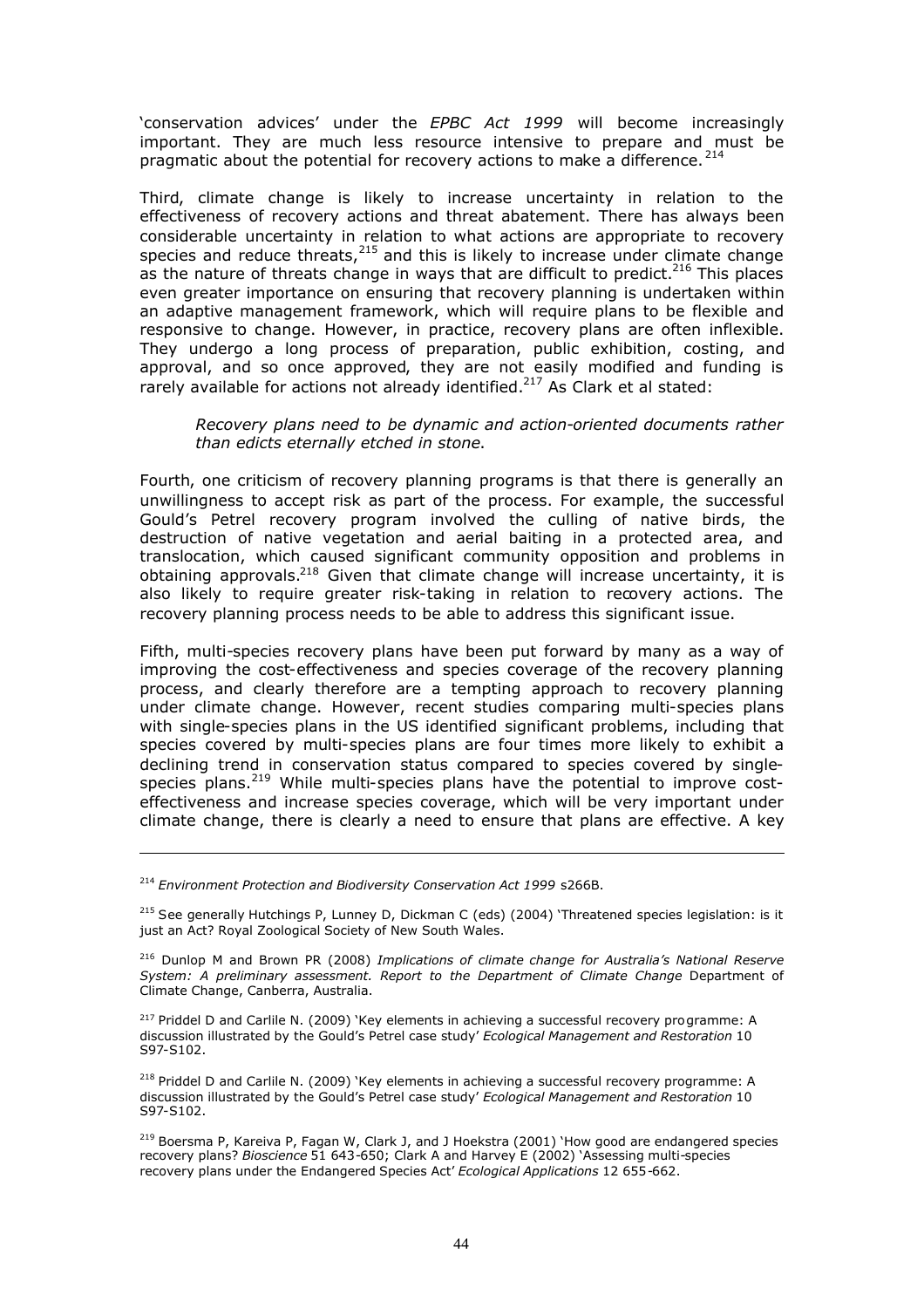conclusion of one of the US studies was that, while grouping species based on taxonomic similarity or within the same area may allow greater species coverage, the key factor to consider in multi-species plans is threat similarity. For multispecies plans to be effective, species must be grouped only after proper analysis of the distribution of threats using appropriate tools.<sup>220</sup>

# *Recommendations: Recovery Planning*

- A framework for prioritisation between listed species should be developed under the *EPBC Act 1999*, taking into account four related criteria: species value, the cost of management, the benefit of management, the likelihood of success. The criteria should take into account the impacts of climate change.
- The framework for prioritisation between listed species should be informed by the public debate that we should have over what we try to protect and why.
- Conservation budgets for threatened species recovery and threat abatement actions should be increased to address the continued decline in biodiversity and deal with the challenges of climate change.
- Recovery plans under the *EPBC Act 1999* should be made shorter, simpler, and be more tightly focused on recovery actions and outcomes.
- Recovery plans under the *EBPC Act 1999* should facilitate adaptive management and be more flexible and responsive to change and uncertainty.
- A greater focus should be given operationally under the *EPBC Act 1999* to threat abatement planning over recovery planning.
- A greater focus should be given operationally under the *EBPC Act 1999* to multi-species recovery plans over single-species plans only where species can be appropriately grouped based on threat similarity using robust approaches.

# **(b) Key threatening processes and threat abatement planning**

#### *What is the tool?*

Under the *EPBC Act 1999*, key threatening processes may be listed.<sup>221</sup> These are processes which threaten, or may threaten, the survival, abundance or evolutionary development, of a native species, or ecological community in that it adversely affects an already listed species or community, or because it might result in an unlisted species or community becoming listed.<sup>222</sup> The listing of key threatening processes is a precondition for a decision as to whether to prepare a threat abatement plan.

The Federal Minister may decide whether to have a threat abatement plan for key threatening processes.<sup>223</sup> Threat abatement plans provide for the research, management, and any other actions necessary to reduce the impact of a listed key threatening process on native species and ecological communities. $^{224}$ 

<sup>&</sup>lt;sup>220</sup> Clark A and Harvey E (2002) 'Assessing multi-species recovery plans under the Endangered Species Act' *Ecological Applications* 12 655-662.

<sup>221</sup> *Environment Protection and Biodiversity Conservation Act 1999* s 183.

<sup>&</sup>lt;sup>222</sup> Environment Protection and Biodiversity Conservation Act 1999 s 188(4).

<sup>223</sup> *Environment Protection and Biodiversity Conservation Act 1999* s 270A.

<sup>&</sup>lt;sup>224</sup> Environment Protection and Biodiversity Conservation Act 1999 s 271.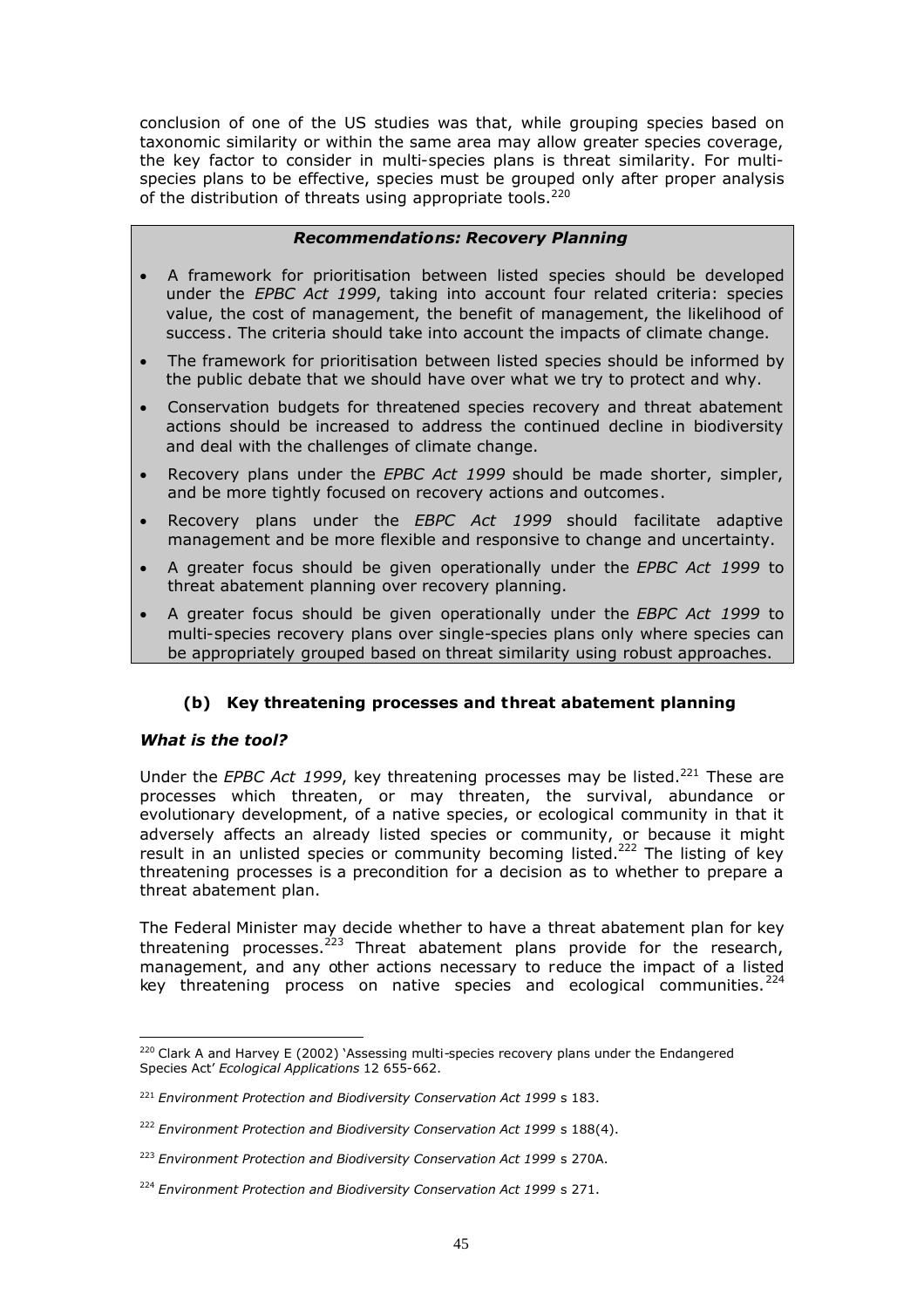Implementing the plan is intended to assist the long term survival in the wild of affected native species or ecological communities.<sup>225</sup>

The decision as to whether a threat abatement plan should be made or adopted is based on whether having and implementing a plan is the most 'feasible, effective and efficient way to abate the process<sup>'226</sup> and the Minister must consider advice from the Threatened Species Scientific Committee and consult, where relevant, with interested government agencies before making this decision.<sup>227</sup> The Minister must take account of the precautionary principle in making a decision as to whether to have a threat abatement plan.

#### *How is it currently working?*

There are 17 key threatening processes under the *EPBC Act 1999*, including "loss of climatic habitat caused by anthropogenic emissions of greenhouse gases". Habitat fragmentation and threats posed by invasive species are also defined as threatening processes under the *EPBC Act 1999*. 229

Fire frequency and the alteration of natural flow regimes are threats we are presently facing and climate change is likely to exacerbate them. Although these are listed in NSW and Victoria, they not listed under the *EPBC Act 1999*.

Ten threat abatement plans have been prepared under the *EPBC Act 1999*, mainly related to introduced species. However, there is no plan for climate change and none under consideration. The issue has been considered but it was felt that a national threat abatement plan would be difficult to implement because "most emissions of greenhouse gases are produced outside of Australia and a reduction in emissions will require complex national and international negotiations". 230

Threat abatement planning provides an important mechanism for identifying and coordinating the management of threats at a broad scale.<sup>231</sup> However, there are a number of problems with the process, which are similar to the problems identified for recovery plans, including:

<sup>225</sup> *Environment Protection and Biodiversity Conservation Act 1999* s 271.

<sup>226</sup> *Environment Protection and Biodiversity Conservation Act 1999* s 270A(2).

<sup>&</sup>lt;sup>227</sup> Environment Protection and Biodiversity Conservation Act 1999 s 270A(3), 270B(5), 274.

<sup>&</sup>lt;sup>228</sup> Environment Protection and Biodiversity Conservation Act 1999 s 391(3).

<sup>229</sup> the Commonwealth list per section 183 at: http://www.environment.gov.au/cgi-bin/sprat/public/publicgetkeythreats.pl

<sup>&</sup>lt;sup>230</sup> The issue was originally considered by the then Endangered Species Scientific Sub-Committee and reaffirmed by the Threatened Species Scientific Committee.

<sup>&</sup>lt;sup>231</sup> Mahon P (2009) 'Targeted control of widespread exotic species for biodiversity conservation: The Red Fox (*Vulpes vulpes*) in New South Wales, Australia *Ecological Management and Restoration* 10 S59-69; Downey P, Williams M, Whiffen L, Turner P, Burley A, and Hamilton M (2009) 'Weeds and biodiversity conservation: A review of managing weeds under the New South Wales Threatened Species Conservation Act 1995' *Ecological Management and Restoration* 10 S53-58; Auld T and Keith D (2009) 'Dealing with threats: integrating science and management' *Ecological Management and Restoration* 10 S79-87.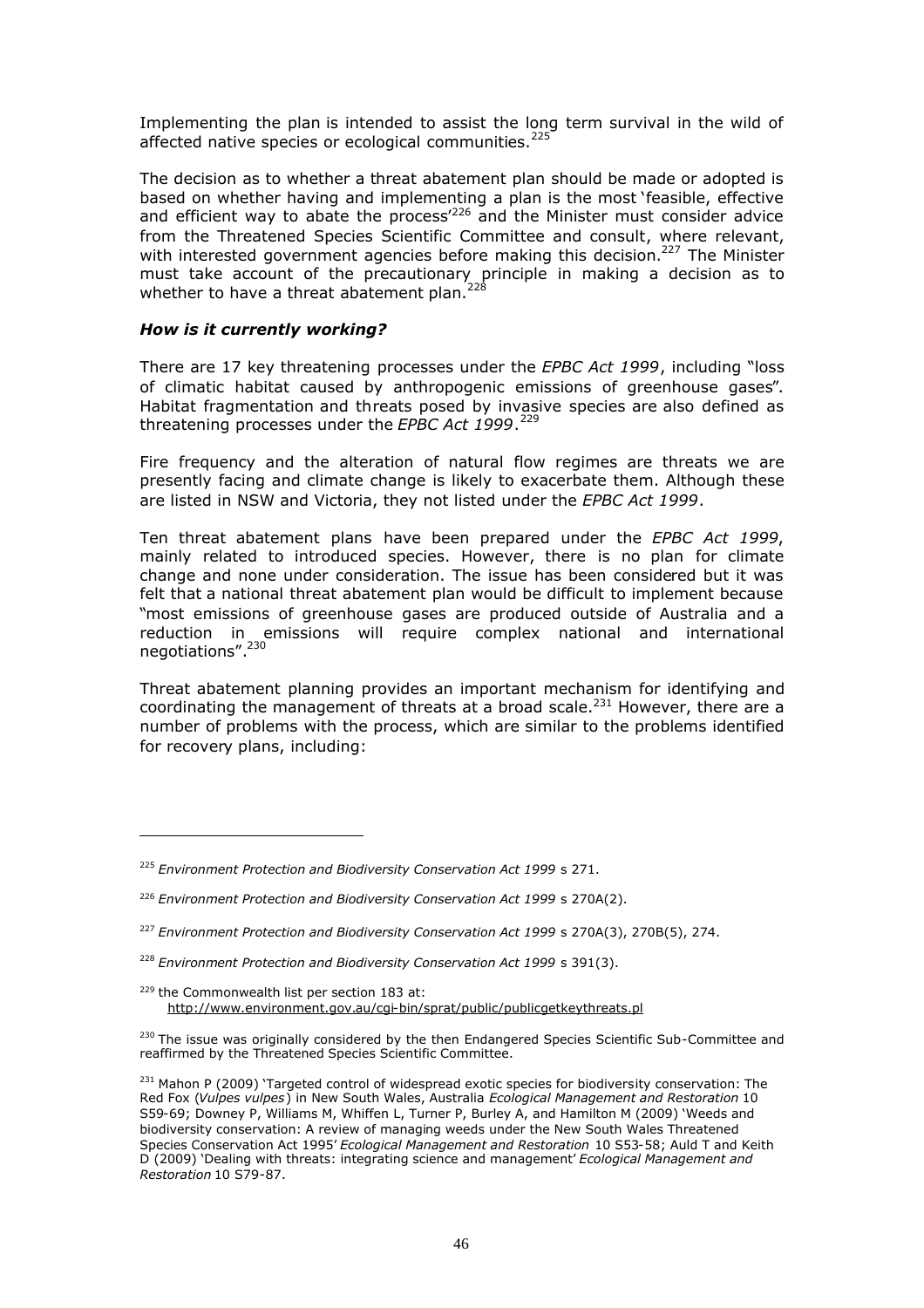- Funding for the implementation of actions to abate threats is often inadequate.<sup>232</sup>
- Monitoring of the effectiveness of actions to abate threats is often inadequate.<sup>233</sup>
- Threat abatement plans lack 'teeth' (e.g. again, decision-makers must merely take threat abatement plans into account in deciding whether to approve a development).

However, threat abatement planning may have an important advantage over recovery planning. A key property of threatening processes is that they operate in ways that affect multiple species usually simultaneously, and therefore actions to abate threats are likely to benefit multiple species.<sup>234</sup> Threat abatement planning is therefore an important tool for addressing conservation issues above the species level (i.e. it moves beyond single-species approaches).

#### *Will it conserve biodiversity under climate change?*

Threat abatement planning will remain a key mechanism to protect biodiversity under climate change. In particular, a key impact of climate change will be the exacerbation of existing threats. Reducing existing threats is one of the most widely advocated strategies to combat the impacts of climate change.<sup>235</sup> However, climate change poses a number of challenges to the threat abatement planning process:

First, unlike many other threatening processes, the development of strategies to combat the impacts of climate change on biodiversity are only just beginning and lack of knowledge and uncertainty poses a significant barrier to effective threat abatement.<sup>236</sup> Climate change will exacerbate and change the nature of existing threats in ways that will be difficult to predict. Dunlop and Brown argue that climate change will significantly influence four existing threats in particular: invasive species, changes to fire regimes, changes to hydrology, and changes to land use. $237$  Climate change will also create novel threats, such as impacts due to

<sup>&</sup>lt;sup>232</sup> Mahon P (2009) 'Targeted control of widespread exotic species for biodiversity conservation: The Red Fox (*Vulpes vulpes*) in New South Wales, Australia *Ecological Management and Restoration* 10 S59-69; Downey P, Williams M, Whiffen L, Turner P, Burley A, and Hamilton M (2009) 'Weeds and biodiversity conservation: A review of managing weeds under the New South Wales Threatened Species Conservation Act 1995' *Ecological Management and Restoration* 10 S53-58.

<sup>&</sup>lt;sup>233</sup> Mahon P (2009) 'Targeted control of widespread exotic species for biodiversity conservation: The Red Fox (*Vulpes vulpes*) in New South Wales, Australia *Ecological Management and Restoration* 10 S59-69; Downey P, Williams M, Whiffen L, Turner P, Burley A, and Hamilton M (2009) 'Weeds and biodiversity conservation: A review of managing weeds under the New South Wales Threatened Species Conservation Act 1995' *Ecological Management and Restoration* 10 S53-58.

<sup>234</sup> Auld T and Keith D (2009) 'Dealing with threats: integrating science and management' *Ecological Management and Restoration* 10 S79-87.

<sup>&</sup>lt;sup>235</sup> Heller N and Zavaleta E (2009) 'Biodiversity management in the face of climate change: A review of 22 years of recommendations *Biological Conservation* 142 14-32; Reaser JK, Pomerance R and Thomas PO (2000) "Coral Bleaching and Global Climate Change: Scientific Findings and Policy Recommendations" *Conservation Biology* 14(5) at pp 1500-1511.

<sup>236</sup> Auld T and Keith D (2009) 'Dealing with threats: integrating science and management' *Ecological Management and Restoration* 10 S79-87.

<sup>237</sup> Dunlop M and Brown P (2008) *Implications of climate change for Australia's National Reserve System: A preliminary assessment. Report to the Department of Climate Change* Department of Climate Change Canberra, Australia.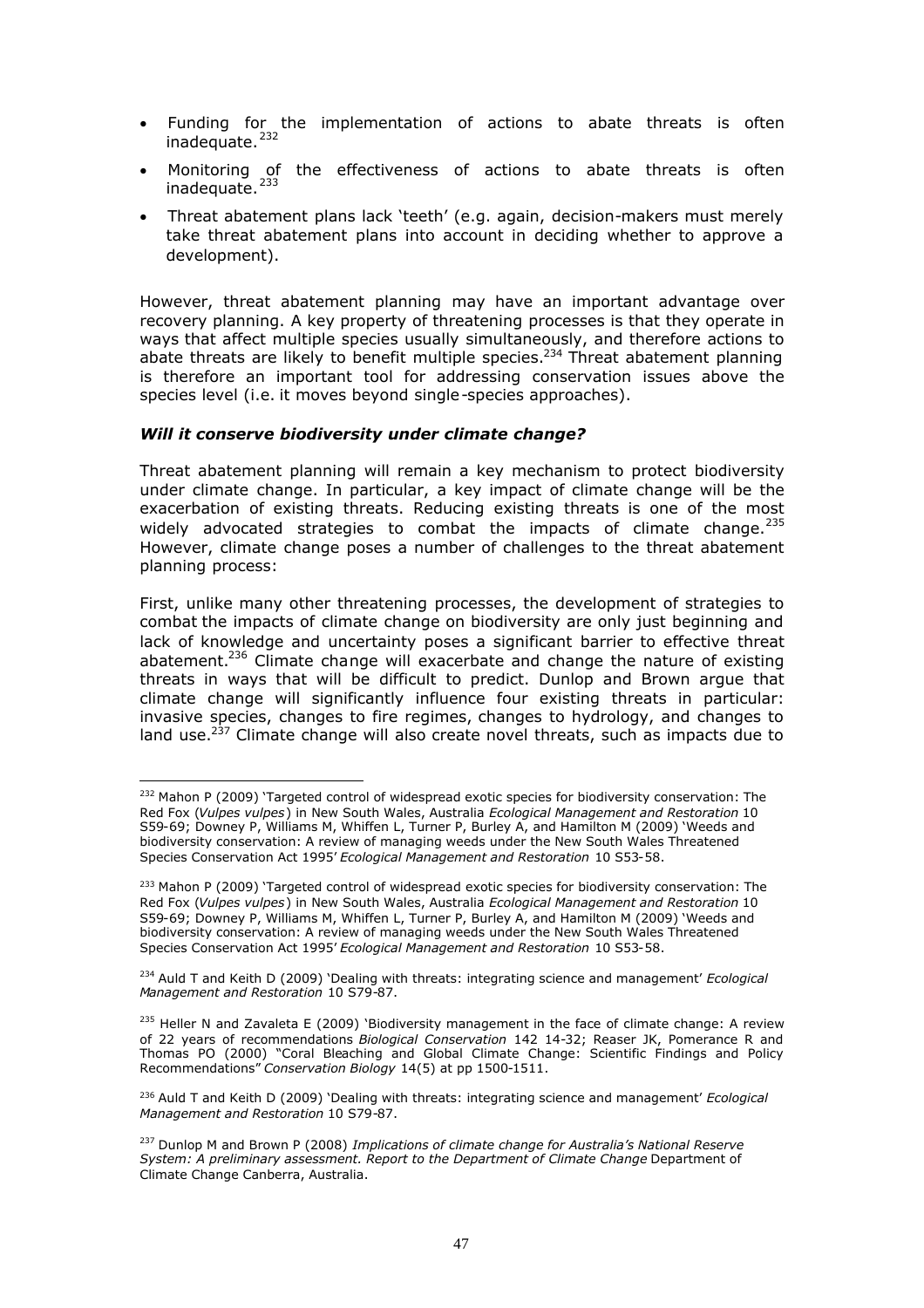higher temperatures and carbon dioxide levels, and more frequent extreme weather events. $^{238}$ 

Second, climate change may justify a greater focus on threat abatement planning over recovery planning. As noted, threat abatement planning addresses the drivers of biodiversity decline, is likely to benefit multiple species, and may be more cost-effective.<sup>239</sup> As climate change is likely to cause many species to become threatened, it is likely to be most effective to focus conservation efforts on the broad processes that cause species to decline.<sup>240</sup> However, some scientists argue that we should be cautious in focusing too much on threat abatement plans at the expense of recovery plans. Many species are affected by multiple threats and a failure to abate all threats may not achieve a successful outcome at the species level.<sup>241</sup> Threat abatement plans are likely to work well in cases where one threat is causing the primary impact on many species and the control of that threat is feasible at a large-scale.

Third, many of the key threats likely to be exacerbated by climate change (e.g. invasive species, changes in fire regimes, changes in hydrology) operate at a landscape scale, and can rarely be managed on a site by site basis. $^{242}$  As such, climate change may increase the need to manage threats at a landscape scale. Threat abatement plans provide a good mechanism to co-ordinate threat abatement actions across regions and targeted to priority areas.<sup>243</sup> In addition, it is likely to be most cost effective to identify and focus threat abatement efforts on sets of threats that overlap and interact to affect large numbers of species (these have been called 'threat syndromes').<sup>244</sup>

Fourth, as for recovery plans, climate change is likely to further exacerbate the problem of limited conservation budgets. This has similar implications as for recovery planning, including: increasing the need to provide more funding for threat abatement planning; prioritising threat abatement planning, both in terms of between threats and between actions associated with a single threat, and making threat abatement plans shorter, simpler, and more tightly focused on threat abatement actions and outcomes.

#### *Recommendations: threat abatement plans*

<sup>239</sup> Caughley G and Gunn A (1996) *Conservation Biology in Theory and Practice* Blackweel Science, Cambridge, Massachusetts; McIntyre S, Barrett G, Kitching R and Recher H. (1992) 'Species triage – seeing beyond wounded rhinos' *Conservation Biology* 6(4): 604-606;

<sup>240</sup> Caughley G and Gunn A (1996) *Conservation Biology in Theory and Practice* Blackweel Science, Cambridge, Massachusetts.

<sup>241</sup> Priddel D and Carlile N. (2009) 'Key elements in achieving a successful recovery programme: A discussion illustrated by the Gould's Petrel case study' *Ecological Management and Restoration* 10 S97-S102.

<sup>242</sup> Burgman M, Keith D, Hopper S, Widyatmoko D, and Drill C (2007) 'Threat syndromes and conservation of the Australian flora' *Biological Conservation* 134 73-82.

<sup>243</sup> Downey P, Williams M, Whiffen L, Turner P, Burley A, and Hamilton M (2009) 'Weeds and biodiversity conservation: A review of managing weeds under the New South Wales Threatened Species Conservation Act 1995' *Ecological Management and Restoration* 10 S53-58.

 $244$  Burgman M, Keith D, Hopper S, Widyatmoko D, and Drill C (2007) 'Threat syndromes and conservation of the Australian flora' *Biological Conservation* 134 73-82.

<sup>238</sup> Auld T and Keith D (2009) 'Dealing with threats: integrating science and management' *Ecological Management and Restoration* 10 S79-87.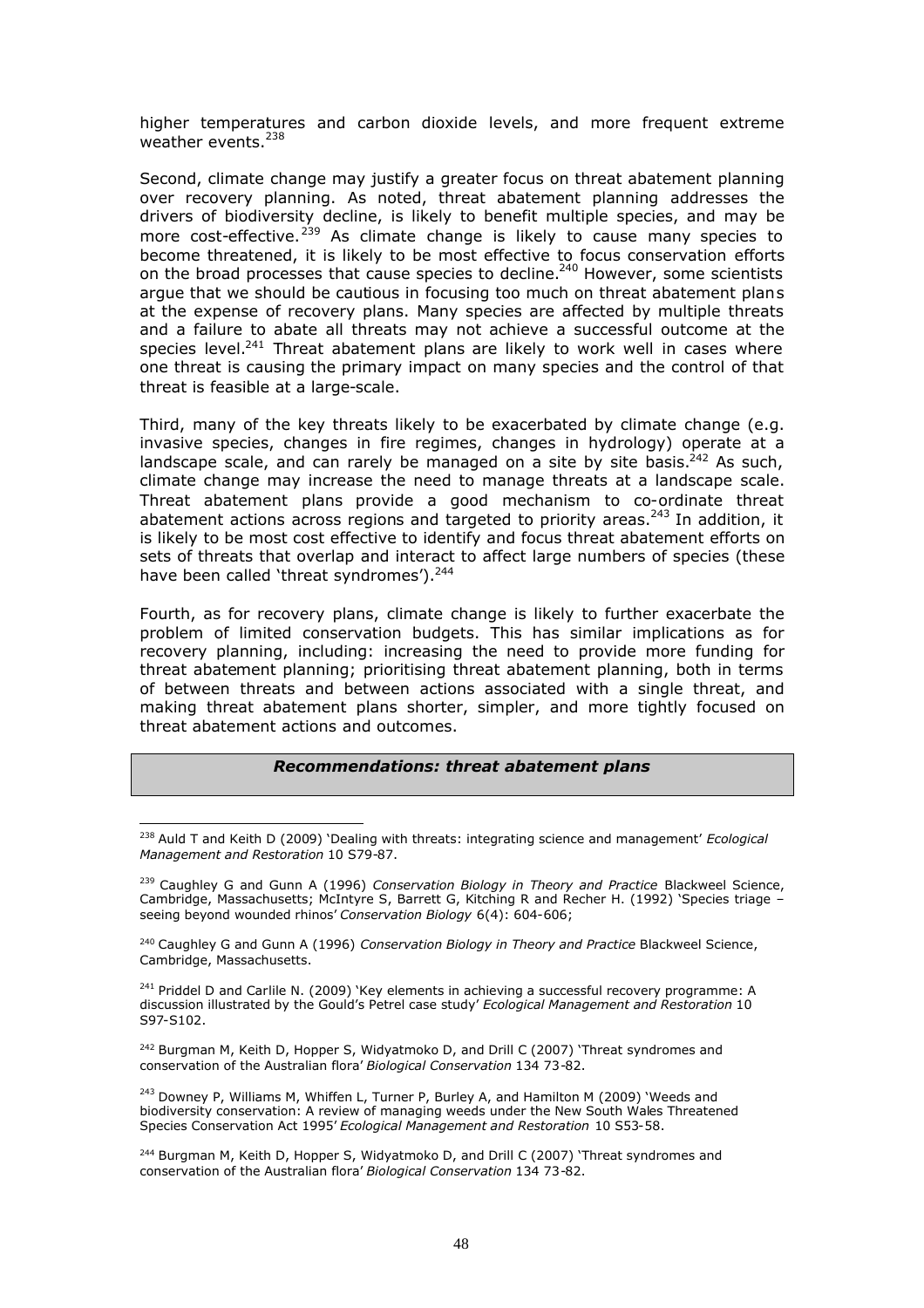- A greater focus should be given operationally under the *EPBC Act 1999* to threat abatement planning over recovery planning (as noted above).
- Threat abatement efforts under the *EPBC Act 1999* should generally be focussed on sets of threats that overlap and interact to affect large numbers of species.
- Threat abatement plans under the *EBPC Act 1999* should be made shorter, simpler, and be more tightly focused on threat abatement actions and outcomes.

#### **.6Landscape-scale assessment and bioregional planning**

#### **(a) Landscape-scale assessment**

#### *What is the tool?*

The Australian government has recently introduced optional conservation management tools called strategic assessments, which are intended to move the focus away from site-scale assessments to protecting biodiversity at a landscape scale.<sup>245</sup> Strategic assessments allow for an up-front assessment of the impacts of a policy, plan or program on matters of national environmental significance.<sup>246</sup> Once conducted, they allow the Federal Minister to exempt certain future actions from a site-specific assessment if they are carried out in accordance with a plan or policy approved under s146B of the Act.

#### *How is it currently working?*

Strategic assessments are presently under-utilised. They have only been used for offshore petroleum exploration, for military exercises and, more positively and most recently, for a host of fisheries and the Kimberley region of Western Australia. There remains a concern about the ability of the present framework to deliver strategic assessments which protect the environment and deliver sustainable development, rather than simply facilitating development. $247$ 

#### *Will it conserve biodiversity under climate change?*

The site-scale approach to conservation management has not worked well to date, $248$  and is unlikely to do so under climate change. Strategic assessments provide a broader, macro-level approach to biodiversity conservation and enable principles such as connectivity, representation, etc to be considered in land-use planning.

However, the extent to which strategic assessments will provide adequate protection of biodiversity across the landscape will depend on the criteria considered and the process of assessment. There is a danger that if not done properly, they will instil a much lower level of environmental protection than a

<sup>245</sup> *Environment Protection and Biodiversity Conservation Act 1999* Part 10.

<sup>246</sup> *Environment Protection and Biodiversity Conservation Act 1999* s 146.

 $247$  See, for example http://www.edo.org.au/policy/epbc\_amendment\_bill061027.pdf

<sup>&</sup>lt;sup>248</sup> Bubna-Litic K (2008) "Ten Years of Threatened Species Legislation in NSW - What Are the Lessons?" in Jeffery M, Firestone J and Bubna-Litic K (2008) *Biodiversity Conservation, Law and Livelihoods: Bridging the North-south Divide* Cambridge University Press at pp 265-279.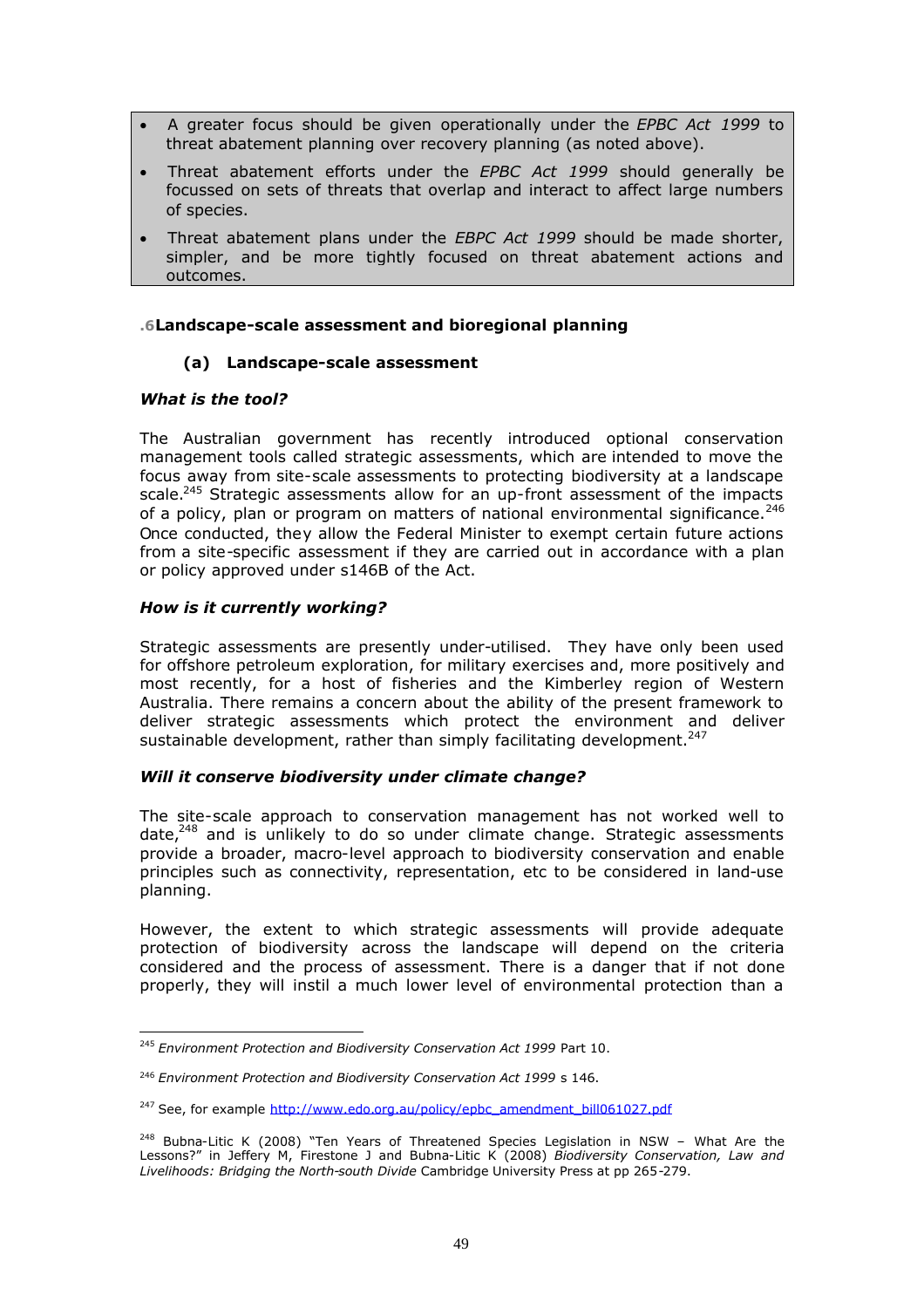site by site approach. This has already been observed in the Regional Forest Agreement process which has clearly failed in its protection of biodiversity.

The challenge will be to make strategic assessments work in practice, and operationalise the theory, in a manner that protects biodiversity in Australia. Checks and balances will need to be built into these approaches to ensure this outcome. A number of concerns with the current strategic assessment process are discussed below, as well as a proposed model, designed to ensure biodiversity is protected under strategic assessment provisions.

First, under the current provisions the Minister has wide discretion in deciding whether to grant approval to a policy, plan or program, although importantly, discretion is limited to some extent by the requirement that the Minister not act inconsistently with various international conventions and domestic policies. However, except in the case of recovery plans, which usually contain quite specific provisions, the factors limiting the discretion are primarily broad principles, which are often difficult to interpret and apply to specific situations.

Second, there is no clearly defined standard or level of protection that the Minister must be satisfied is met prior to granting approval to a policy, plan or program.

Third, there are no guidelines that define the appropriate level of environmental information required to properly undertake a strategic assessment.

Fourth, our current ability to undertake landscape-scale assessments to ensure the protection of biodiversity is currently limited and subject to much uncertainty. Climate change is likely to significantly increase this uncertainty. For example, it is likely to require us to focus less on planning for biodiversity pattern (the elements of biodiversity that can be mapped and are regarded as static in time and space) and more on planning for biodiversity processes (the things that maintain biodiversity, such as pollination, predation, daily movements, migration in response to climate change, etc).<sup>249</sup> However, planning for biodiversity processes is a relatively new and undeveloped concept.

We have given some preliminary thought to how the strategic assessment process could potentially be improved. We feel that the process could be improved by establishing a structured discretion under the Act, with criteria that the Minister must be satisfied are met before granting approval to a policy, plan or program under the strategic assessment process (with some allowance for discretion).

A brief summary of a potential model follows:

For example, the *EPBC Act* could be amended to specify that:

- The Minister must be satisfied on reasonable grounds that the policy, plan or program will meet the 'overall improve or maintain' test.
- In deciding whether the 'overall improve or maintain' test has been met, the Minister must be satisfied that the following criteria are met –

1)…..

2)…..

 $249$  Pressey R, Cabeza M, Watts M, Cowling R, and Wilson K (2007) 'Conservation planning in a changing world' *Trends in Ecology and Evolution* 22(11): 583-592.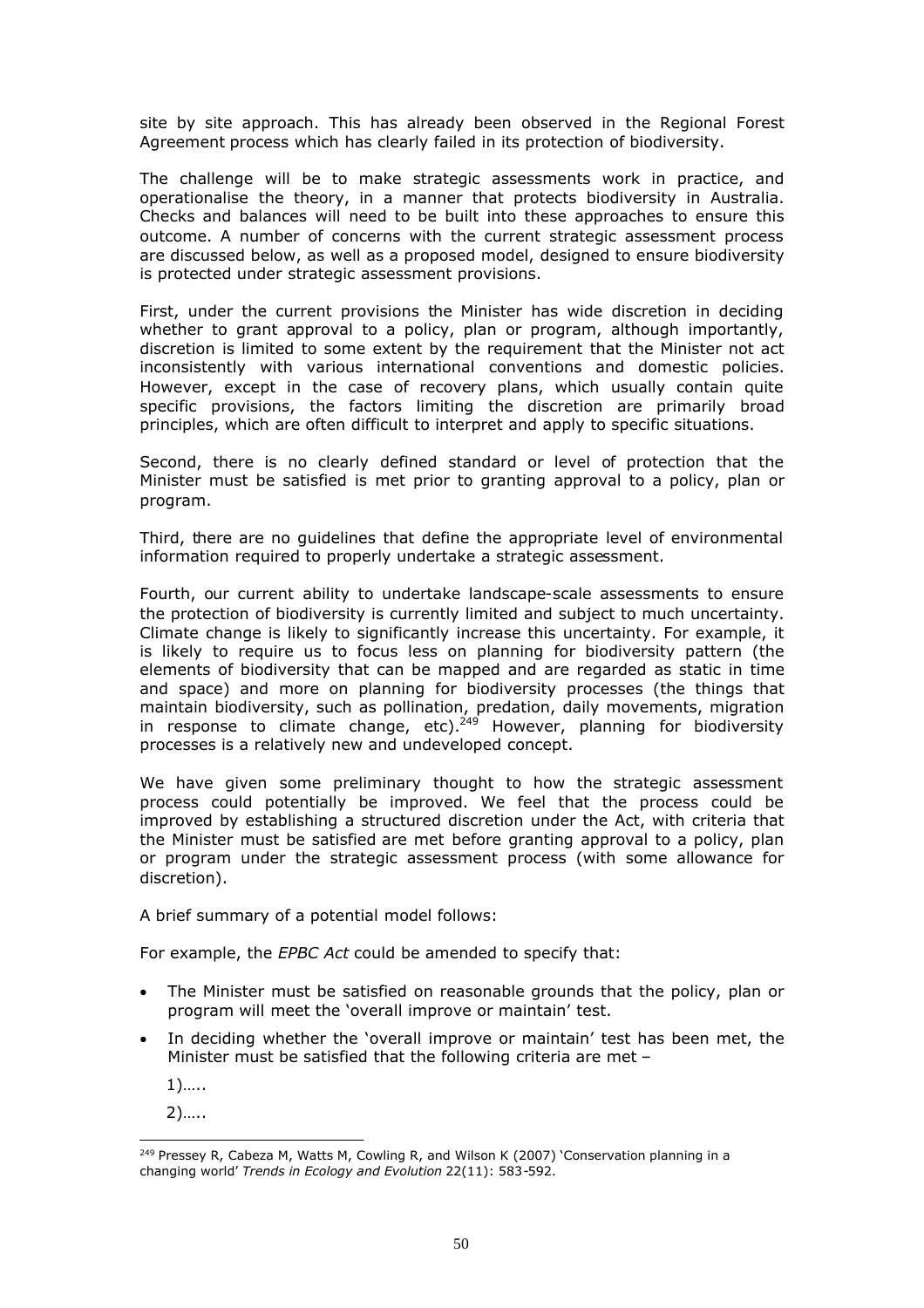3)…..

Such criteria should include a requirement to consider areas of high conservation value for listed threatened species and ecological communities that must be protected in order to meet the 'overall improve or maintain' test, and areas of lower value that can be cleared, but must be offset.

For example, the *EPBC Act 1999* could specify that in deciding whether the 'improve or maintain' test has been met, the Minister must be satisfied that:

- Areas of high conservation value for listed threatened species and ecological communities are protected.
- Any loss of other areas of less value for listed threatened species and ecological communities is offset in accordance with offset rules.

This is similar to the approach taken by the assessment methodologies established under BioBanking (NSW *TSC Act 1995)* and under the NSW *Native Vegetation Act 2003*. Under these methodologies, areas of high conservation value for threatened species were determined through the use of expert panels. We feel this is a more defensible process than the current site based assessment process, which essentially involves ecological consultants making such decisions on a case by case basis. We suggest that high conservation value areas should be clearly defined under the EBPC Regulation.

Offsetting is controversial, but it is an inherent requirement of any policy that aims to 'improve or maintain' biodiversity values, while simultaneously allowing some impacts to occur. Offsetting can be appropriate in limited circumstances. $250$ We suggest that offsetting rules in the context of the strategic assessment provisions should be clearly defined under the EBPC Regulation and that the offset rules be defined in accordance with the principles set out in Gibbons and Lindenmayer.<sup>251</sup>

We recognise that due to the ecological complexity of landscape-scale assessment processes, it is unlikely to be possible to define a set of rules for determining high conservation value areas and offsets whose strict application will always achieve the best biodiversity outcome when applied across Australia. As such, we suggest that a discretionary mechanism be included under the *EPBC Act 1999*, which allows the Minister to override the rules in certain circumstances.

For example, the *EBPC Act 1999* could specify that:

- If the Minister is of the opinion that a better outcome can be achieved through a minor variation of the rules relating to high conservation value areas and offsets, he/she can refer the strategic assessment to an expert panel.
- The expert panel should be required to assess whether a better outcome is likely to be achieved without strict application of rules relating to high conservation value areas and offsets.

<sup>&</sup>lt;sup>250</sup> Gibbons P and Lindenmayer D (2007) 'Offsets for land clearing: No net loss of the tail wagging the dog'? *Ecological Management and Restoration* 8:26-31.

<sup>&</sup>lt;sup>251</sup> Gibbons P and Lindenmayer D (2007) 'Offsets for land clearing: No net loss of the tail wagging the dog'? *Ecological Management and Restoration* 8:26-31.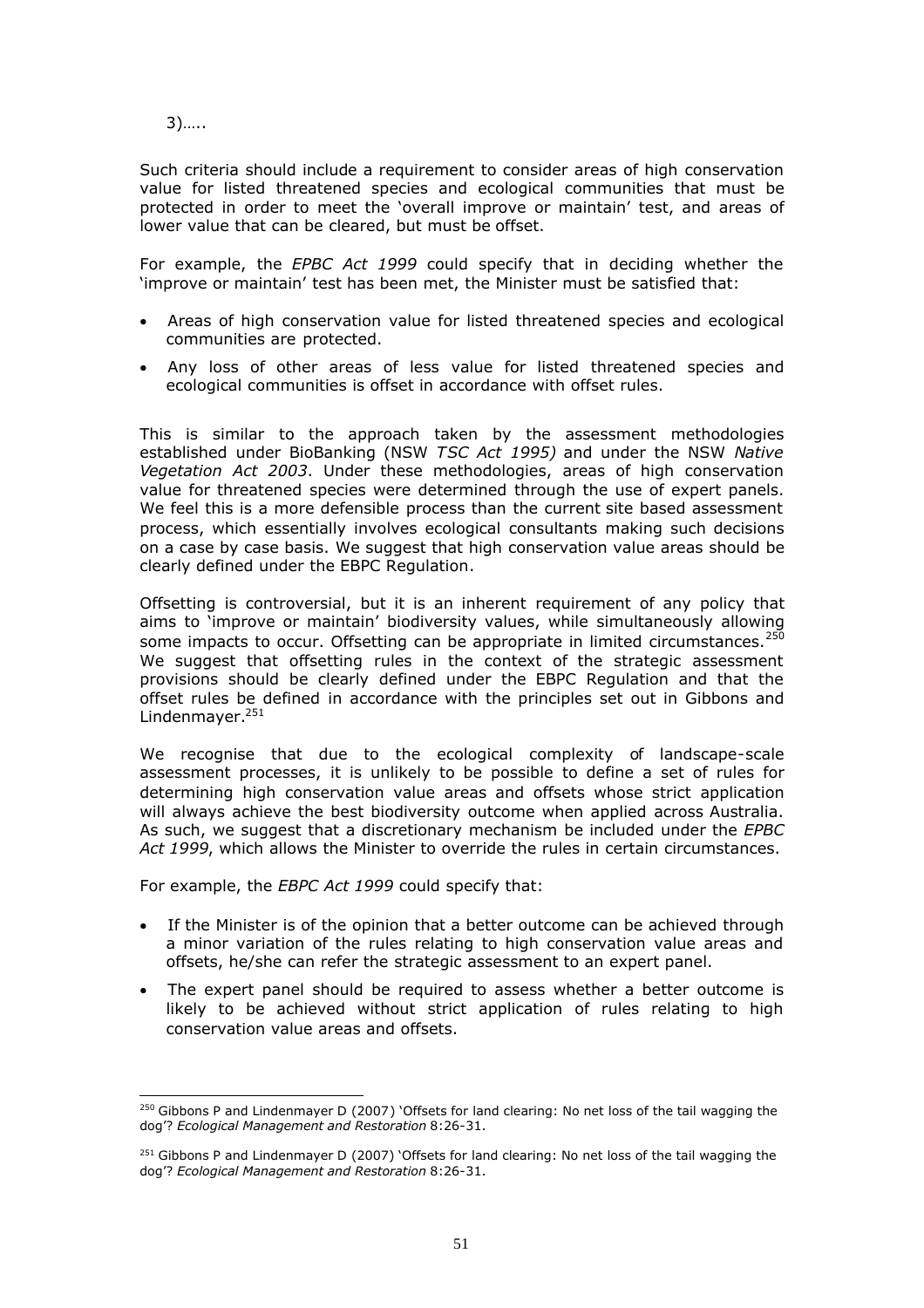- The expert panel may seek public submissions and should make recommendations in a report to the Minister, which should be made publicly available.
- The Minister should be required to consider the expert panel's report when making a decision, and should publish reasons for the decision.

We favour the use of an expert panel over government review due to the ecological complexity of landscape-scale assessment processes and because an expert panel is likely to be perceived as being more independent.

We feel that the above model may improve the current strategic assessment process because it clearly defines the 'overall improve or maintain test', high conservation value areas, and offset rules. In addition, the model recognises that it is unlikely to be possible to define a strict set of rules that will always achieve the best biodiversity outcome, and as such, it attempts to establish a defensible process for applying Ministerial discretion.

As noted, the ability to undertake landscape-scale assessments such as strategic assessment to ensure the protection of biodiversity is currently limited and subject to much uncertainty. While we should aim to maintain and protect biodiversity processes, this in particular, is a new and undeveloped concept. However, there is a significant need to better evaluate the biodiversity outcomes of land-use plans. As noted, the key purpose of conservation planning is to ensure the persistence of species.<sup>252</sup> As for the evaluation of the NRS (see section 5.2), it appears to us that any evaluation of land-use plans needs to not only include consideration of protecting pre-defined high conservation value areas, but also to evaluate the plan in terms of how well it ensures the persistence of a range of species, including threatened species potentially impacted by the plan. As noted, we understand that we have tools available that can do this, and which can also take into account climate change. Such tools can be used to evaluate different land-use planning options in terms of species persistence.

#### *Recommendations: landscape-scale assessment*

A suggested model for landscape-scale assessment is as follows:

- Before approving a strategic assessment under the *EPBC Act 1999*, the Minister must be satisfied on reasonable grounds that the policy, plan or program will meet the 'overall improve or maintain' test.
- In deciding whether the 'overall improve or maintain' test has been met under the *EPBC Act 1999*, the Minister must be satisfied that the following criteria are met –
- Areas of high conservation value for listed threatened species and ecological communities are protected.
- Any loss of other areas of less value for listed threatened species and ecological communities is offset in accordance with offset rules.
- Notwithstanding the above, if the Minister is of the opinion that a better outcome can be achieved through a minor variation of the rules relating to high conservation value areas and offsets under the *EPBC Act 1999*, he/she can refer the strategic assessment to an expert panel.

<sup>252</sup> Margules C and Pressey B (2000) 'Systematic conservation planning' *Nature* 405: 243-253.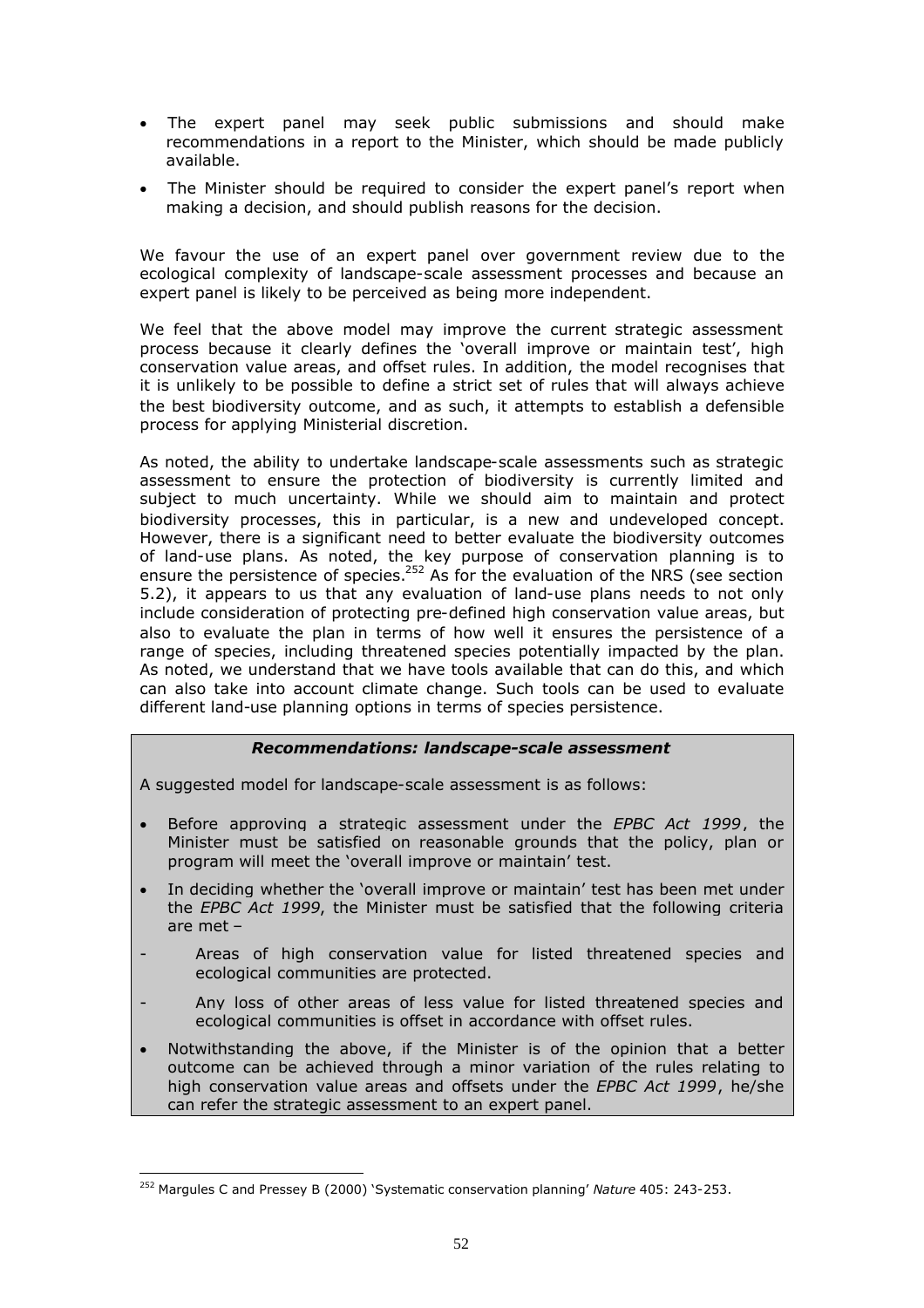- The expert panel should be required under the *EPBC Act 1999* to assess whether a better outcome is likely to be achieved without strict application of rules relating to high conservation value areas and offsets.
- The expert panel may seek public submissions and should make recommendations in a report to the Minister, which should be made publicly available under the *EPBC Act 1999*.
- The Minister should be required under the *EBPC Act 1999* to consider the expert panel's report when making a decision, and should publish reasons for the decision.

# **(b) Bioregional planning**

# *What is the tool?*

Bioregional plans are another landscape scale planning tool available to the Australian government under the *EPBC Act 1999. <sup>253</sup>* The Minister may prepare a bioregional plan for a bioregion that is within a Commonwealth area, or may cooperate with a State or State agency or any other person in the preparation of a bioregional plan for a bioregion that is not wholly within a Commonwealth area. The bioregional plan may include provisions relating to biodiversity and its conservation status, important economic and social values, heritage values of places, objectives relating to biodiversity and other values, priorities, strategies and actions to achieve the objectives, mechanisms for community involvement in implementation of the plan and measures for monitoring and reviewing the plan.

Once a bioregional plan is made, the Minister must take it into account when making any decision under the *EPBC Act 1999* to which the plan is relevant.<sup>254</sup>

#### *How is it currently working?*

No bioregional plans for terrestrial bioregions have been made under this section of the *EPBC Act 1999*. There are a number of marine bioregional plans in various stages of completion.

#### *Will it conserve biodiversity under climate change?*

Bioregional plans have the capacity to include the scientific principles important for the protection of terrestrial biodiversity under climate change, however they have only limited influence because they must merely be considered as one of a number of factors by the Minister when making decisions under the *EPBC Act 1999*. This means that even if a bioregional plan provides strong statements and establishes priorities to enable the adaptation of biodiversity to climate change, these may not be translated to actual on ground protection and implementation through the *EPBC Act 1999*.

#### *Recommendations: bioregional plans*

 Enabling the adaptation of biodiversity to climate change should form a key component of any bioregional plans made.

<sup>253</sup> *Environmental Protection and Biodiversity Conservation Act 1999* s 176

<sup>254</sup> *Environment Protection and Biodiversity Conservation Act 1999* s176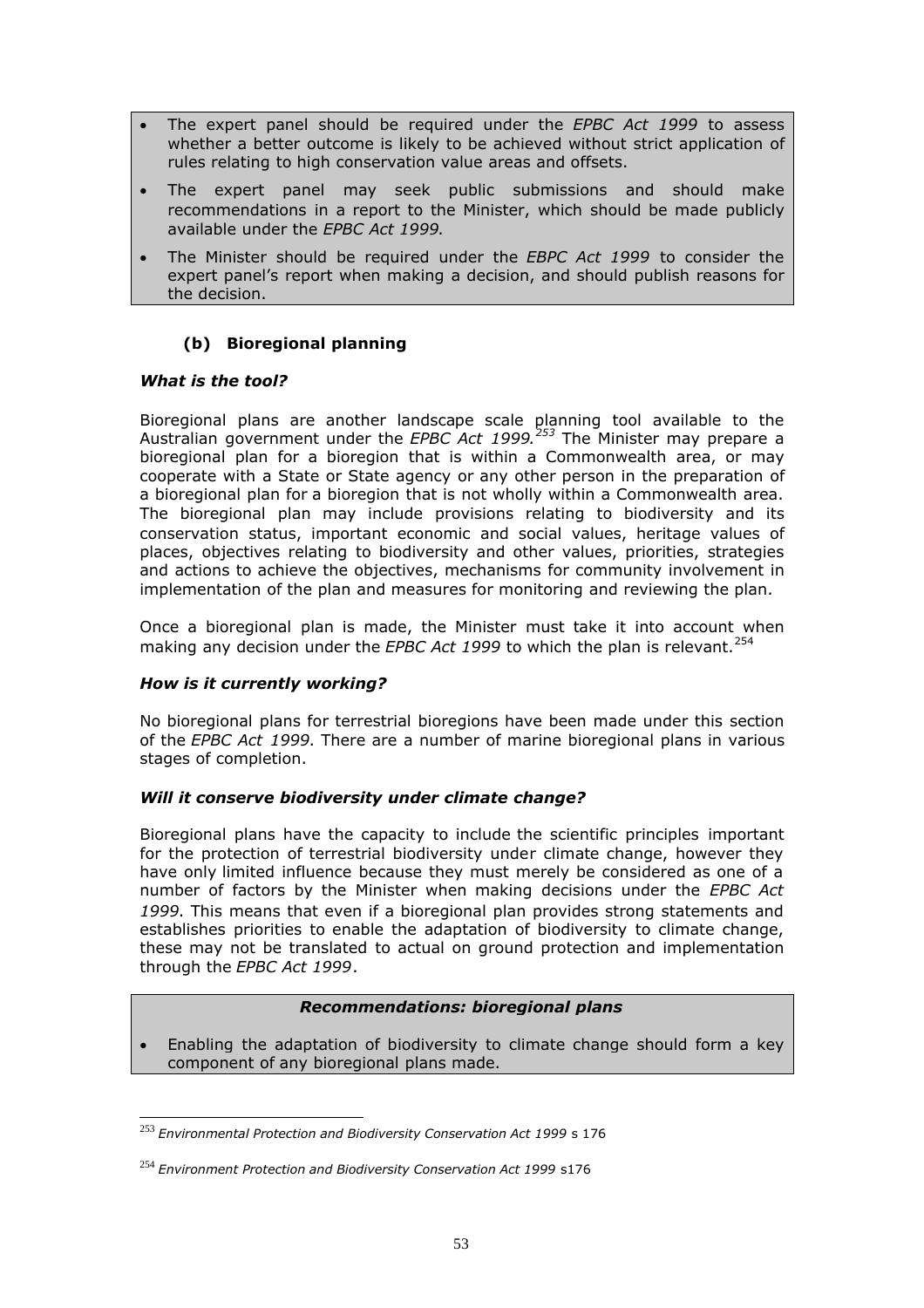## **.7 Site-scale assessment**

#### *What is the tool?*

Under the *EPBC Act 1999*, a person must not take an action that has, will have or is likely to have a significant impact on a matter of national environmental significance without approval from the Minister.<sup>255</sup> Matters of national environmental significance include threatened species and ecological communities listed under the *EPBC Act 1999*, migratory species, ramsar wetlands and heritage areas.<sup>256</sup> It is the responsibility of the proponent to refer any action that they think may be, or is a controlled action to the Minister, and for him to determine whether or not the action requires Commonwealth approval i.e. whether or not the action is a controlled action.<sup>257</sup>

If the action is controlled, the Minister may decide on the appropriate level of environmental assessment.<sup>258</sup> After considering *inter alia* the relevant environmental assessment documentation, community and stakeholder comment and social and economic factors the Minister may give approval to undertake the action and may include conditions to protect, repair or mitigate damage to a matter of national environmental significance.<sup>259</sup>

# *How is it currently working?*

There are a number of problems with the current site-scale assessment process, which affects its ability to protect biodiversity.

First, the difficultly in assessing 'significant impact' due to a lack of information about the existing state of the environment, the difficulty in predicting impacts in complex ecological systems, and the uncertainty often surrounding the effectiveness of mitigation measures.

Second, the inability of the process to properly consider cumulative impacts of developments (e.g. it will always be hard to conclude that a development that clears only a small amount of habitat for a species compared to that remaining is likely to have a 'significant impact' on that species).

Third, inconsistent and inadequate assessments, which mean that decisionmakers often have incomplete information on the biodiversity to be impacted.

Fourth, the ineffectiveness and lack of monitoring and enforcement of conditions placed on developments to mitigate impacts on biodiversity.

Finally, the wide discretion that decision-makers have in approving developments (e.g. approval can be given no matter how significant the impacts on threatened species are, based on social or economic grounds) and the reluctance of decisionmakers to refuse developments on biodiversity grounds.

<sup>255</sup> *Environmental Protection and Biodiversity Conservation Act 1999* ss 67, 67A

<sup>256</sup> *Environmental Protection and Biodiversity Conservation Act 1999* Part 3

<sup>257</sup> *Environmental Protection and Biodiversity Conservation Act 1999* s 68

<sup>258</sup> *Environmental Protection and Biodiversity Conservation Act 1999* s87

<sup>259</sup> *Environmental Protection and Biodiversity Conservation Act 1999* ss 133, 134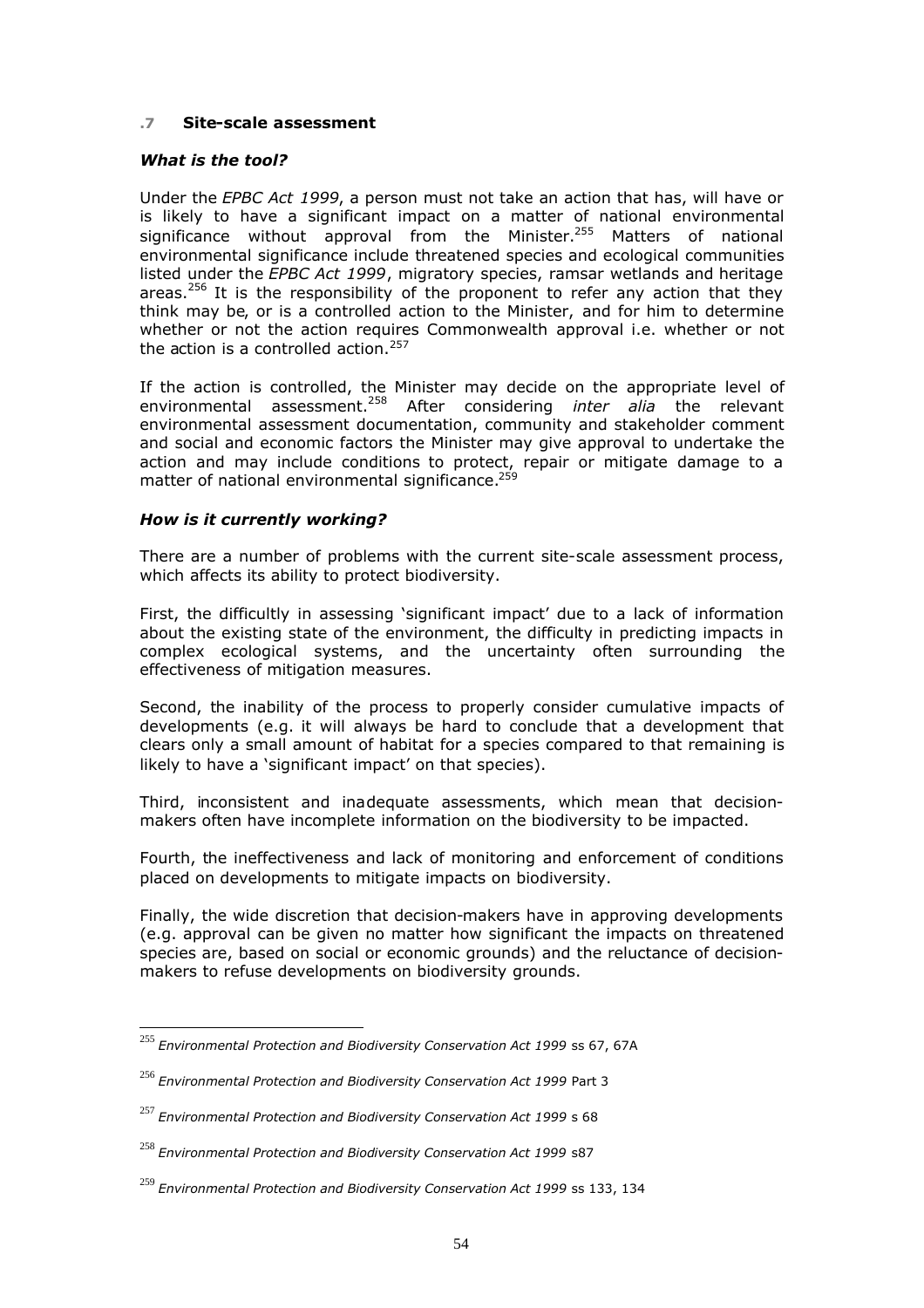## *How will it work under climate change?*

Site-scale assessment of the impacts on biodiversity will remain important under climate change because it provides a mechanism to ensure that sites that are currently important for biodiversity (e.g. because they contain large populations) are adequately protected. Common sense says that protecting sites important for biodiversity now will minimise the impacts of climate change on biodiversity in the future. However, site-scale assessment may become less important relative to landscape-scale assessment under climate change for two main reasons:

- Processes important for the protection of biodiversity under climate change, such as connectivity, can only be properly considered at the landscape-scale.
- Sites that are currently important to a given species may become less important to that species in the future under climate change.

Nevertheless, as noted, there are risks associated with a landscape-scale approach for biodiversity, in terms of high levels of uncertainty. In contrast, sitescale assessment is a much more certain process, and this adds weight to the argument that site-scale assessment will remain relevant under climate change. However, the problems with the site based assessment process identified above will also apply under climate change, with the addition of the following points.

First, the focus of the assessment process is threatened species. While EIAs usually also assess impacts on non-listed species and ecological communities, the focus of assessment and decision-making is on threatened species. As noted, a focus on threatened species may not be the best way to minimise species extinctions under climate change.

Second, the assessment process does not explicitly require decision-makers to consider whether a development site is likely to be important for biodiversity under climate change (as a potential habitat corridor or buffer area, etc). Again, while EIAs usually consider the connectivity value of a development site, if threatened species are not present, then the importance of such areas under climate change will often not be adequately considered.

#### *Recommendations: site scale assessment*

- A greater focus should be given to landscape scale assessment as opposed to site scale assessment, however site scale assessment will remain relevant.
- The site based assessment process should be amended to require the Minister to consider whether a site will be important for biodiversity under climate change.

#### **.8Mechanisms for conservation on private land**

#### *What is the tool?*

Governments around Australia are increasingly recognising that a landscape approach to biodiversity conservation is necessary; one that that traverses all tenures. No longer can ecologically sustainable development simply involve locking up certain land – through government acquisition in protected areas and developing land outside these areas. Significant amounts of land of high conservation potential across Australia are found on private property. For example, in Victoria 15 per cent of the State's threatened vegetation types are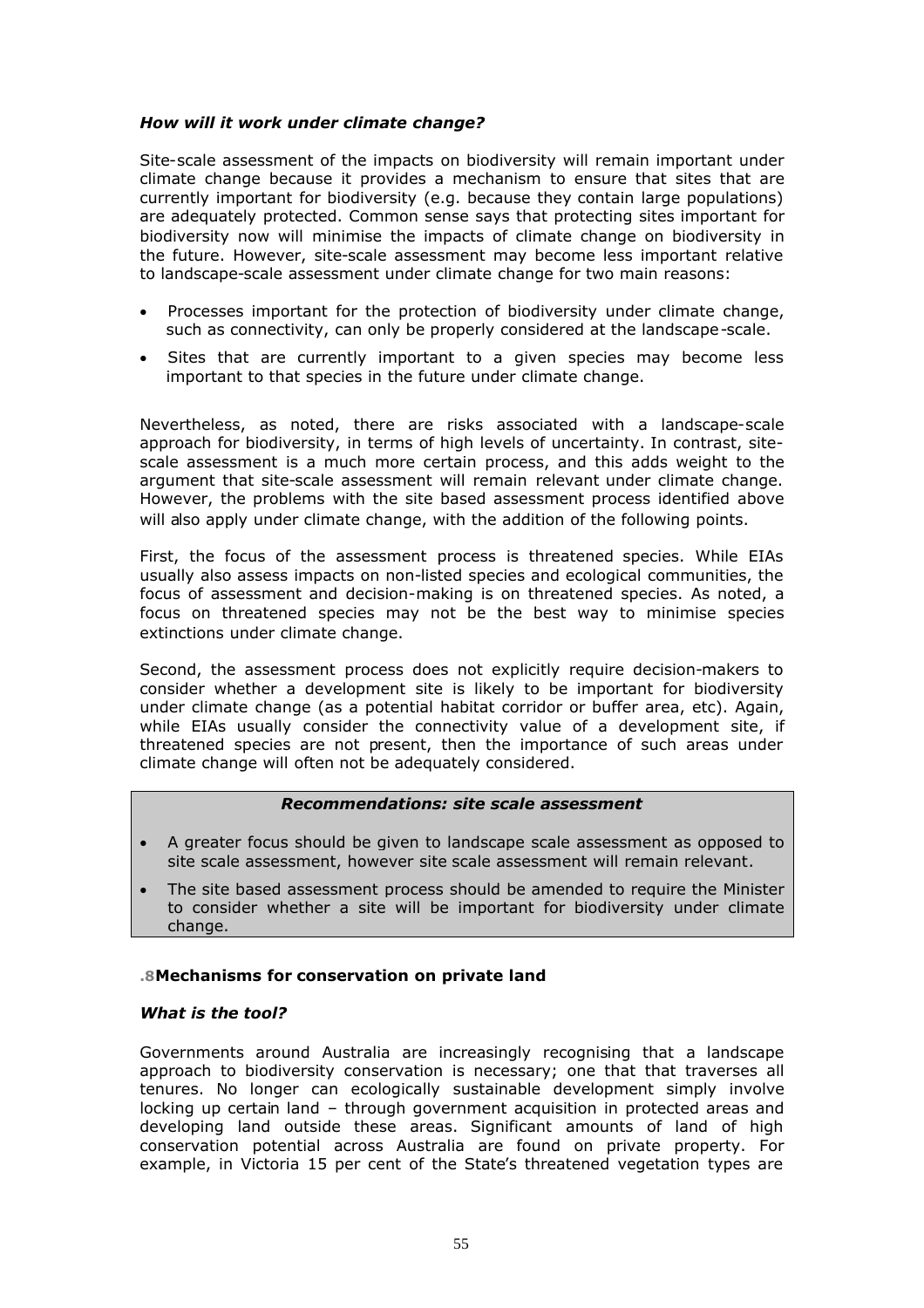reliant solely on private land for their survival while another 35 per cent of threatened vegetation types occur largely on private land.<sup>260</sup>

Conservation on private land is a suite of tools in itself, including land which is designated as part of the NRS. Many would argue at a definitional level, but private conservation initiatives include:

- Conservation agreements in perpetuity on whole or part of the land;  $^{261}$
- Acquisition programs by philanthropical or Trust bodies that may see the land join the NRS: 262
- Assistance to purchase land for conservation;  $263$
- Technical assistance in managing land for conservation;  $264$
- Stewardship payments for the management of land for conservation;  $265$ and
- $\bullet$  Tax incentives  $^{266}$

The Australian government plays a major role funding conservation programs through Caring for our Country but most private conservation programs operate under state legislation and are implemented at a regional level.

#### *How is it currently working?*

Conservation on private land has always operated as a supplement to government efforts to protect biodiversity:

*'except in those limited circumstances where the public interest in protecting biodiversity and private interest substantially coincide, and where biodiversity loss is reversible, voluntary mechanisms should be used to build a biodiversity conservation ethic and to supplement other instruments. In virtually all cases they need to be supported by mechanisms that ensure dependability and recognize the need for precaution to avoid irreversible loss.'<sup>267</sup>*

<sup>260</sup> Commonwealth State of the Environment Report 2006 at: http://www.environment.gov.au/soe/2006/publications/drs/indicator/111/index.html

<sup>261</sup> See, for example, *Environment Protection and Biodiversity Conservation Act 1999* s 305;

<sup>&</sup>lt;sup>262</sup> See, for example, the Australian Bush Heritage Fund. Found at: http://www.bushheritage.org.au/ (17 February 2009).

<sup>&</sup>lt;sup>263</sup> The Natural Heritage Trust National Reserve System Program facilitates the establishment of Private Protected Areas, providing up to two thirds of the purchase price to assist voluntary land purchase in exchange for permanent protection of the land.

<sup>&</sup>lt;sup>264</sup> Many schemes provide this. One such program is Land for Wildlife, which operates across Australia – for example, see:

http://www.dse.vic.gov.au/DSE/nrenpa.nsf/LinkView/34933B99F789EF0E4A25677800115944BA15AE EDADB3CA6C4A2567D600824A6C

<sup>265</sup> Section 305 (1)(e) of the *EPBC Act 1999* provides that conservation agreements may contain terms requiring the Commonwealth to provide financial, technical or other assistance to a person bound by the agreement;.

<sup>&</sup>lt;sup>266</sup> See, for example, *Income Tax Assessment Act 1997* s 31.5.

 $267$  Young MD, Gunningham N, Elix J, Lambert J, Howard B, Grabosky P and McCrone E (1996) *Reimbursing the Future: An evaluation of motivational, voluntary, price-based, property-right, and*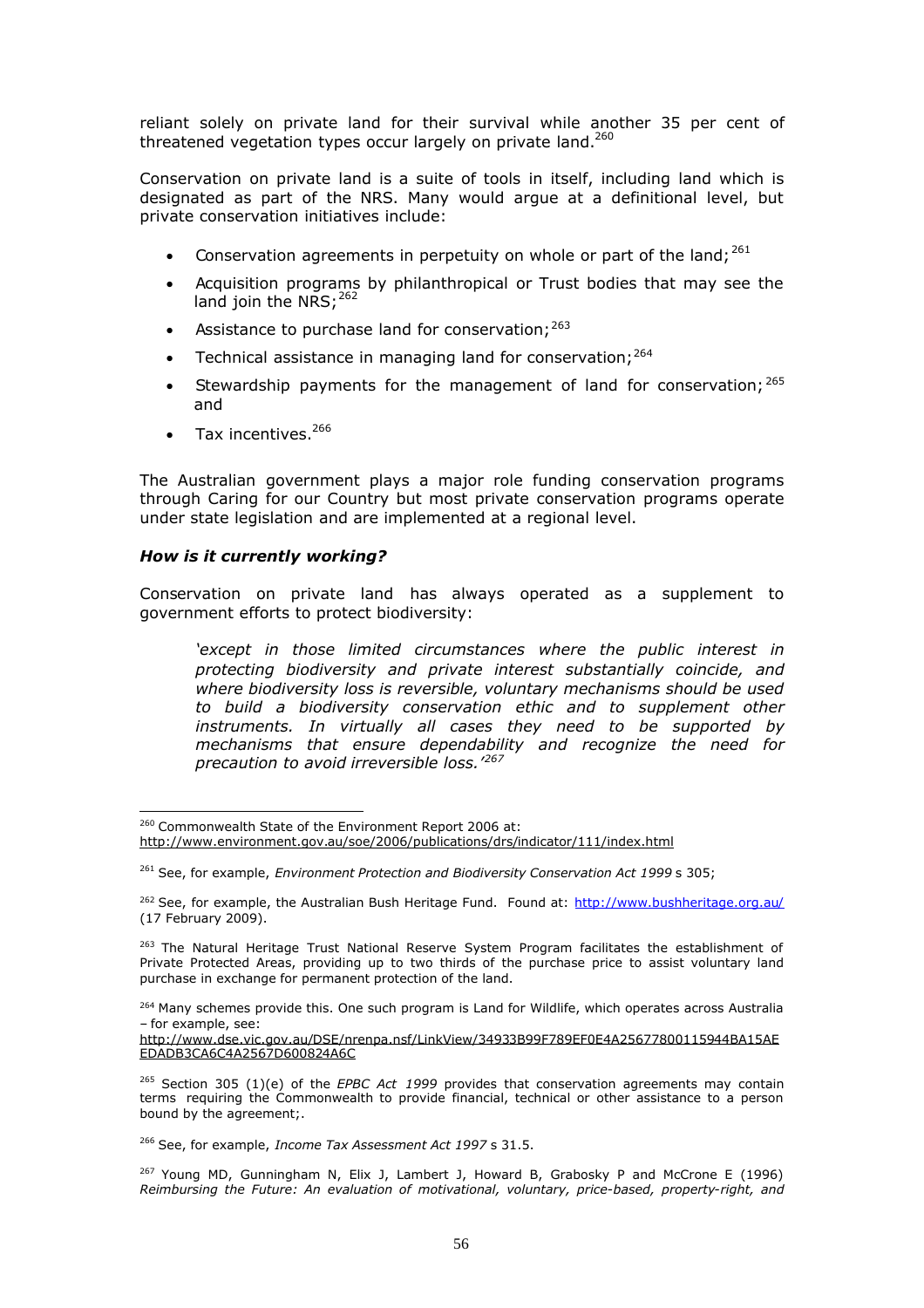The take-up of such programs at a Federal level has been limited, although the situation seems to have improved in recent years with greater government attention to facilitating and promoting private conservation initiatives. However, the take up still remains greater at a state level. For example, there are only 12 conservation agreements finalised under the *EPBC Act 1999*. <sup>268</sup> In contrast, there are around 200 voluntary conservation agreements finalised in NSW.

It appears that the up-take of private land schemes has been limited by the twin requirements of generally having to protect land in perpetuity and needing to have land of high biodiversity value, in order to attract funding, technical assistance, and tax benefits. In this regard, a tension exists between designing schemes that provide greater protection to biodiversity (e.g. binding agreements that are difficult to revoke) and more flexible schemes that encourage greater uptake (e.g. non-binding agreements that are easy to revoke).

As a result, many landholders appear to be adopting a 'wait and see' approach.  $269$ A number of new schemes have recently been developed (e.g. BioBanking in NSW) and governments are now paying significant attention to providing incentives for sustainable land management. However, if landholders commit too early, they risk being locked into a scheme which may not be as financially beneficial as others. This is a significant problem for governments, which needs to be addressed if private land conservation schemes are to be effective.

Philanthropic organisations operating on a national scale have been quite successful. For example, Bush Heritage Australia (a national non-profit organisation that protects Australia's unique animals, plants and their habitats by acquiring and managing land of outstanding conservation value) owns and manages 31 reserves throughout Australia covering over 946,276 hectares in six states. $270$ 

#### *How will it work under climate change?*

The protection of biodiversity on private land will be a vital strategy to protect biodiversity under climate change. As noted, combating the impacts of climate change will generally require a 'softening' of the matrix, increasing connectivity across landscapes, creation of buffers around sensitive areas, and the protection of a diversity of habitat types. All these strategies will require increasing the protection and management of biodiversity on private land.

As noted, there are a number of schemes established at the state and Federal levels for the protection of biodiversity on private land, which taken together, appear to provide a flexible framework, however we make the following points in relation to private land conservation under climate change:

First, there is a clear need for the level of up-take of private land conservation schemes to increase significantly under climate change. This will require the Federal and State governments to address barriers to up-take, which are likely to

 $269$  See 'Background Briefing – 'Privatising Nature', 27 July, 2008 ABC Radio at: www.abc.net.au/rn/backgroundbriefing/stories/2008/2310990.htm

 $^{270}$  http://www.bushheritage.org.au/ (17 February 2009).

*regulatory incentives for the conservation of biodiversity at* p 145. Available online at http://www.environment.gov.au/biodiversity/publications/series/paper9/index.html

<sup>268</sup> http://www.environment.gov.au/epbc/about/conservation-agreements.html#list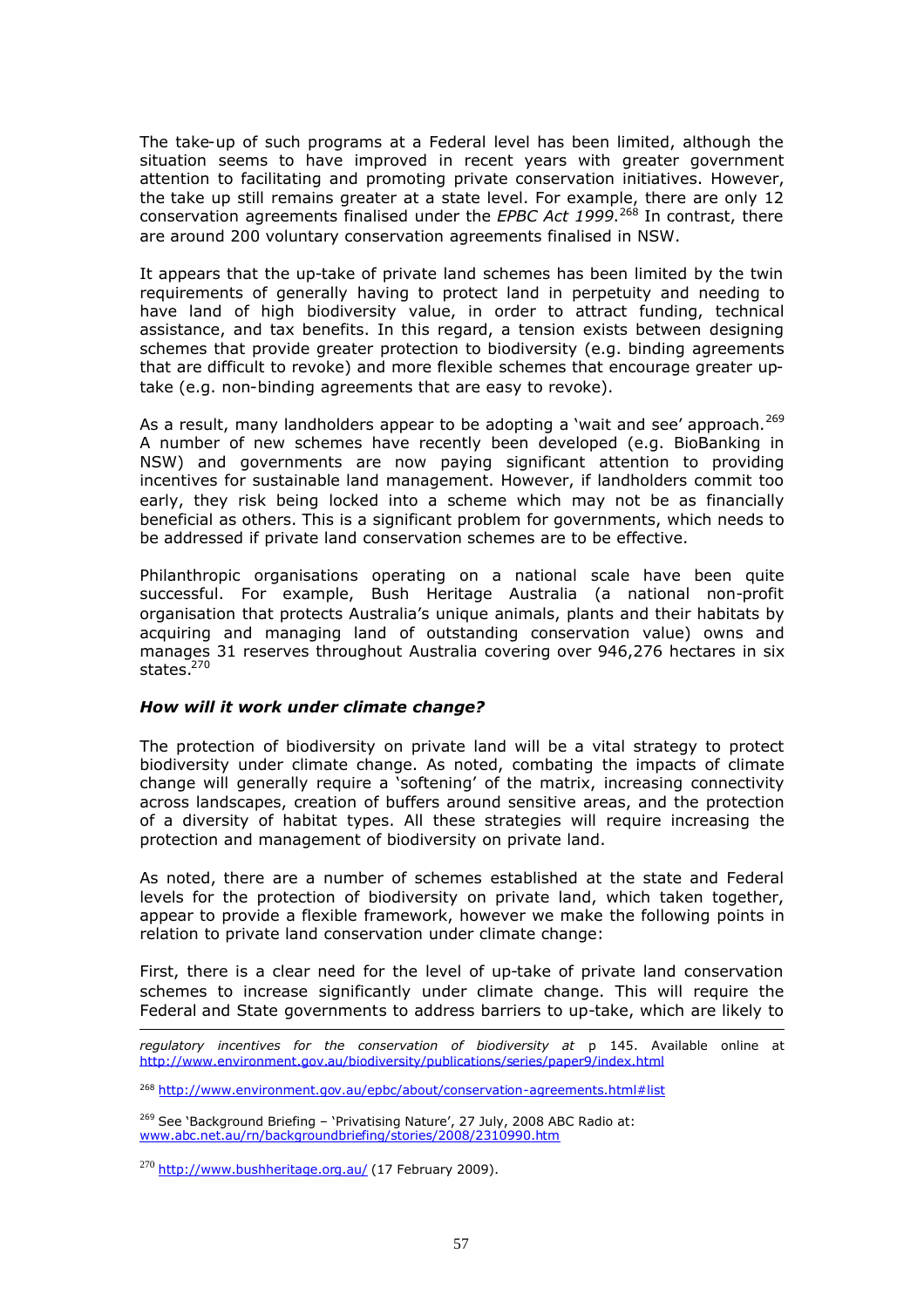include a lack of appropriate incentives such as funding and tax benefits, and the in-perpetuity nature of some agreements. Recent schemes such as Biobanking in NSW, which leverage investment from developers, may be an important future source of funding. However, it must be recognised that Biobanking (and in some cases the Property Vegetation Plan process under the NSW *Native Vegetation Act 2003*) is an offset scheme, which, as opposed to other schemes, only generates funding in exchange for a loss of biodiversity elsewhere.

Second, there is likely to be a need to ensure greater co-ordination of private land conservation schemes to ensure that conservation investment on private land through the schemes is strategically targeted. The various schemes operate under a different set of objectives and rules. For example, the 'Caring for our Country' program funds conservation activities under a different set of objectives to NSW Catchment Management Authorities (CMAs).<sup>271</sup> Similarly, Biobanking in NSW, which operates under a specific set of rules, is likely to target investment on different types of land to other schemes operating under different objectives. While having different objectives is appropriate, it may result in areas important for the protection of biodiversity under climate change not being targeted for conservation investment. There is likely to be a need to better align conservation objectives and rules under the various schemes so that taken together, the schemes are more likely to result in the overall protection and management of the right areas of private land under climate change.

Third, climate change is likely to require significant investment in the restoration of degraded areas. As such, there is likely to be a key role for private land conservation schemes, such as Biobanking agreements, Property Vegetation Plans, and wildlife refuge agreements provided for under NSW legislation, which allow for the protection and management of land that is not necessarily of high biodiversity value currently, but that with restoration, is likely to be important for biodiversity under climate change (e.g. potential habitat corridors or buffer zones in poor condition). This also requires significant investment in large scale revegetation programs, with the Australian government well placed to do this.

Fourth, there may be a key role for more flexible schemes, such as wildlife refuge agreements provided for under NSW legislation, in the short-term. Such schemes may address the concerns of the 'wait and see' landholders, who are interested in conservation but are reluctant to commit to a binding scheme that forecloses the opportunity to participate in more financially beneficial schemes in the future. In addition, because wildlife refuges can be declared over multiple-use land, they provide an appropriate investment mechanism to improve the quality of the 'matrix'. As noted, the maintenance of a structurally complex matrix is particularly important where habitat patches are small or poorly connected, which is common in highly cleared agricultural areas. $272$ 

Finally, clearly it will be vital to ensure that legislation provides strong protection for areas of high biodiversity value on private land. For example, the *Native Vegetation Act 2003* in NSW has been successful in ending broad-scale land clearing in rural areas, and in urban areas, Biobanking appears to be more protective of biodiversity than the current Assessment of Significance/SIS process. These initiatives are clearly a step in the right direction, however few

<sup>&</sup>lt;sup>271</sup> Natural Resources Commission (2008) 'Progress report on the effective implementation of Catchment Action Plans', NRC, Sydney.

<sup>&</sup>lt;sup>272</sup> Fischer J, Lindenmayer D and Manning A (2006) 'Biodiversity, ecosystem function, and resilience: ten guiding principles for commodity production landscapes' *Frontiers in Ecology and Environment*  $4(2): 80-86.$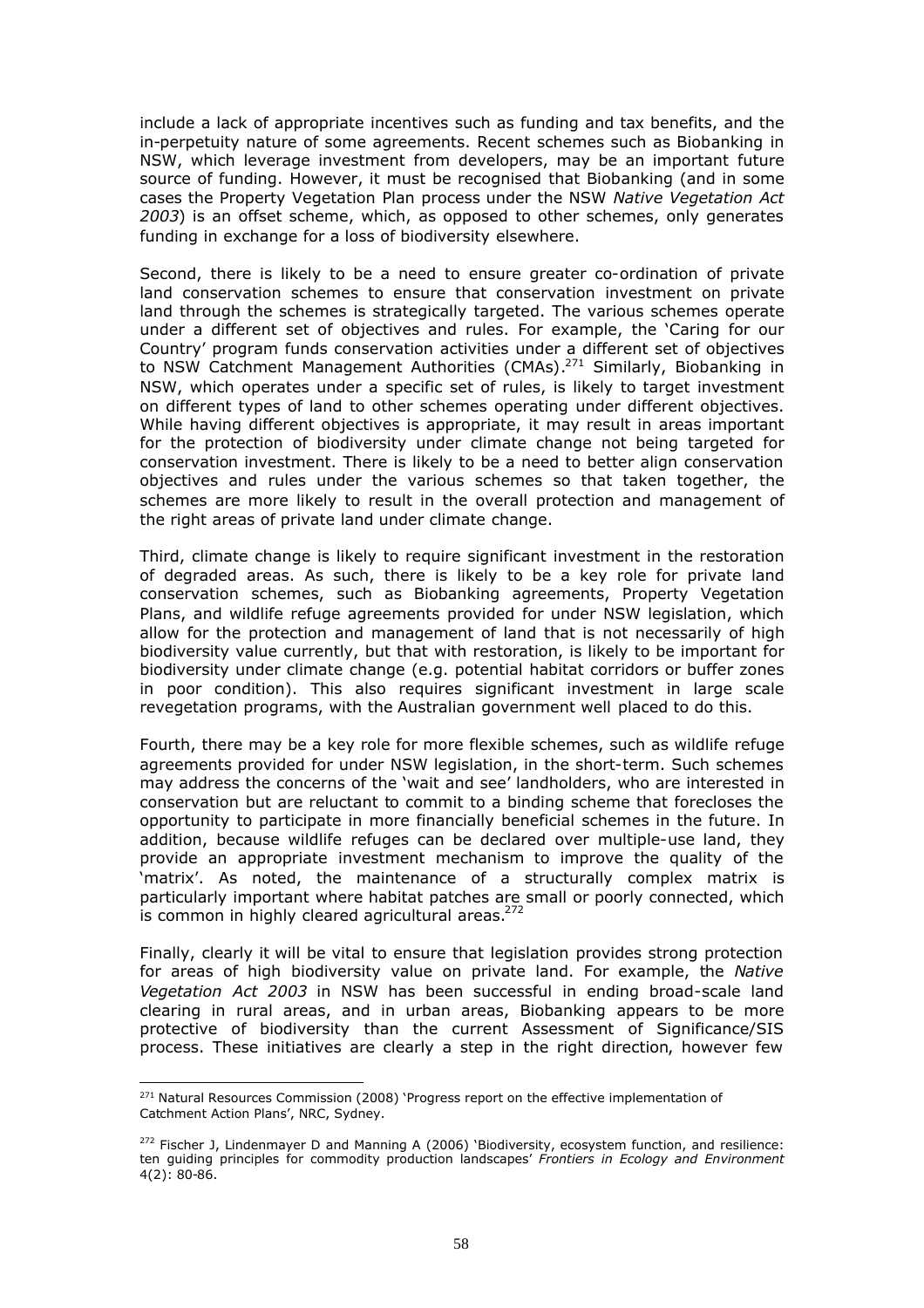other states have this level of legislative protection for native vegetation. There is therefore a clear need to ensure that land clearing controls in both rural and urban areas are further tightened wherever possible. Introducing a land clearing trigger under the *EPBC Act 1999* would be a way for the Australian government to take a leadership role in protecting native vegetation on a national scale.

#### *Recommendations: conservation on private land*

- Financial and bureaucratic barriers that impede the take-up of conservation initiatives should be identified and removed.
- The objectives and rules of the different schemes should be better coordinated/aligned so that conservation efforts are more effectively targeted.
- Greater incentives should be provided for the restoration of land, including for the conservation of land which is not of high conservation value.
- An equal focus should be given operationally to more flexible schemes, such as wildlife refuges to improve the range of options for private conservation.
- A native vegetation trigger should be introduced under the EPBC Act to enable the Australian government to take a lead role in stopping broadscale clearing of native vegetation across Australia.

# **.9 "External" influences**

# **(a) Institutional framework**

A common feature of biodiversity conservation and management is that it is beset by institutional frameworks that foster inefficiencies and promote an uncoordinated approach. Sometimes this will be due to the fact that biodiversity conservation imperatives sit outside development objectives; $273$  other times it will be due to restructures<sup>274</sup> or the vesting of responsibilities for biodiversity conservation in different agencies (for example, terrestial and marine). $275$  In the context of biodiversity conservation, the establishment of the Commonwealth Department of Climate Change and other like agencies may ultimately do more harm than good, as their gatekeeper role may inhibit the take-up of climate change initiatives by the NSW Government as it may now rely on the Commonwealth to take the lead on biodiversity conservation.

<sup>&</sup>lt;sup>273</sup> Secretariat of the Convention on Biological Diversity (2003) Interlinkages between biological diversity and climate change. Advice on the integration of biodiversity considerations into the implementation of the United Nations Framework Convention on Climate Change and its Kyoto Protocol Montreal, SCBD (CBD Technical Series no. 10) at p 9. It further noted a similar problem at the international level:

In addition, there is a lack of coordination among the multilateral environmental agreements, specifically among the mitigation and adaptation activities undertaken by Parties to the UNFCCC and its Kyoto Protocol, and activities to conserve and sustainably manage ecosystems undertaken by Parties to the Convention on Biological Diversity (at p 9).

<sup>&</sup>lt;sup>274</sup> As the South Gippsland Conservation Society has noted in Victoria: "Over the past 20 years we have seen departments dealing with natural resources turned upside down, amalgamated, deamalgamated, tweaked and down-sized": see EDO Victoria (2007) *Land and Biodiversity – A Call for Action: An analysis of submissions to the State Government's consultation paper 'Land and Biodiversity at a Time of Climate Change'* at p 20.

<sup>275</sup> In NSW, marine species dealt with under the (NSW) *Fisheries Management Act 1994* and landbased species under the (NSW) *Threatened Species Conservation Act 1995*. This is an inefficiency in itself, but is exacerbated by the fact that one is a resource allocation agency and the other a conservation agency.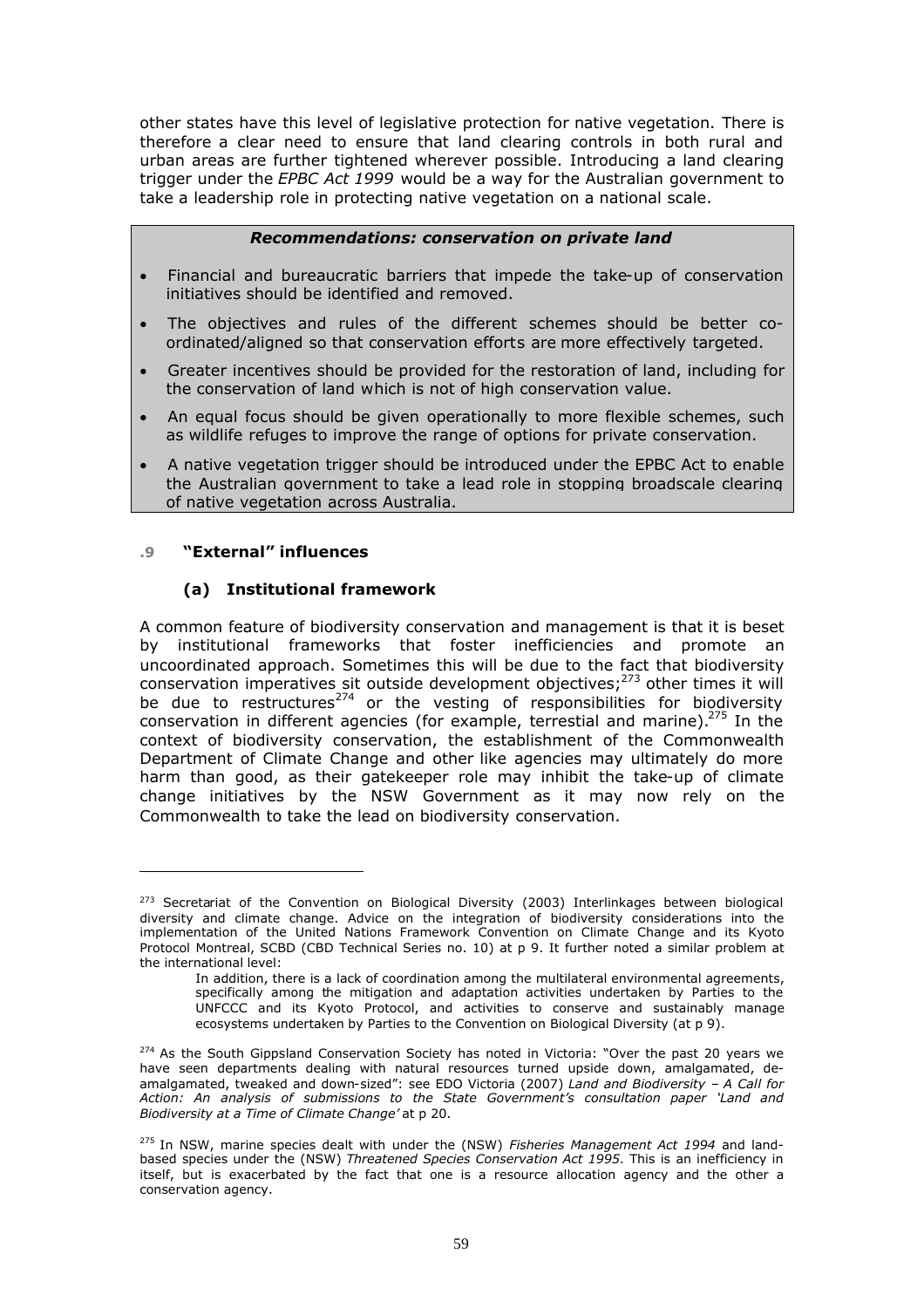As Bates has noted:

*biodiversity protection is affected by, and in fact relies upon, discretionary exercises of power by virtually every statutory or government authority in Australia; and that responsibility for biodiversity protection is legally divided among, or conferred upon, many of these authorities creating a complex regulatory web that is uncertain in its application, inefficient in its approach, and ineffectual in adequately protecting biodiversity. Neither the legislation, nor apparently government policy, displays any coordinated or "whole-of-government" approach to biodiversity protection; legislative functions appear to have been conferred upon government agencies in an ad hoc manner without any clear strategic direction for promoting biodiversity conservation.<sup>276</sup>*

# **(b) Resourcing issues**

Both adaptation and biodiversity conservation are poor cousins in their respective fields of climate change and general environmental issues. There are a number of points which flow from this.

First, as McDonald has noted, "there has been remarkably little attention given to the need for the best means by which to adapt to....inevitable impacts".<sup>277</sup> This lack of attention is, in turn, reflected in a lack of funding for adaptation. However, money is starting to flow, at least for research purposes.<sup>278</sup>

Second, biodiversity conservation has historically been under resourced, leading to problems of implementation<sup>279</sup> – witness the disparity between the conservation tools available under the various legislative schemes and their takeup (as discussed above). As noted, the Commonwelath has stepped back from making mechanisms such as recovery plans mandatory and moved to a discretionary recovery planning approach, largely due to a failure to meet the statutory requirements.

Third, climate change will require more active management of protected areas with concomitant resource implications. Many of these costs will draw from park budgets but will be unrelated to biodiversity conservation, such as maintenance costs associated with fire frequency, cylonic activity and extreme weather events and enforcement costs regarding illegal fishing.<sup>280</sup> Other costs will relate directly to biodiversity conservation - research, monitoring and intensive management and ex situ initiatives.<sup>281</sup>

<sup>&</sup>lt;sup>276</sup> Bates G (2006) *Environmental Law in Australia* 6<sup>th</sup> ed, LexisNexis, Butterworths, Australia at p 435.

<sup>&</sup>lt;sup>277</sup> McDonald J (2007) "The adaptation imperative: managing the legal risks of climate change impacts" in Bonyhady T and Christoff P (2007) *Climate Law in Australia* Federation Press, Sydney at p 124.

<sup>&</sup>lt;sup>278</sup> See, for example, the Ministerial agreement to fund a set of priority action areas under the Action Plan made in 2006 (as noted in Mallett K (2007) "The Australian National Biodiversity and Climate Change Action Plan" in *Emerging Issues for Biodiversity Conservation in a Changing Climate* Abstracts of Poster Presentations at the 12th Meeting of the Subsidiary Body on Scientific, Technical and Technological Advice of the Convention on Biological Diversity 2–6 July 2007 in Paris, France).

 $279$  EDO Victoria (2007) Land and Biodiversity – A Call for Action: An analysis of submissions to the State Government's consultation paper 'Land and Biodiversity at a Time of Climate Change' at p 16.

<sup>&</sup>lt;sup>280</sup> Hyder Consulting (2008) *The Impacts And Management Implications Of Climate Change For The Australian Government's Protected Areas: Final Report*, Canberra, ACT: Dept Of The Environment, Water, Heritage And The Arts at pp 52, 63, 81, 197, 215, 226, 235 and 244.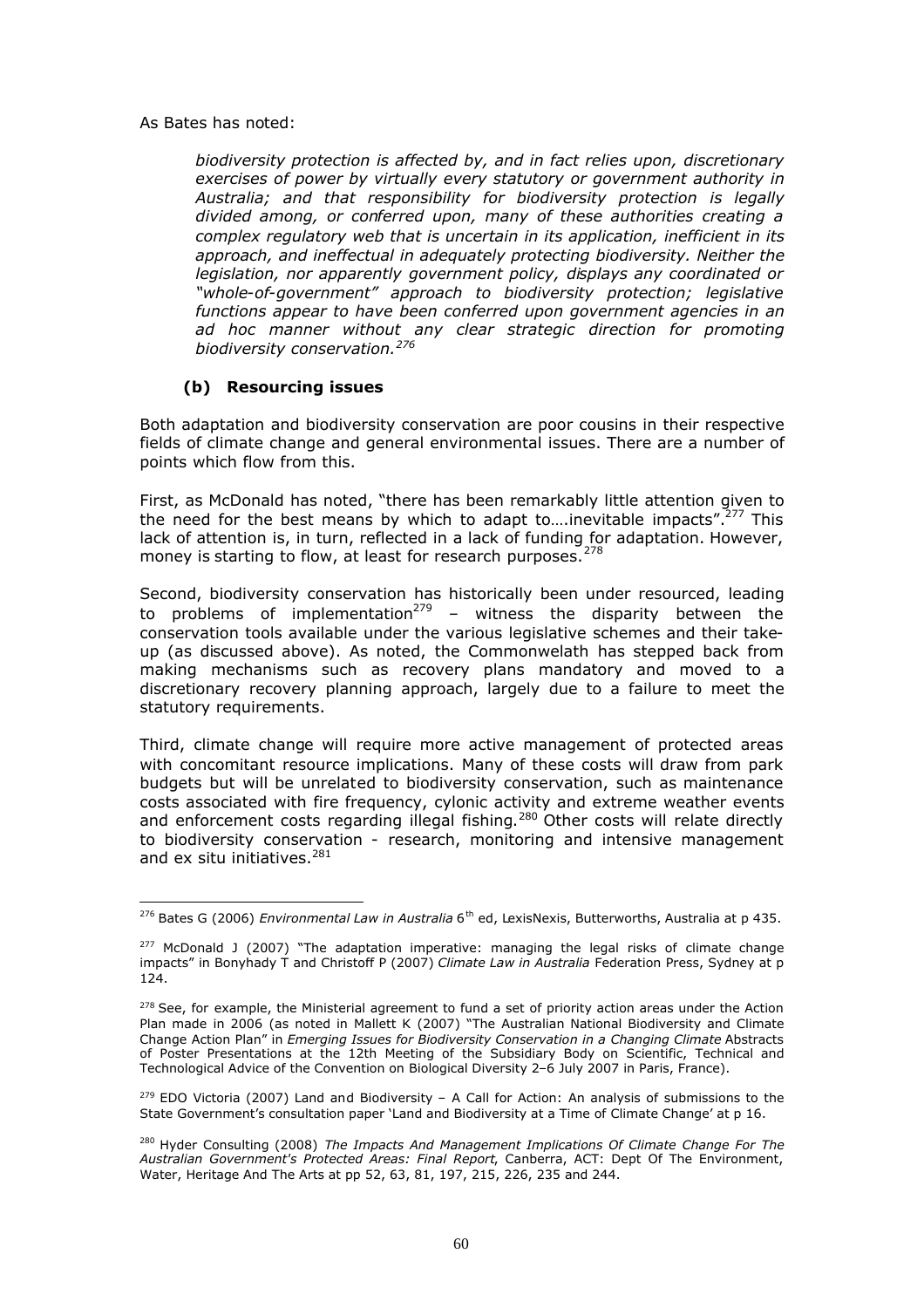Fourth, resources for adaptation for the purpose of biodiversity conservation will have to compete for resources with other sectors, including within the 'adaptation budget', such as adaptation strategies around human settlements. For example, the report from the Working Group established by the Prime Minister focussed on a very narrow range of biodiversity actions, revolving around iconic sites.<sup>282</sup>

Finally, resources for biodiversity conservation may face decline if tourism dollars decline. For example, Kakadu is central to tourism in the Northern Territory. In 2006-07, tourism contributed an estimated \$615.7 million, or 6.7% to the Northern Territory economy; 1.38 million people visited, spending over \$1.8 billion.<sup>283</sup> Climate change projections indicate it will become a less, or much less, hospitable place to visit, which will inevitably effect income streams to the Australian economy.<sup>284</sup>

# **(c) Pressure from other sectors**

Biodiversity conservation has always faced pressures from other sectors, well beyond resourcing issues. Development imperatives, including mining, and coastal development, have had adverse impacts on biodiversity conservation and driven the crisis we now face.

Climate change is likely to exacerbate these pressures. Adaptation measures themselves have the capacity to further deleteriously affect biodiversity conservation. For example, the building of sea walls will affect coastal ecosystems and impact on habitat while 'planned retreat' policies may impinge on protected areas, much of which lies near the coast.<sup>285</sup> The north of Australia has already been identified by some as a prime spot for agriculture under climate change.

# *Recommendations: 'external' influences*

- Funding for biodiversity conservation should be increased to allow for the effective utilisation of statutory conservation tools.
- The conservation of biodiversity must remain a fundamental principle in all adaptation and mitigation responses to climate change.

<sup>281</sup> Hyder Consulting (2008) *The Impacts And Management Implications Of Climate Change For The Australian Government's Protected Areas: Final Report*, Canberra, ACT: Dept Of The Environment, Water, Heritage And The Arts at pp xix, 92, 182, 189, 235 and 244.

<sup>282</sup> PMSEIC Independent Working Group 2007, *Climate Change in Australia: Regional Impacts and Adaptation – Managing the Risk for Australia*, Report Prepared for the Prime Minister's Science, Engineering and Innovation Council, Canberra at pp 3 and 25-27.

<sup>283</sup> Tourism NT *NT Tourism Industry* Available online at http://www.tourismnt.com.au/nt/nttc/about/nt\_tourism.html [Date accessed 1/9/09]

<sup>284</sup> Hyder Consulting (2008) The Impacts And Management Implications Of Climate Change For The Australian Government's Protected Areas: Final Report, Canberra, ACT: Dept Of The Environment, Water, Heritage And The Arts at pp 64-82.

<sup>285</sup> See "Biodiversity-Climate interactions: adaptation, mitigation and human livelihoods" Summary of an international meeting held at the Royal Society 12-13 June 2007; Secretariat of the Convention on Biological Diversity (2003). Interlinkages between biological diversity and climate change. Advice on the integration of biodiversity considerations into the implementation of the United Nations Framework Convention on Climate Change and its Kyoto Protocol.Montreal, SCBD, 154p. (CBD Technical Series no. 10) at p 8 and Korn H, Ntayombya P, Berghäll O, Cotter J, Lamb R, Ruark G, Thompson I pp 48- 87 *Climate Change Mitigation And Adaptation Options: Links To, And Impacts On, Biodiversity*, pp 48- 87 at p 78.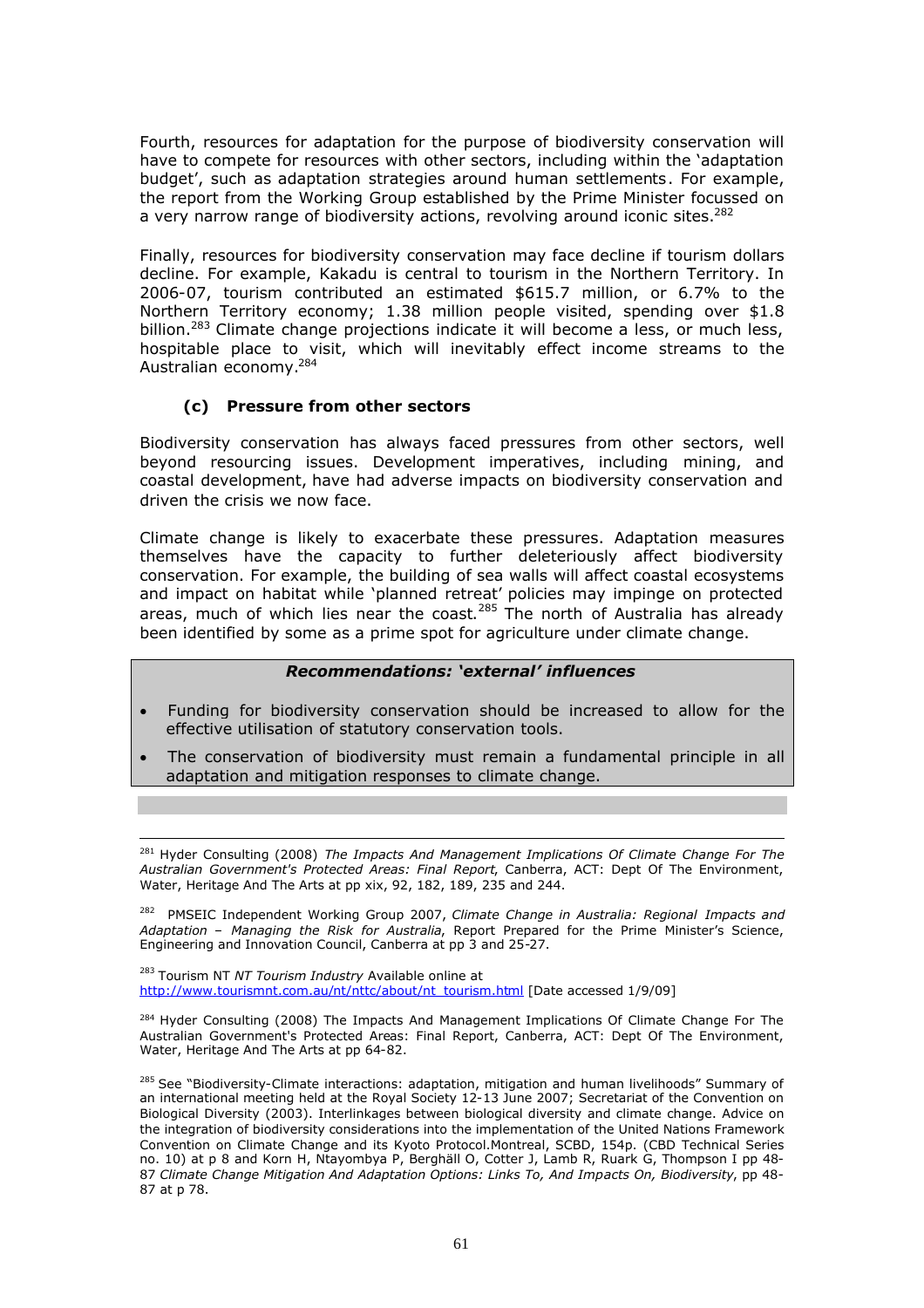# **Climate change and the legal framework for biodiversity protection in Australia: a legal and scientific analysis**

# **Appendix – roundtable discussion**

The discussion points are listed below in the order they were discussed at the roundtable.

# **General**

# *Discussion points*

Climate change will significantly increase uncertainty for conservation management. In this context:

 Are the available tools the right ones to address the impacts of climate change on biodiversity or do we need fundamentally new tools and approaches?

(i.e. is this about doing what we have always been trying to do, but making sure we do it better, or is it more than this?).

 Does the relative importance of the various conservation management tools available at a NSW and Federal level change under climate change?

(i.e. will some tools become more important than others)?

# *Summary of discussion*

- The range of tools that we have is probably adequate, but we may need to revisit why/how we use them. The relative importance of each may change.
- Legislation is not specific enough about how each tool should be used and what decision-makers have to achieve with each tool.
- A key issue with the existing tools is the lack of effective integration between them. Integration will be vitally important under climate change.
- Focusing on threatened species may not be appropriate. We need to broaden our approach to biodiversity conservation.
- We should focus on threat abatement over recovery actions. Threat plans will become more important and will give greater 'bang for buck', although recovery plans will remain important if we want to save specific species.
- Landscape-scale planning and assessment will become more important relative to site-scale assessment.
- We should not focus on connectivity at expense of other strategies. Connectivity at a regional scale will be more important than at a larger scale.
- Restoration at a landscape-scale in areas that provide potential future habitat for species under climate change will be important.

## **Legislative objectives**

#### *Discussion points*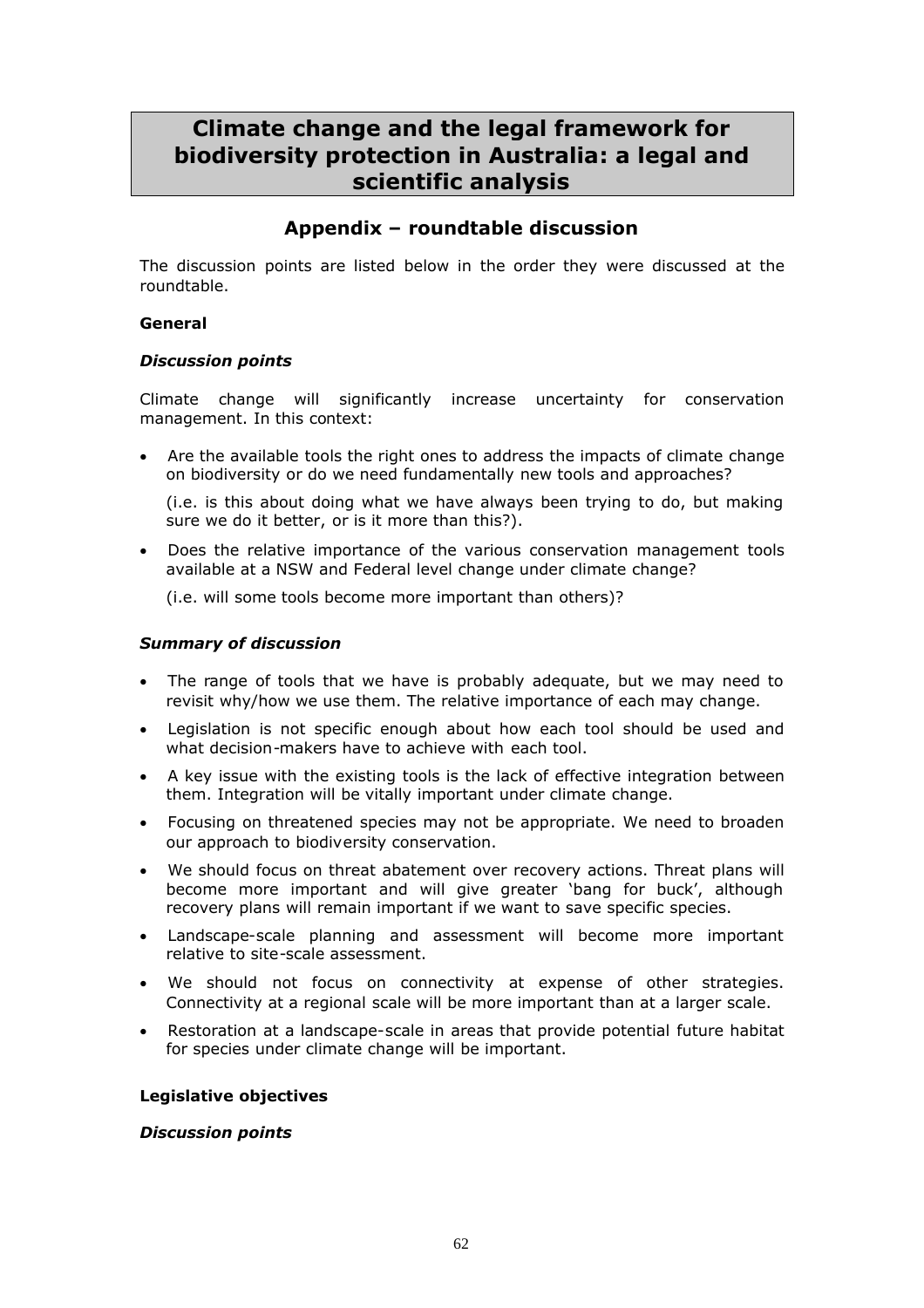- How important is it to change current conservation objectives to reflect the realities of climate change?
- To what extent do current objectives hinder other conservation management tools that attempt to address the impacts of climate change?
- If current conservation objectives should be changed, what are appropriate new objectives and how should these be framed in legislation?

#### *Summary of discussion*

Note: the lawyers and the scientists had a very different understanding of the definition and meaning of the term 'objectives', 'goals', 'targets', etc.

- Objectives are important and should be changed to reflect the realities of climate change in order to ensure that we prioritise the right things.
- Legislative objectives on their own don't always mean much. There is a need to operationalise objectives through other legislative provisions.
- 'Resilient' ecosystems may not be the ultimate objective, but rather a means of achieving an objective.

#### **Listing of threatened species**

#### *Discussion points*

- What is the one thing you would change about this conservation management tool to better protect biodiversity under climate change?
- Should legislation enable listings to include species that are not currently threatened, but that are likely to become threatened under climate change?
- Should legislation enable listings to include 'key functional groups'? What might be some of the issues or difficulties associated with this approach?

#### *Summary of discussion*

- We need to prioritise the listing process (the consideration of nominations) to give scientific committees the extra capacity to focus on the right areas.
- Threatened species lists are very bias towards vertebrates and plants.
- There is a need to ensure that species that play a key role in ecosystem function are protected, in particular, their abundance levels (even if common).
- Being able to list key functional species (even if not threatened) in order to protect abundance levels will have broad benefits for biodiversity in general.
- Examples of key functional species not listed and that will be important under climate change (as dispersers) are emus and some flying foxes.
- Focusing on threatened species will remain useful because it provides a mechanism to protect a diversity of habitat types (i.e. it is likely to protect rare habitat types).
- Listing of ecological communities is important (broad benefits to biodiversity in general) and listing of populations is important.

#### **Recovery and threat abatement planning**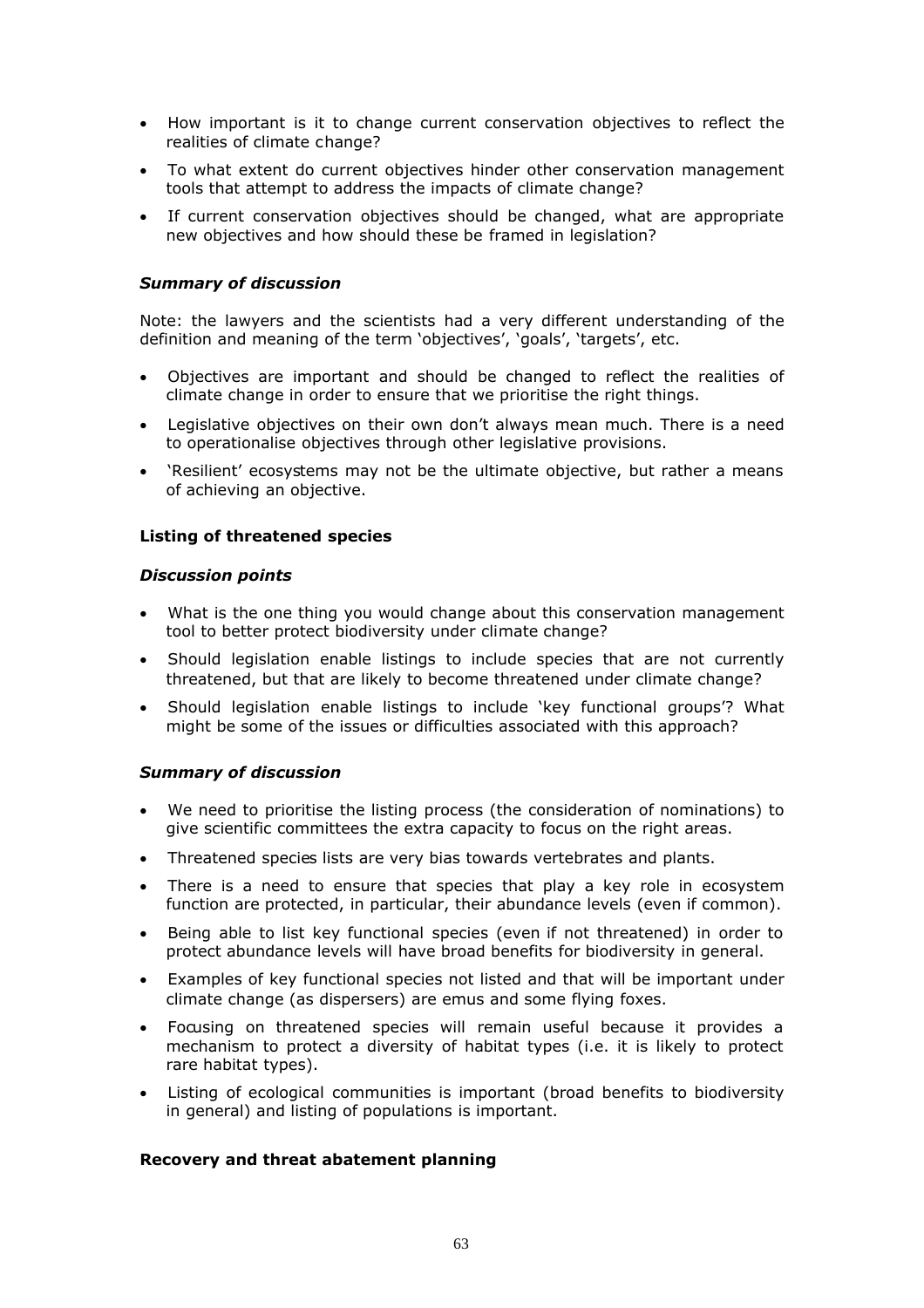# *Discussion points*

- Does the importance of prioritisation as a conservation management tool increase under climate change? If prioritisation between species is important, how should it be undertaken?
- Is the recent emphasis on the more generic and less resource intensive 'recovery strategies' (over 'recovery plans') and threat abatement strategies (over 'threat abatement plans' appropriate?
- Does the importance of threat abatement planning as a conservation management tool change relative to other tools under climate change (e.g. should we focus more on threat abatement over recovery planning)?

# *Summary of discussion*

- Threat abatement and threat plans should be prioritised over recovery plans because they usually have broad benefits for many species, not just one.
- Recovery plans should be tighter, shorter, and more focused on outcomes and less on species biology, etc, which should be covered in the listing advice.
- We may want to focus more on regional recovery plans, although regional plans tend to loose their focus and so are not always effective.
- A possible model could be to prepare a detailed recovery plan for one species in each functional group and use that as a template for the preparation of much shorter recovery plans for the other species in that group.
- Recovery plans should play a key role in ensuring the on-ground protection of existing populations of species (e.g. from development).

#### **Critical habitat**

#### *Discussion points*

- What is the one thing you would change about this conservation management tool to better protect biodiversity under climate change?
- Is there a greater role for critical habitat in protecting land outside the protected area system important for biodiversity under climate change, such as habitat corridors, future climate refuges, buffer zones, etc?
- Should the criteria for listing critical habitat be expanded to allow the listing of areas that are likely to be required by species in the future under climate change (e.g. refuges), even if they are not currently used by that species?

#### *Summary of discussion*

- The idea of specific habitat associated with a given species under climate change will become problematic as species move. Also, it will be difficult to predict what habitat is likely to be critical for species under climate change.
- Critical habitat is still a useful tool because it is likely to protect a diversity of habitat types (i.e. likely to protect rare habitat types).
- By protecting a diversity of habitat types, you are also protecting the underlying differences in abiotic variables, which means you are probably also capturing a diversity of habitat types in the future (under climate change).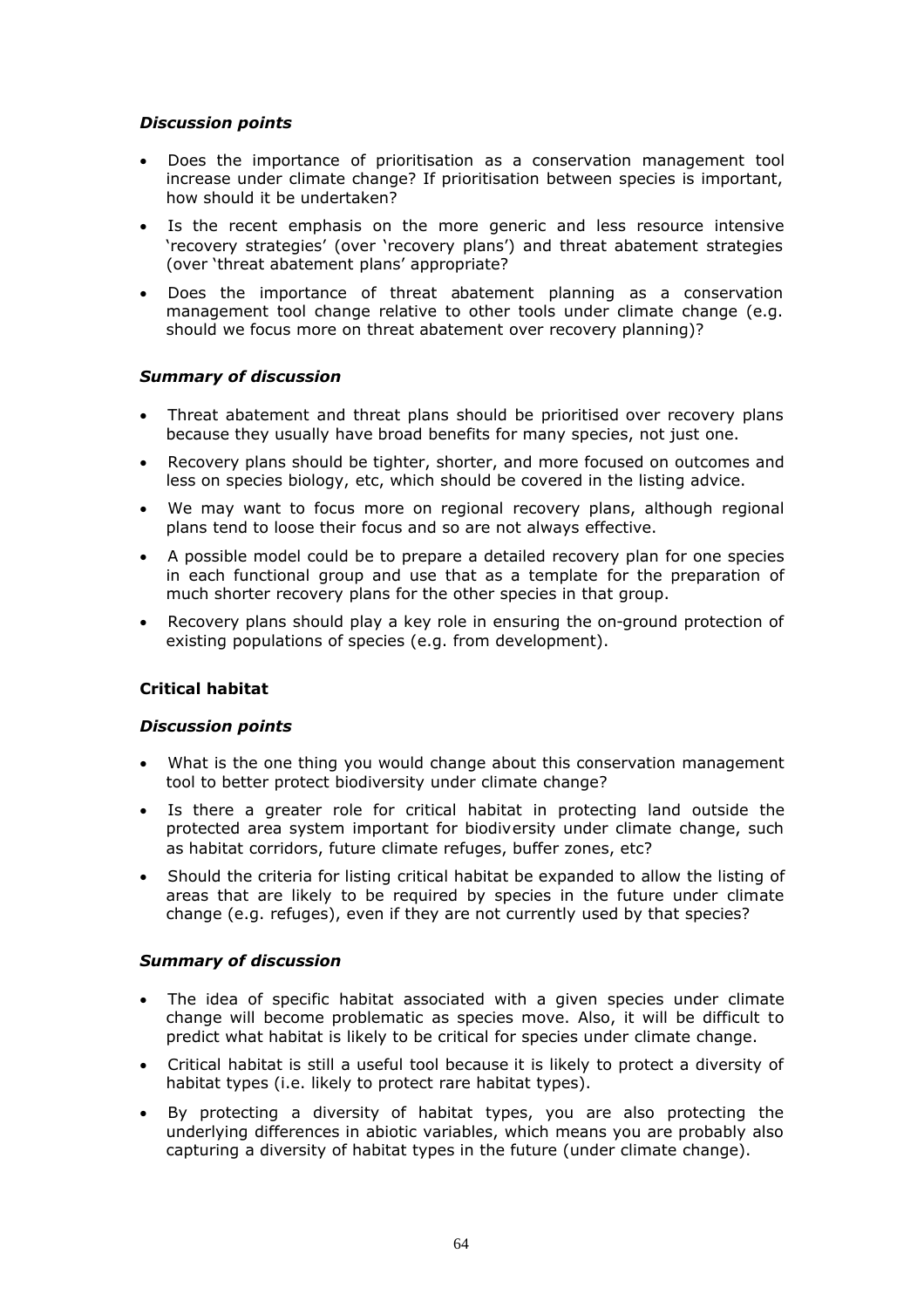Recovery plans should play a key role in ensuring the on-ground protection of existing populations of species (e.g. from development).

#### **Land-use planning, landscape scale assessment, and site-scale assessment**

#### *Discussion points*

- Does the importance of landscape-scale assessment as a conservation management tool change relative to other tools under climate change (e.g. should we focus more on landscape assessment over site-scale assessment)?
- Is it possible to identify 'red flag' areas on a landscape-scale (as has been done under Biobanking on a site-scale)? Can this be done to adequately account for climate change?
- Should site-scale assessment processes be modified to include a requirement to consider impacts on areas likely to be important for biodiversity under climate change? What are some the difficulties in doing this?
- Should offsetting policies associated with site-scale assessment be modified to encourage offsetting in areas likely to be important for biodiversity under climate change? What are some the difficulties in doing this?

# *Summary of discussion*

- Land-use planning is the only way to effectively deal with cumulative impacts.
- There is a significant need to integrate land-use planning (undertaken by Councils) with investment planning (undertaken by CMAs).
- Landscape-scale assessment will become more important compared to sitescale assessment. However, landscape-scale assessment is a difficult process subject to a lack of knowledge and significant uncertainty.
- One approach to landscape planning could be to establish precautionary 'red flag' areas where no development is allowed except where developers can prove, via site-scale assessment, that development would be acceptable.
- Climate change must be accompanied by much tighter controls on landclearing (e.g. red flag areas will need to be reconsidered and tightened up).
- Offsetting as a concept is very problematic and normally results in a net loss of vegetation. The principles currently underpinning offsets may become more problematic/less valid under climate change. Climate change will affect the value you give to a clearing site and the value you give to an offset site.

#### **National Reserve System**

#### *Discussion points*

- Is the NRS framework a robust strategy to address the impacts of climate change on biodiversity, but particularly in relation to protected areas?
- Are active and/or passive adaptive management appropriate management frameworks to address the impacts of climate change on biodiversity?
- To what extent does the current management framework facilitate or hinder adaptive management? If adaptive management is being hindered, what are the key reasons and what changes need to be made to address this issue?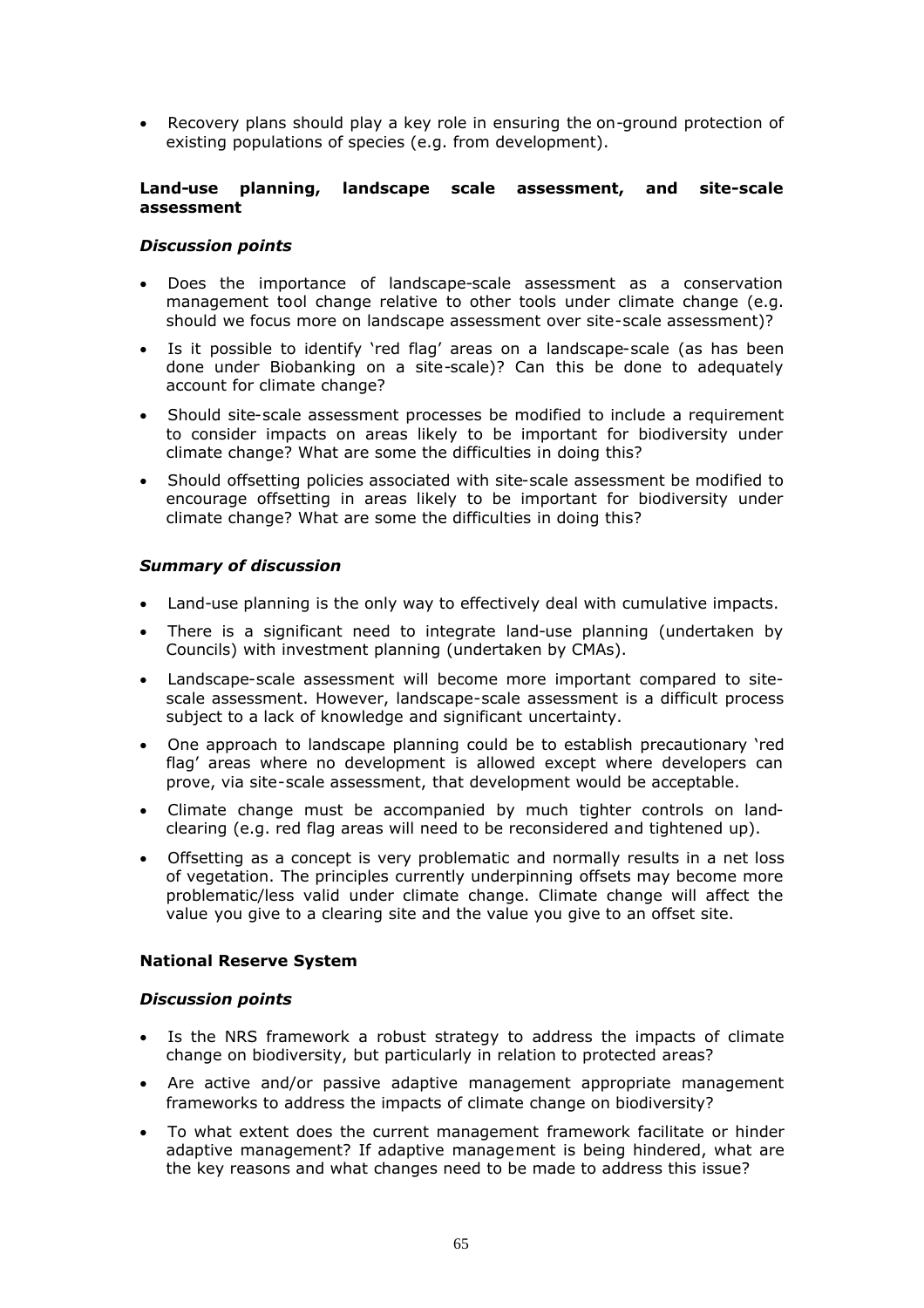# *Summary of discussion*

- There is a need to redefine the objective of the NRS (why were doing it), but the framework generally provides a robust strategy under climate change.
- The NRS should be about protecting a diversity of habitat types to provide habitat for the widest possible range of species to come and go. It should no longer be about protecting a specific species within a specific area.
- The key issue with the NRS is implementation. This needs to be significantly ramped up if the NRS framework is to work under climate change.
- Management is a key problem with the NRS due to a lack of resources.
- Adaptive management is very important and should be implemented.

# **Conservation on private land**

#### *Discussion points*

- Does the importance of conservation on private land as a conservation management tool change relative to other tools under climate change (e.g. should we focus more on private land over public land conservation)?
- How important are the 'softer' private land conservation mechanisms (e.g. non-perpetuity or non-legally binding agreements) in the mix of mechanisms?

# *Summary of discussion*

- Private land will play a key role in terms of increasing connectivity and providing adequate buffers around protected areas.
- There may be more value in investing in buffers than there is in investing in protecting isolated areas.
- There is a significant need for revegetation/restoration on private land. Private conservation mechanisms should drive revegetation/restoration.
- CMAs prioritise investments on private land in different ways. Most investments are prioritised around threatened species.

# **Additional discussion at the end**

- Legislative objectives should remain as aspirational objectives.
- There is a need to better integrate science into Catchment Action Plans in terms of informing priorities, setting targets, and measuring outcomes.
- Regional plans such as Catchment Action Plans need to be able to predict how climate change will change the nature of existing threats (e.g. fire regimes, land-use changes) and begin to address these changing threats.
- Climate change mitigation projects have the potential to impact biodiversity (e.g. tree planting schemes and rivers) and this needs to be addressed.
- The ability to protect biodiversity under climate change will be significantly influenced by other legislative regimes (e.g. water management).
- Because of the uncertainty associated with climate change, we should generally take the approach of trying all broad strategies to see what works best, within an adaptive management framework.